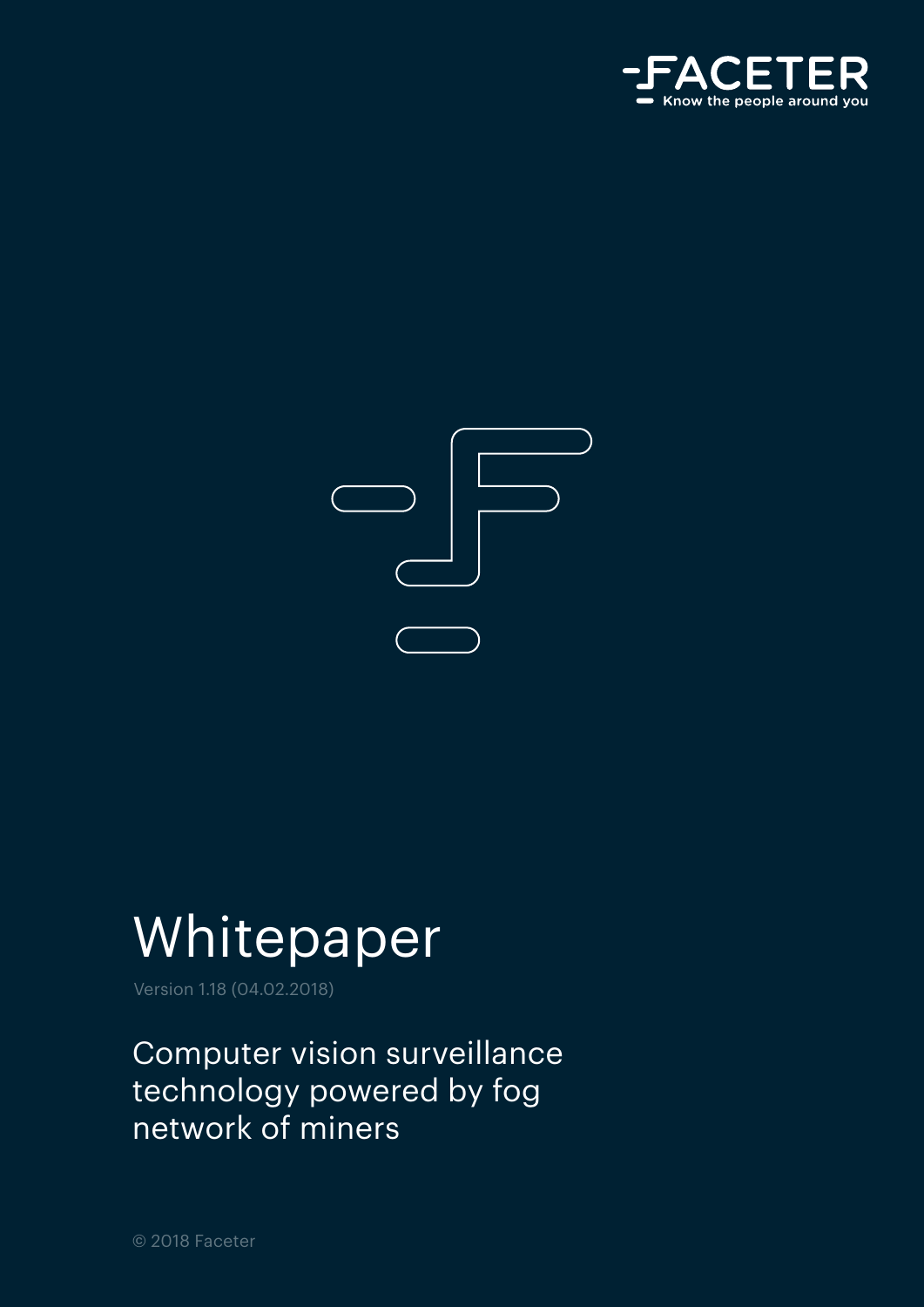| 1.  | <b>Executive summary</b>                                      | 03 |
|-----|---------------------------------------------------------------|----|
| 2.  | <b>Faceter's background</b>                                   | 05 |
| 3.  | <b>Market</b>                                                 | 09 |
| 3.1 | Overview and trends in the video surveillance market          | 10 |
| 3.2 | Competitive environment analysis                              | 15 |
| 4.  | <b>Current problems in the field of video</b><br>surveillance | 17 |
| 5.  | <b>Faceter's solution</b>                                     | 19 |
| 5.1 | System description                                            | 20 |
| 5.2 | Competitive advantages                                        | 21 |
| 5.3 | Application areas                                             | 23 |
| 5.4 | Future development                                            | 24 |
| 6.  | <b>Faceter technologies</b>                                   | 26 |
| 6.1 | Data processing                                               | 27 |
| 6.2 | Faceter decentralized network                                 | 28 |
| 6.3 | Personal data protection                                      | 29 |
| 6.4 | Faceter token use model                                       | 30 |
| 7.  | <b>Business model</b>                                         | 33 |
| 8.  | Roadmap                                                       | 35 |
| 9.  | <b>Token Sale</b>                                             | 37 |
| 9.1 | <b>Token distribution</b>                                     | 38 |
| 9.2 | Buy-out program                                               | 39 |
| 9.3 | Scenarios for the use of raised funds                         | 39 |
| 10. | <b>Our team</b>                                               | 41 |
| 11. | <b>References</b>                                             | 45 |
| 12. | <b>Disclaimer</b>                                             | 47 |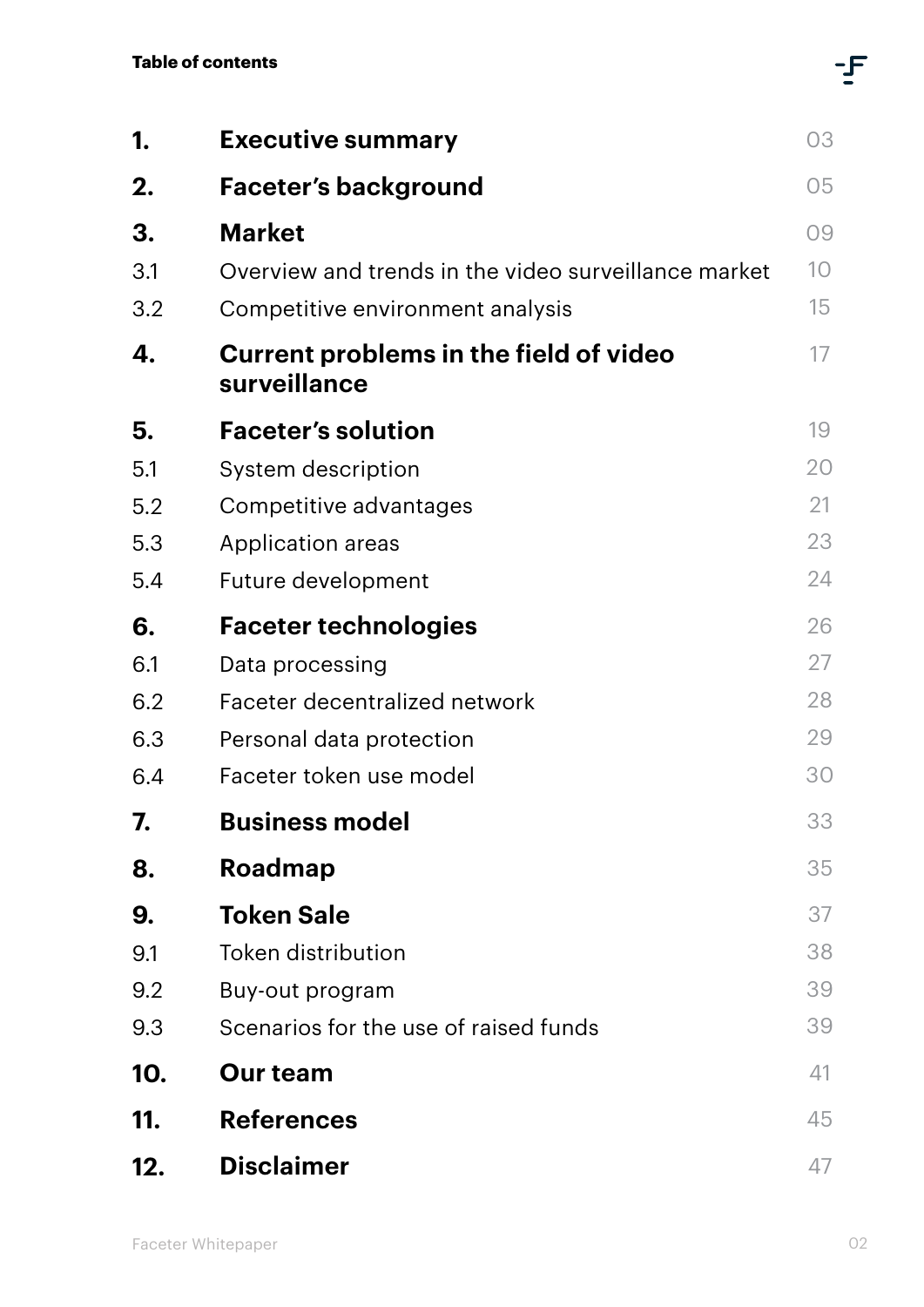# <span id="page-2-0"></span>Executive summary Vision & Mission 1.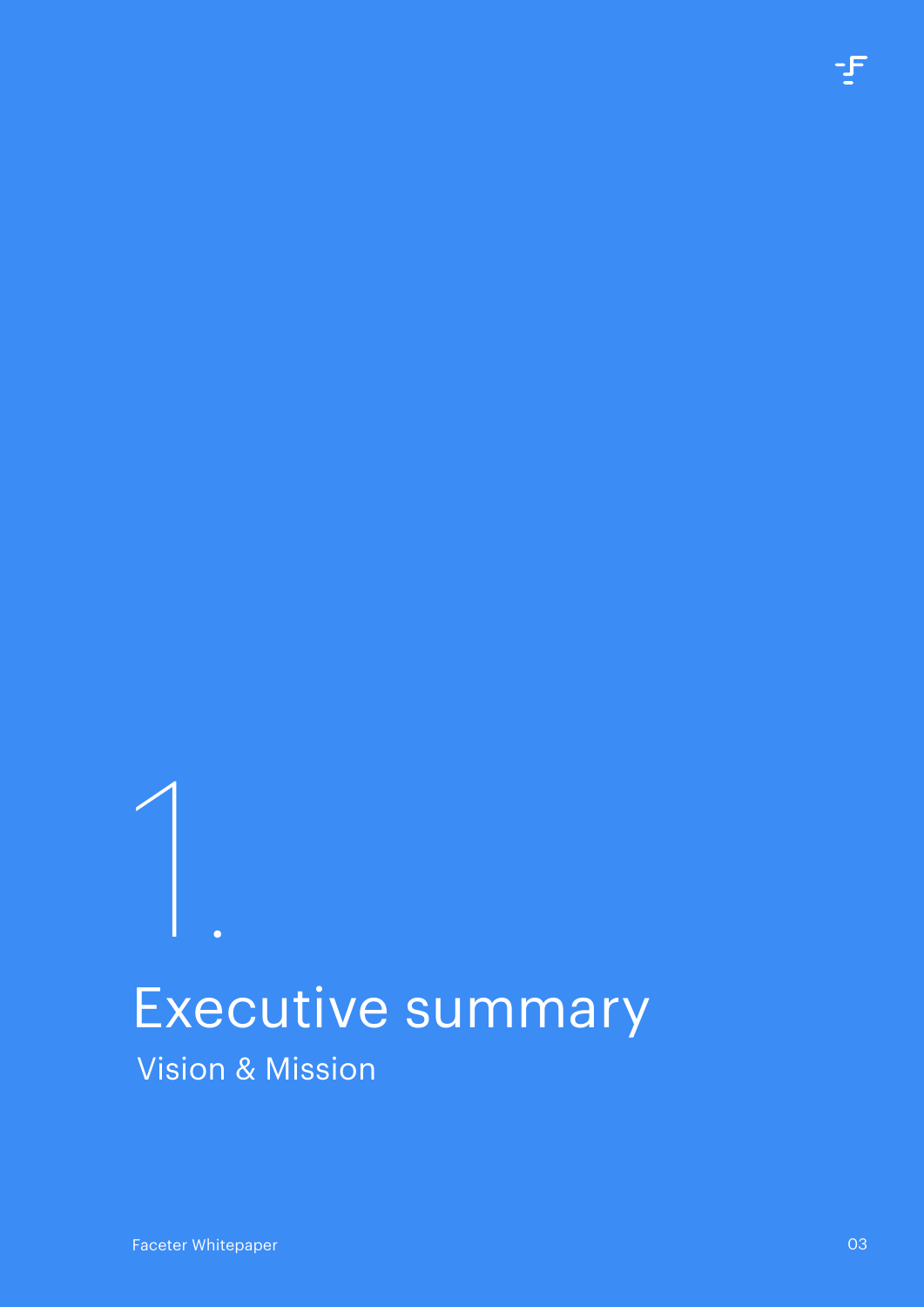Video surveillance systems are currently the most efficient technical tool to ensure public safety by the means of recording facts and controlling the situation at any site. The global increase in crime, terrorist attacks and, most especially, public concern about safety are the factors that promote the development of the global video surveillance market. According to Markets&Markets, the industry's turnover reached \$30.37 billion in 2016. The growth rate is seemingly unabated, as the industry is expected to reach **\$75.64 billion in turnover by 2022.** 

### **The volume of the video surveillance market**



The problem is something similar – most video surveillance systems are of little use, and therefore inherently inefficient, since it is only possible to record data via videos, and store video archives. They are therefore backward-looking and dumb in that they cannot, and are completely unable to react to a situation when it is actually happening in real time.

Computer vision technologies are **expensive to develop and require the additional expense of requiring substantial computing resources to run**. Only a few very expensive B2B solutions have computer vision and video content analysis implemented as a part of their technology stack. As a consequence, their technologies are still very early-stage compared to the possibilities offered by the vast potential of neural networks. There are currently no products to analyze video streams by means of objects, faces or event recognition that are remotely **affordable to consumers.**

**Faceter** is the first decentralized surveillance system for consumers. Faceter makes video surveillance smart, giving brains to cameras through enhanced face detection, object detection and real-time video analysis. These features allow cameras to understand the situation and respond to it, offering much better security to all the customers.

Computer vision technology on the blockchain **powered by a decentralized network of miners** makes the product affordable for all-sized businesses and mass market consumers. The benefit from a mining perspective is that a contribution of miner's resources to Faceter is twice as profitable as the mining of Ether on the same Graphic Processing Units (GPU's)\*. At Faceter's technological core is the absolute respect for privacy, and the utilization of the features of convolutional neural networks to split the tasks reinforces this commitment. As a result, sensitive data is always processed in a completely trusted environment, and all images not subject to recovery are passed to the decentralized network. This amounts up to 80% of the total amount of calculations performed.

**Faceter** plans to fill this niche by offering a product with broad functionality and an affordable price to mass consumers, such as small businesses and ordinary people.

\* Compared to estimated profit from mining Ether with two NVIDIA Tesla M60 graphics cards (2x16Mh/s).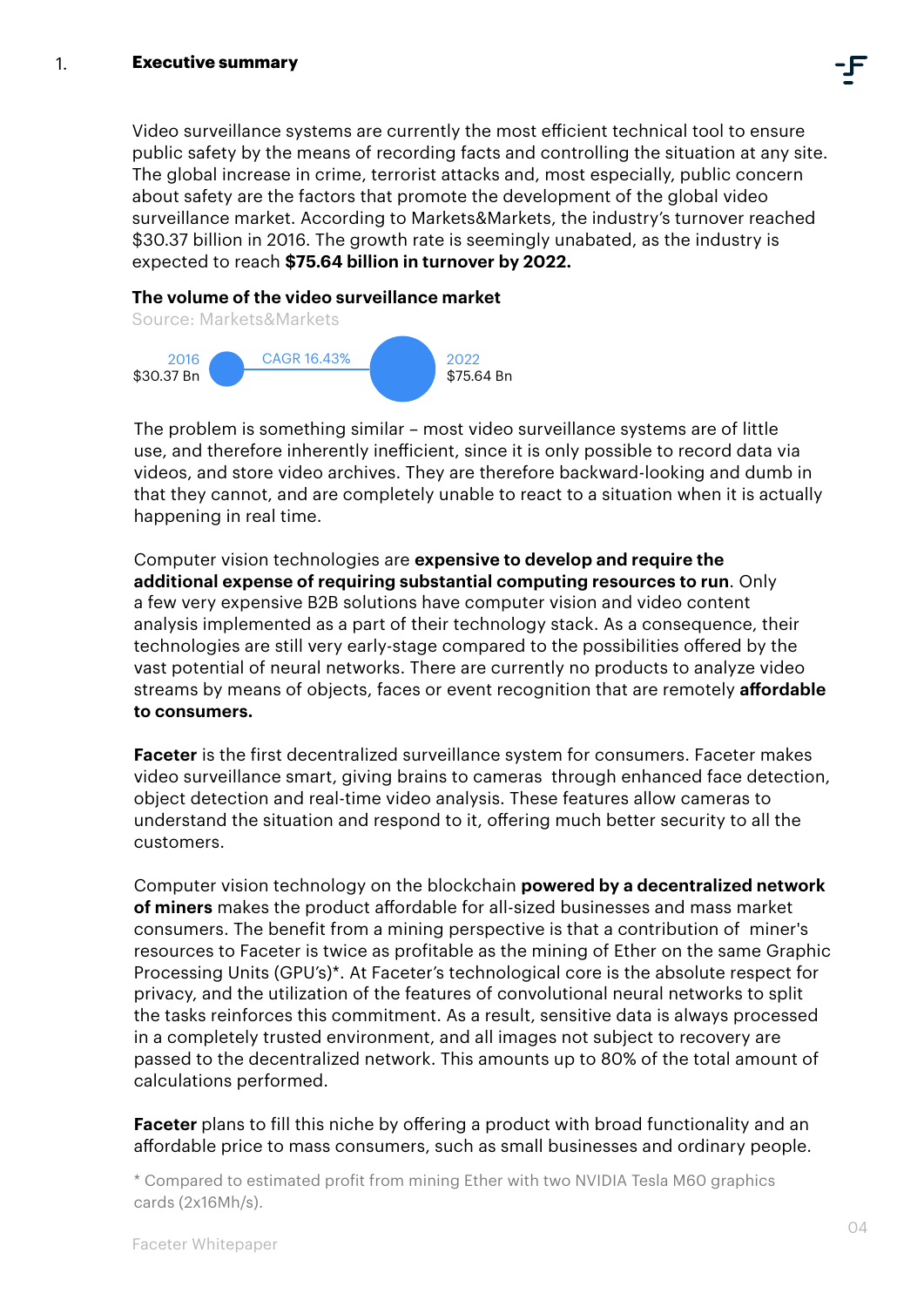<span id="page-4-0"></span>

# Faceter's background

From Idea To Product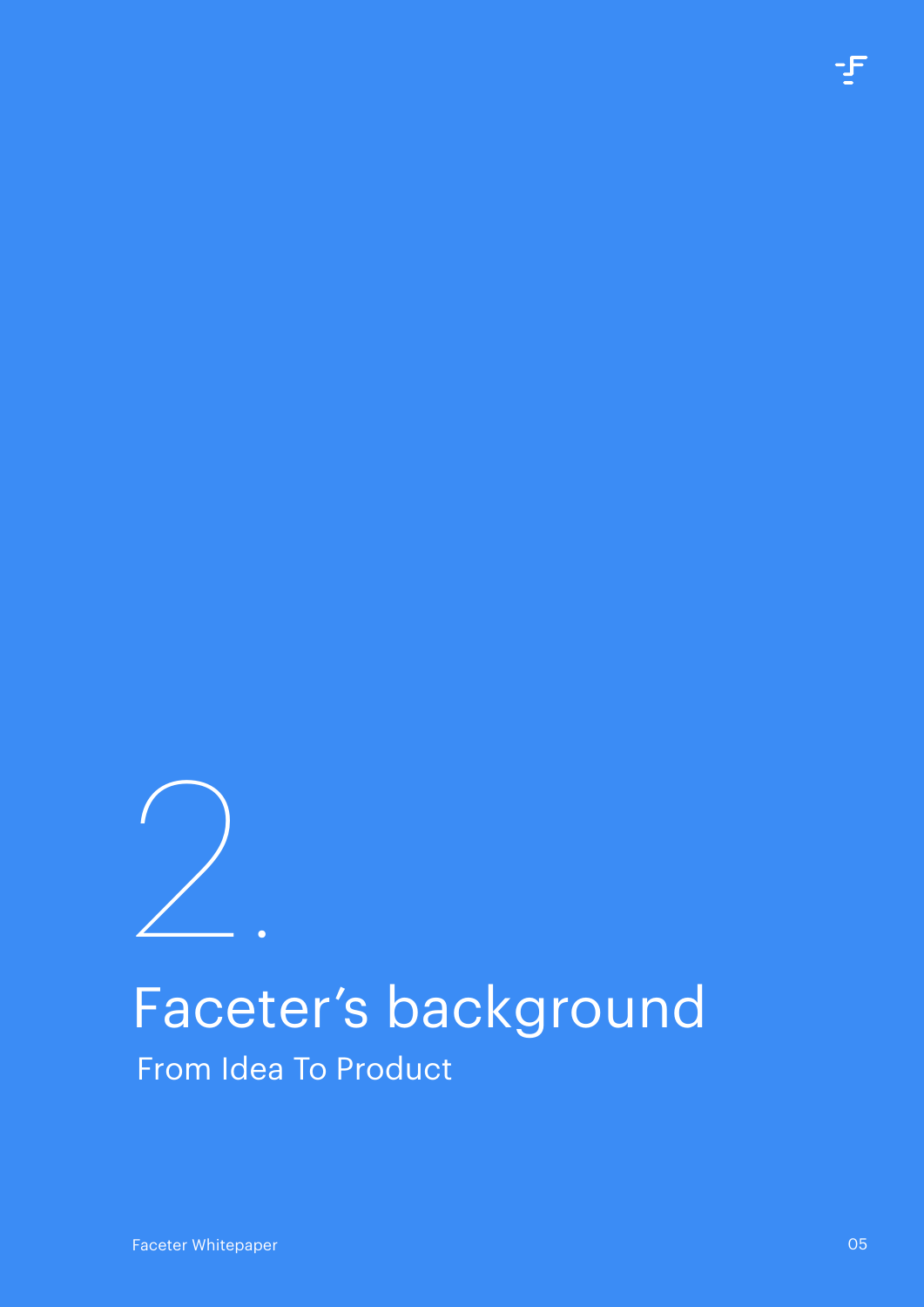#### <span id="page-5-0"></span>**Faceter's background** 2.

One of the project's founders – Robert Pothier – came up with an idea of creating Faceter after realizing that video surveillance systems, which are supposed to ensure security, do not actually work. At the same time, current crime rates in South Africa, where Robert lives, create a strong demand for security systems from large companies, individuals and small businesses. Large enterprises can afford to buy and maintain expensive modern video surveillance systems powered by intelligent software, whereas individual users and small businesses are deprived of this opportunity.

Robert envisaged great potential that would come from creating a smart video surveillance product at an affordable price which anyone could use. Thus, the idea of Faceter was born. The product was based on the experience acquired by Robert and his development team in their previous project: Pay.Cards. It is an open library for the recognition of information from bank cards created under the supervision of Vladimir Chernitsky as a CTO. The project has been very successful with the library having been downloaded more than 25,000 times, and Pay.Cards technologies have been applied in a variety of commercial areas around the world.



Vladimir Chernitsky supported the idea of creating an intelligent system for video surveillance and accepted the offer to become Faceter's co-founder and CTO. In this role, he applies his twenty years' experience in creating high-tech software products and his four years' experience in research and development of neural networks capabilities to recognize visual information.

As a professional with international business management experience, Robert assumed the role of CEO. The project received investments from a business angel to the amount of \$1.2 million. Within one year, the project team created the first beta version of the product and launched several pilot projects with various companies in South Africa in order to test Faceter technologies, including an industrial enterprise, a casino network, a network of pizzerias, and one of the largest banks in the country.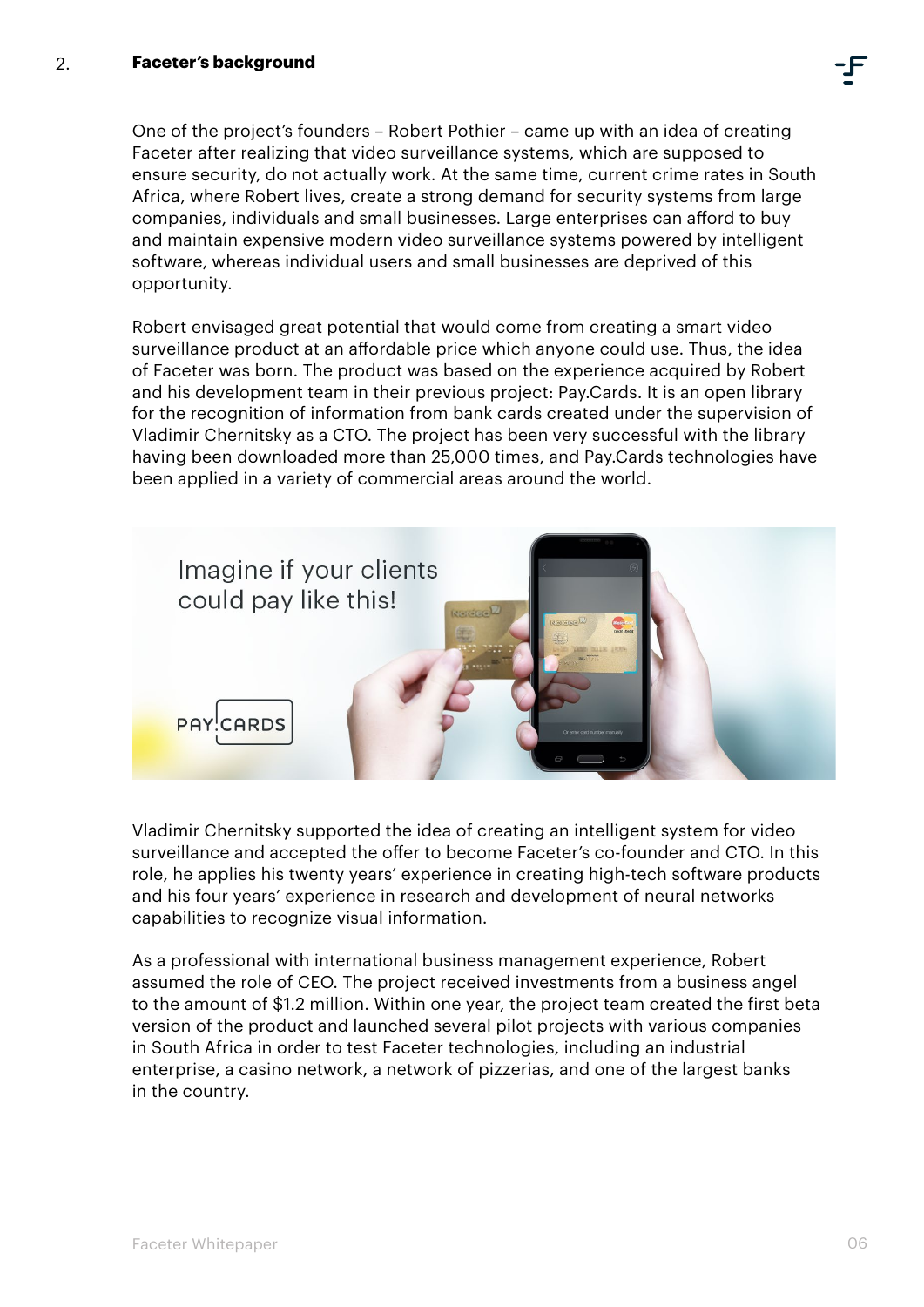## **Faceter's Milestones**

#### **2014**

Vladimir Chernitsky joined the team that was working to create a solution for scanning bank cards using computer vision. By that time, he had already been engaged in research and development in the field of computer vision and artificial intelligence (deep learning) for one year. The team tested all marketable products available on the market and found out that none of the open source libraries available at the time made it possible to create a simple and efficient bank card scanner. Under the supervision of the new CTO, the team developed a plan to create its own product.

#### **2015 (Q1-Q2)**

The team launches its first successful product in the field of computer vision: [Pay.Cards](https://pay.cards/). An open source library for iOS and Android platforms allows users to embed a bank card scanner into mobile applications. The scanner is capable of recognizing not only the card number, but also the validity period and the card holder's name. According to the test results, the product is recognized as one of the best on the market and outperforms such competitors as cards.io and Apple Pay.



**[Download the library](https://pay.cards/pages/sdk.html)  [on Pay.Cards website](https://pay.cards/pages/sdk.html)** pay.cards

**[Source code](https://github.com/faceterteam/PayCards-IOS-framework)**  github.com

#### **2015 (Q3-Q4)**

An idea is born to apply the team's accumulated experience to achieve a bigger goal: to create a public security system powered by face and object recognition technology. The team starts working on the project called "scanface".

#### **2016**

The team develops and tests a variety of neural network training algorithms and achieves high accuracy of face recognition. These developments form the basis of a product called Scanface ([scanface.io\)](http://scanface.io/). The created algorithms demonstrate high results in [Megaface](http://megaface.cs.washington.edu/) and [LFW](http://vis-www.cs.umass.edu/lfw/) tests.

#### **2017**

The first pilot projects to test the product in real conditions in South Africa are launched. Representatives of these companies are satisfied with the test results and are ready to sign contracts to use the product for commercial purposes. The team is full of enthusiasm to make face detection and video stream analysis algorithms available to mass users.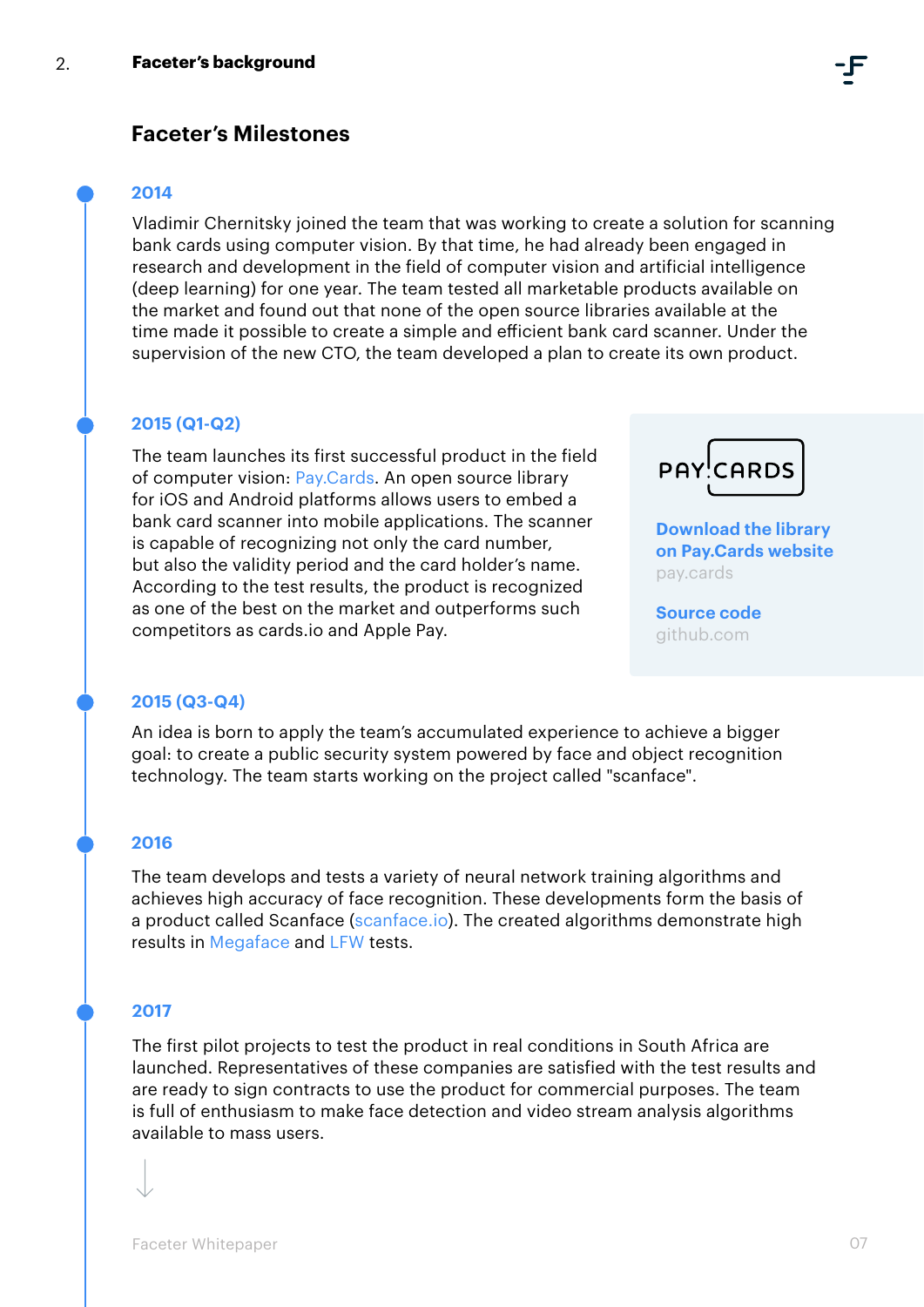**2017**



**Scanface project has been renamed to Faceter.** The team develops a plan to create a cloud service on the basis of available technologies which would be affordable for regular users and small business. To achieve this purpose, the company plans to use decentralized distributed computing technologies (fog computing), which allows for a significant reduction in infrastructure and product costs.

The team decides to run a crowdfunding campaign to attract investments in order to create a Faceter version for mass consumers.

The Faceter project team is driven by its experience of working together on related projects and the belief that technologies for organizing public and personal security using video surveillance will become more intelligent by 2030. Video stream processed by computer vision will cover up to 70% of public spaces in developed countries and up to 50% in developing countries, which will help reduce crime rates and facilitate crime detection.

Faceter is an advanced intelligent software for videostream analysis and facial recognition for business,government and consumers, developed to significantly reduce crime in society.



**Robert Pothier** CEO, Сo-founder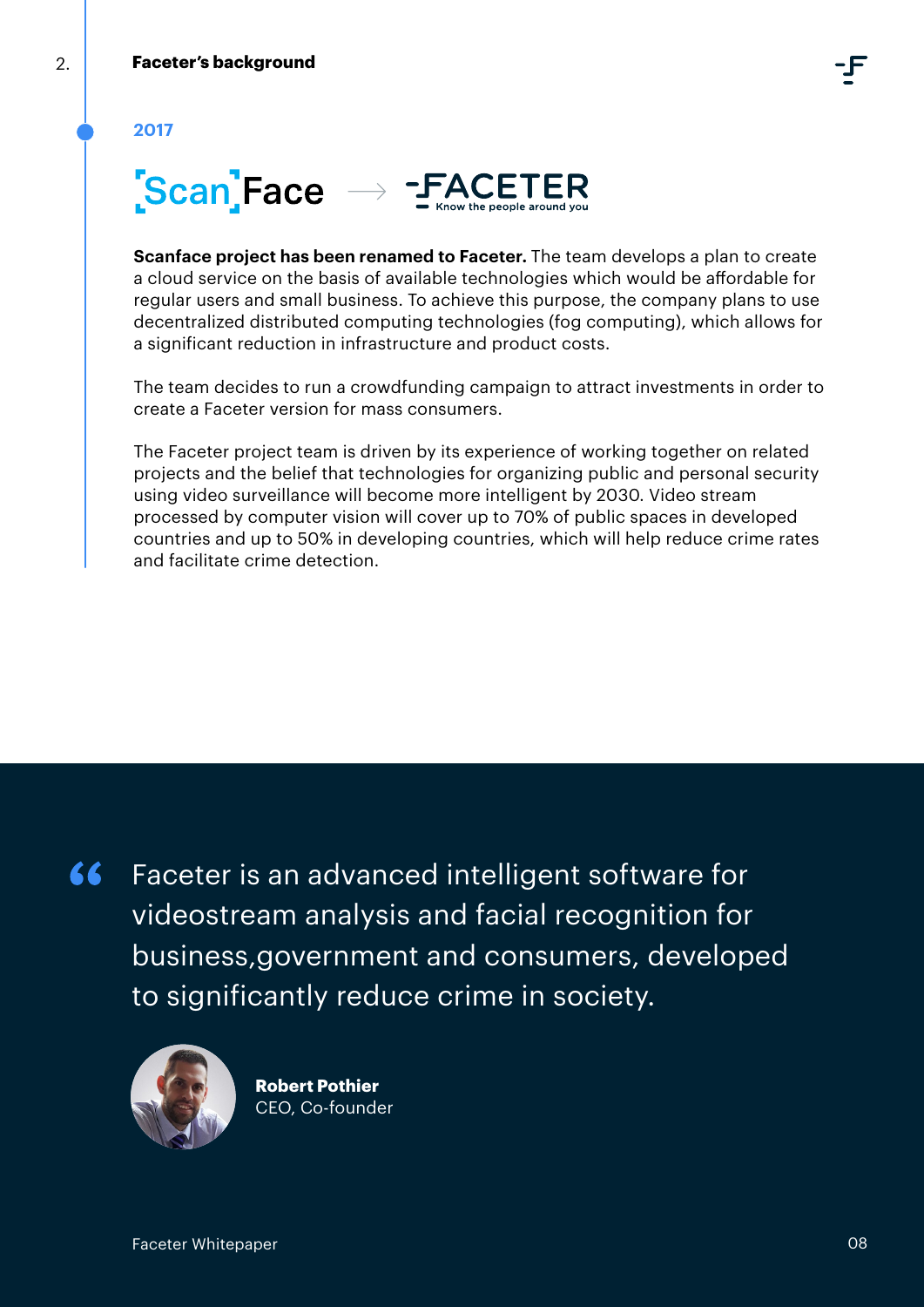<span id="page-8-0"></span>

## Market Demand For AI-Surveillance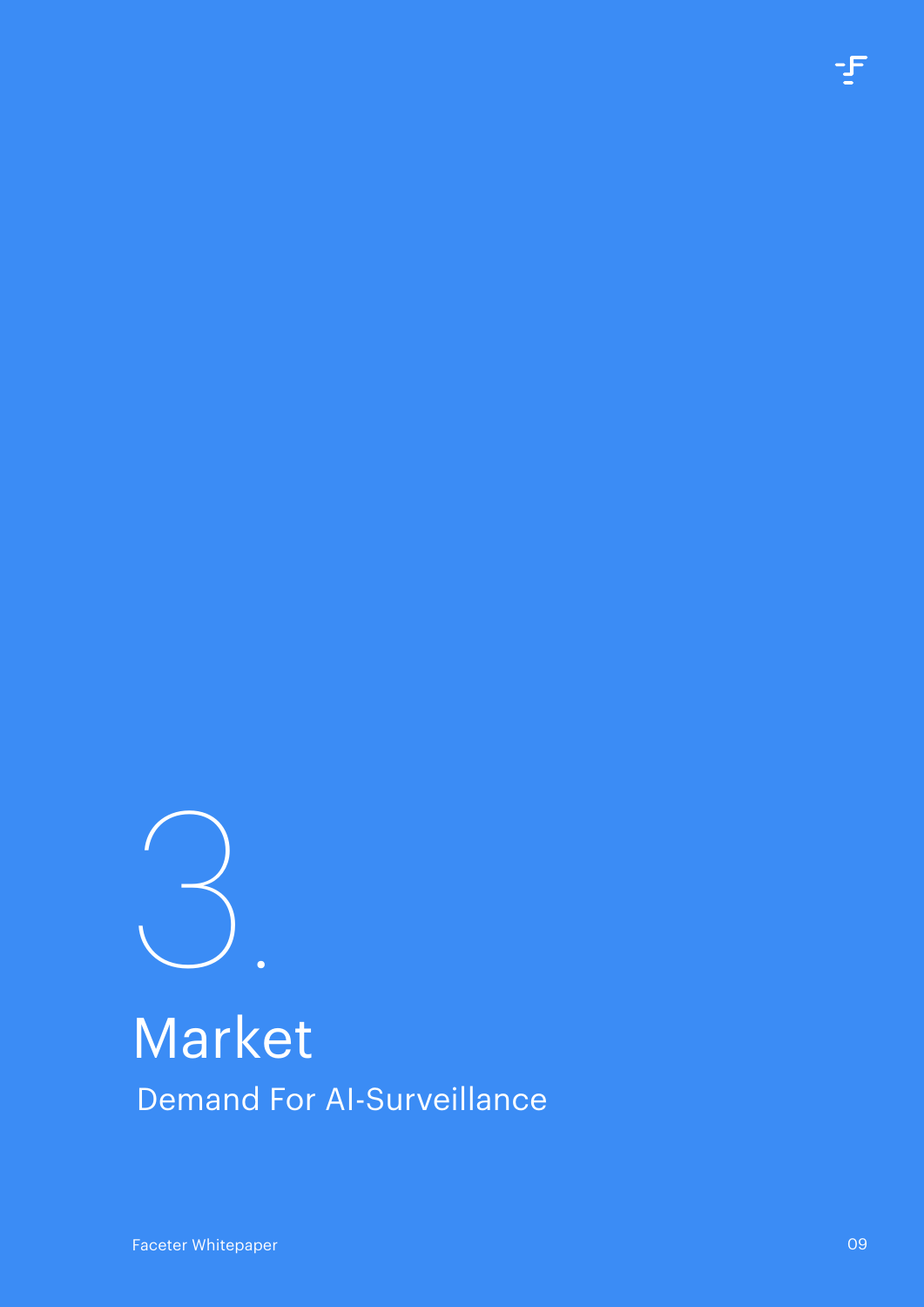## <span id="page-9-0"></span>Overview and trends in the video surveillance market 3.1

CCTV (Closed Circuit Television) is currently the most effective technical security tool that allows its users to quickly record any actions. Thanks to the development of computer vision technologies, the capabilities of such systems have significantly expanded.

Over the last five years, the surveillance market volume (hardware, software and services) has demonstrated an annual growth of 15.4% and, according to Markets & Markets, **is projected to reach \$75 billion by 2022**. High crime growth rates, an increase in the number of terrorist attacks, and people's concern over security are the main factors stimulating the development of the video surveillance market around the world.



Modern video surveillance software allows devices to automatically perform a variety of tasks in an automatic mode without human intervention – from simple motion detection and counting the number of people and cars to compiling databases of people and vehicle numbers.

## **Video surveillance for "smart cities"**

Twenty years ago, people started installing video cameras in public places in large cities. Today it is an indispensable element of security systems, both in private and public areas. It is one of the components of intelligent transport systems and an indispensable element of smart cities' infrastructure, which is one of the fastest growing markets.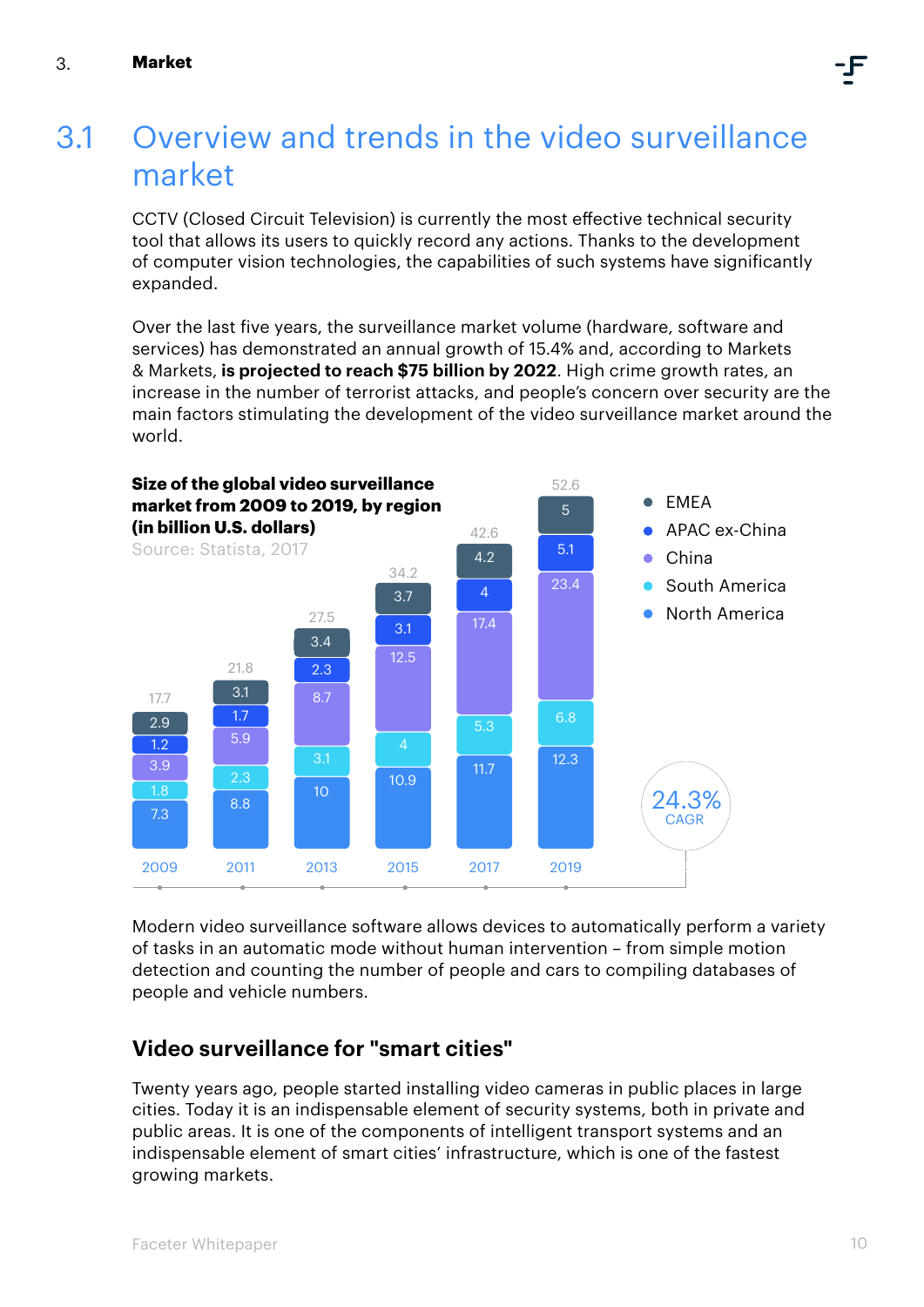#### **The global Smart cities market**

Source: Research and Markets, July, 2017



In smart cities, CCTV is used to record violations of traffic rules, to control the operation of municipal services, to restrict access to closed areas, as well as in parking and toll payment systems on high-speed roads.

In 2016, in developed countries, there were about 200 CCTV cameras per 1,000 residents of large cities.

## **Video surveillance systems for small businesses and individual users**

The number of cameras installed in private homes, shops, restaurants, gas stations, and offices is growing every year and so is the demand for more advanced solutions. However, modern software for "smart" video surveillance is currently not available to individuals and small businesses because of high costs and a lack of development focused on this particular target audience.

According to the forecast of [Market Research Future,](https://www.marketresearchfuture.com/reports/home-security-camera-market-3787) the global market of home CCTV cameras will grow by 11% per year from 2017 to 2023 and during this period may reach \$8 billion or 10.7% of the entire video surveillance systems market.

#### **The global home security camera market**

Source: Market Research Future, August, 2017



## **Transition to IP-based surveillance systems**

In 2014, the IHS company completed a ten-year study which revealed that around 245 million professional CCTV cameras are used around the world. Also, an analysis was made regarding the types of cameras used. The results showed that 20% of the installed equipment was represented by network cameras, and only 2% of equipment used was new digital CCTV cameras transmitting high-definition images. All other devices used were analog video cameras.

According to [Allied Market Research](https://www.alliedmarketresearch.com/IP-video-surveillance-VSaaS-market), analog cameras, which began to be installed in developed countries about 20 years ago, are now being replaced by digital ones powered by IP. The market volume of such devices is projected to increase by almost 20% per year despite the fact that their cost is constantly decreasing.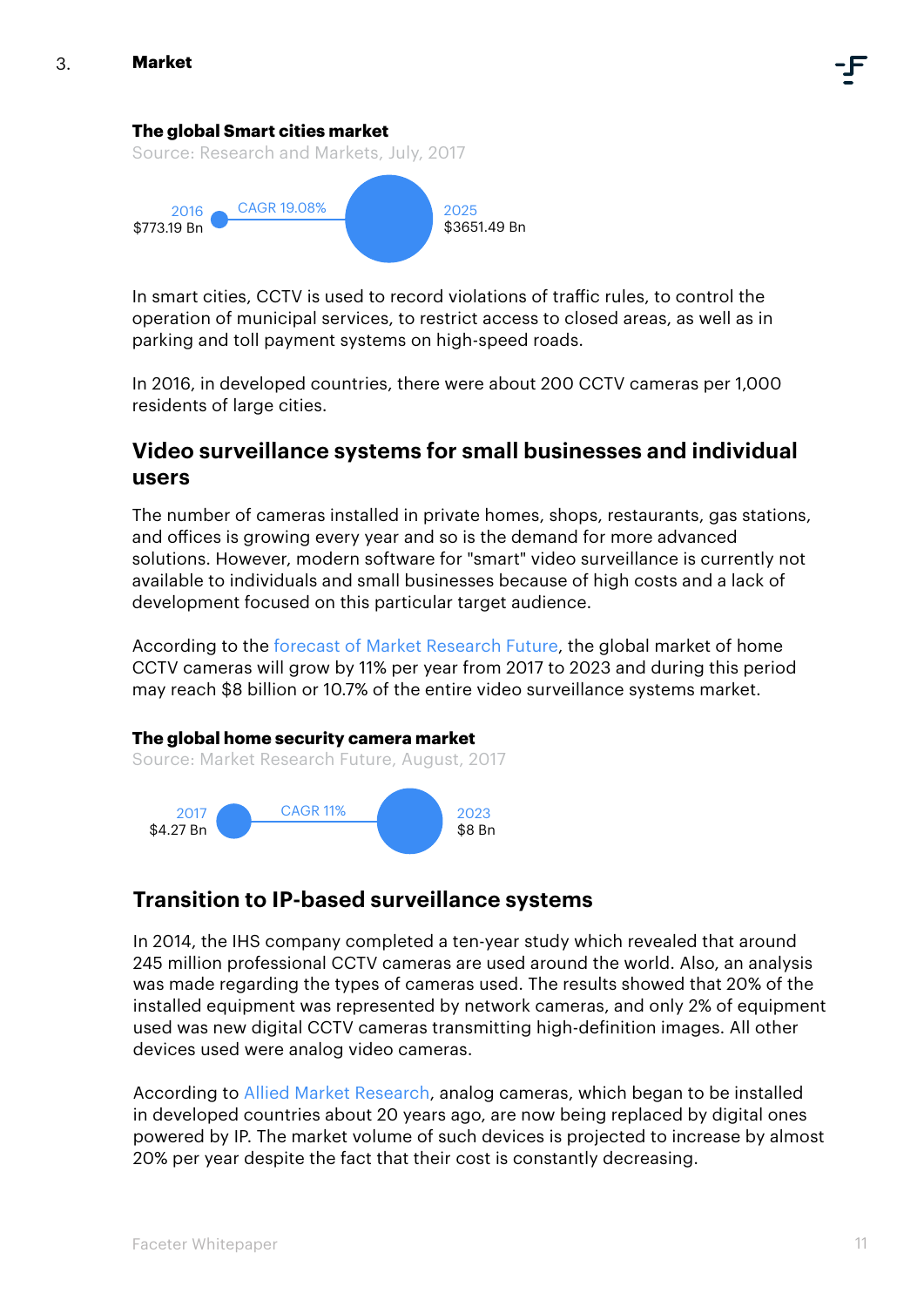#### **IP video surveillance and VSaaS market forecast**

Source: Allied Market Research



IP-based video surveillance technologies have revolutionized the industry offering a higher level of flexibility and scalability compared to older-generation video surveillance systems. IP cameras allow their users to use innovative technologies for video stream analysis. According to experts from leading international companies, such as [Accenture,](https://www.accenture.com/t20150523T055755__w__/us-en/_acnmedia/Accenture/Conversion-Assets/DotCom/Documents/Global/PDF/Technology_2/Accenture-Video-Analytics-Operational-Marketing-and-Security-Insights-from-CCTV.pdf) [IHS Markit](https://technology.ihs.com/api/binary/572252), PwC [\(data-driven city concept](https://www.slideshare.net/FilippPaster/pwc-data-driven-cities-2016)) and some others, the demand for intelligent video surveillance systems capable of analyzing video streams in real-time mode has grown significantly in recent years and will continue to grow.

## **High demand for face recognition software**

The latest developments in the field of machine vision caused video surveillance systems to reach a new level. Technologies powered by neural networks and artificial intelligence elements allow their users to recognize faces in video streams in real-time mode.

According to the forecast of [Allied Market Research,](https://www.alliedmarketresearch.com/facial-recognition-market?facial-recognition-market) one of the most important factors affecting the global market for facial recognition systems is the growing demand for "smart" software for video surveillance systems.

#### **Top factors impacting the world facial recognition software market (2015 vs 2022)**

Source: Allied Market Research

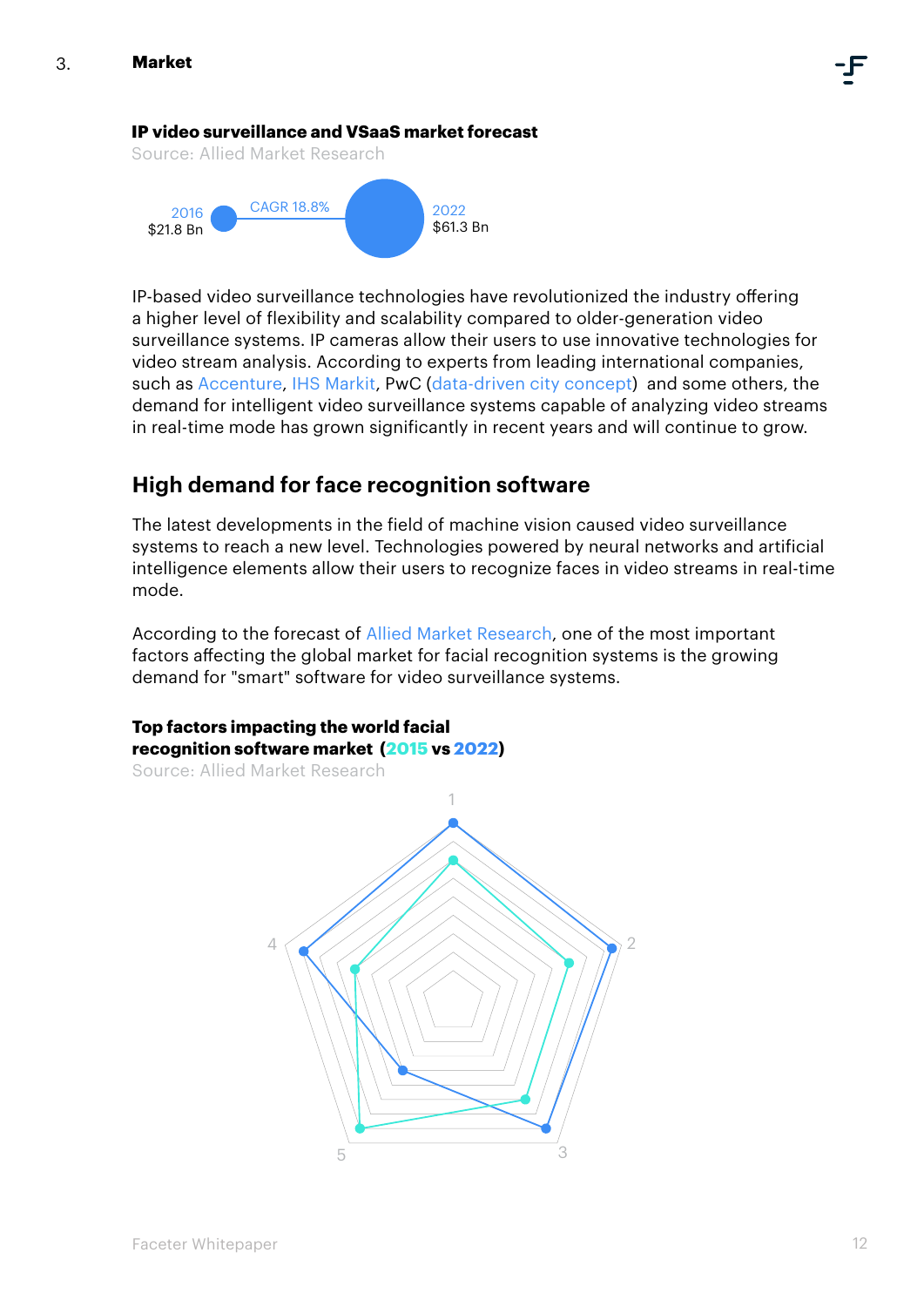

2

 $\left| 4 \right|$ 

 $5<sup>1</sup>$ 

#### **Rising demand for surveillance systems for enhancing safety and security**

The major driving factor of the market was the increasing demand for advanced security & surveillance systems in civil and government agencies to enhance safety and security. Burgeoning data breach cases and brute force attacks have increased the demand for advanced surveillance systems, which in turn has increased the demand for facial recognition solutions.

**Increasing application in physical security and intelligent signage**

The significant increase in incidence of terrorist attacks on government organizations and the commercial sector in the recent years drives the companies and governments to implement robust physical security strategies. Moreover, this technology is expected to witness high adoption in intelligent signage application on account of rising concerns of security and use of marketing strategies to analyze the customers based on their age, gender, and other facial attributes. Over a period, physical security and intelligent signage are expected to fuel the demand of facial recognition technology.

#### $\sqrt{3}$ **Technology advancements such as cloud-based services and 3D-based recognition systems**

Technological advancements are likely to reduce the prices of facial recognition systems in the future. Software development kit (SDK) technology has improved the accuracy in terms of recognizing facial features. Therefore, the improved quality of products enhances awareness amongst users, which in turn is expected to increase adoption of facial recognition biometrics in the future.

#### **Increasing application in mobile security and drones**

Increasing demand of facial recognition in smart devices, such as smartphones, laptops, tablets, and personal digital assistants, which are used for both personal and business purposes, presents various growth opportunities for the facial recognition market. Moreover, burgeoning number of drones in various commercial sectors, such as media & entertainment, inspection, and surveying, contributes to the rising demand of facial recognition. For instance, as per the Federation Aviation Administrator (FAA), around 30,000 drones are expected to be introduced by 2020. Therefore, these factors are expected to provide immense opportunity for the growth of facial recognition technology.

**Lack of accuracy and high implementation cost of facial recognition technology**

Currently, high implementation costs and low accuracy of the technology negatively affect the growth of the market. Costs such as maintenance and middleware costs also contribute to the implementation cost. However, few manufacturers, such as FaceFirst, Inc., have started using efficient algorithms, such as PCA, FFT, to improve accuracy and reduce the cost of facial recognition technology. Therefore, with the development in technology, lack of accuracy and high implementation cost of facial recognition technology are likely to reduce their impact during the forecast period.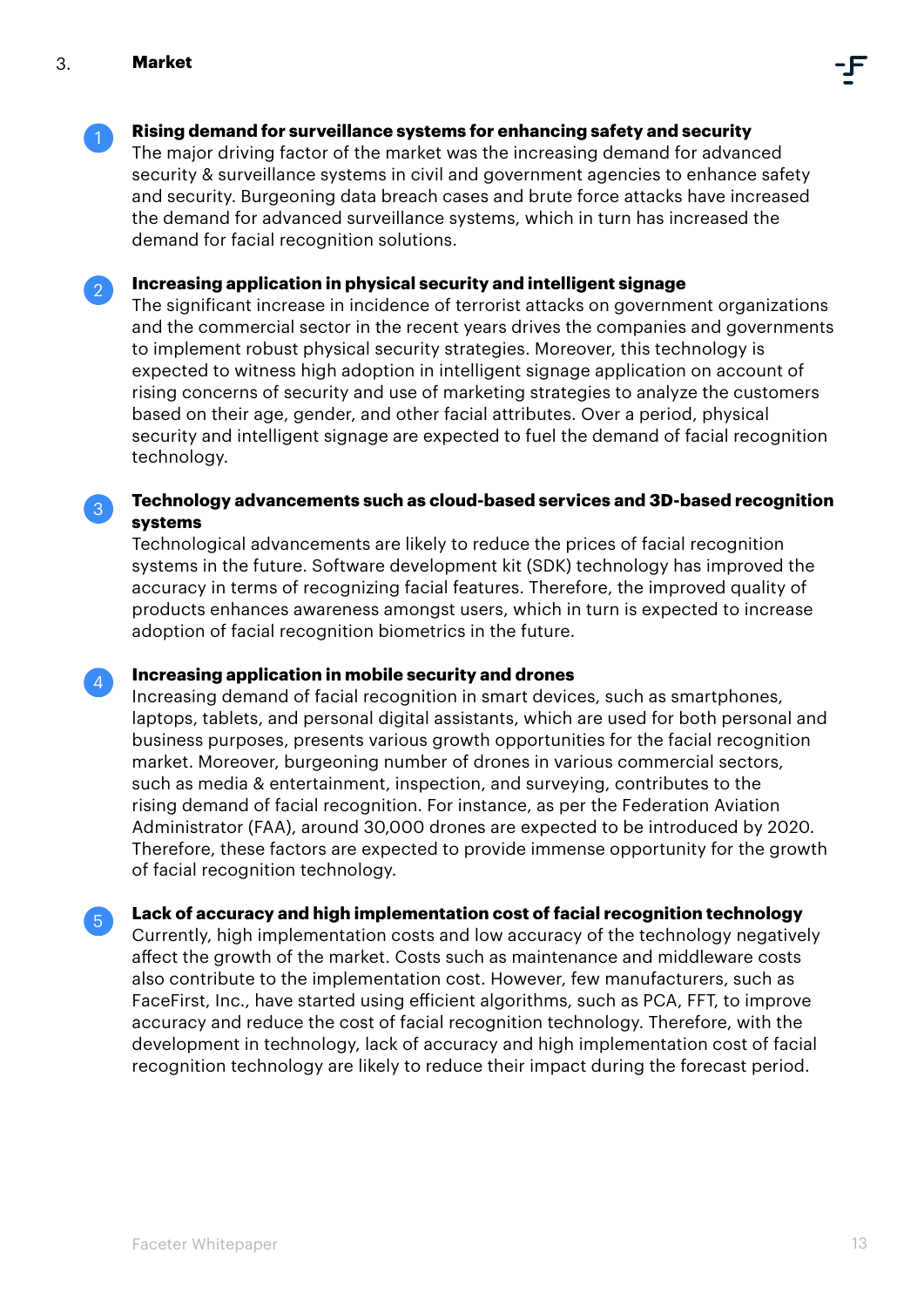Last year, Gartner analysts [placed](https://www.gartner.com/doc/3368017/hype-cycle-humanmachine-interface-&sa=D&ust=1506912378029000&usg=AFQjCNHKHf3fYd1xBYoSUOF3r4puGAw81w) Face Recognition technology on the Hype Cycle Curve Human-Machine Interface curve in the "Into the Trough" area, which means a decline in market expectations.

This year, [Face Recognition is](https://www.gartner.com/doc/3764163?ref=unauthreader&srcId=1-4730952011)  [Climbing the Slope.](https://www.gartner.com/doc/3764163?ref=unauthreader&srcId=1-4730952011) This means that within the next 2-3 years there will be an upsurge of interest from users, which will lead to the "plateau" stage – the maturity of demand and clarity regarding the advantages of this type of technologies.

#### **Gartner Hype Cycle Curve**

Source: Gartner



#### **Facial recognition global market forecast,** USD, bn

Source: [Allied Market Research](http://hospitalitytechnology.edgl.com/news/Facial-Recognition-Market-Expected-to-Reach-$9-6-Billion-Worldwide-by-2022106020) 2016 2017 2018 2019 2020 2021 2022 3.0 **CAGR 2012** 3.7 4.4 5.4 6.5 7.9 9.6  $21.3\%$ <sub>CAGR</sub>

The highest potential for applying FR technology is in the niche related to providing security in crowded places. However, current technologies are not capable of providing the necessary functionality and performance.

| <b>Application areas</b> | <b>Features</b>                                                                | <b>Potential</b> | <b>Notes</b>                                                                                                                                                                   |  |  |
|--------------------------|--------------------------------------------------------------------------------|------------------|--------------------------------------------------------------------------------------------------------------------------------------------------------------------------------|--|--|
| Security market          | Automation of<br>checkpoints, enterprise<br>internal security systems          | High             | Technology requirements are low; the average<br>check is moderate. Big market players cannot<br>cope with a large number of small orders.                                      |  |  |
| Retail                   | Marketing needs: selection<br>of the most relevant<br>products for customers   | Medium           | There is no significant urgency. Due to<br>high prices, FR is often replaced by other<br>authentication methods. Technology<br>requirements are low.                           |  |  |
| Public security market   | Identifying people in<br>crowds and public places                              | High             | High relevance and high demand, especially by<br>law enforcement forces. However, an unattainable<br>level of technology is required.                                          |  |  |
| Banking                  | Systems for employee<br>monitoring and customer<br>recognition in banks        | Low              | The key player is Vision Labs which developed<br>its product taking into account the segment's<br>requirements. Also, the company has some large<br>banks among its customers. |  |  |
| Social networks          | Services for people search<br>by photo, face recognition<br>in photo and video | Low              | Low solvency among the population. The key<br>player is the Ntech company whose experience<br>has not been really successful.                                                  |  |  |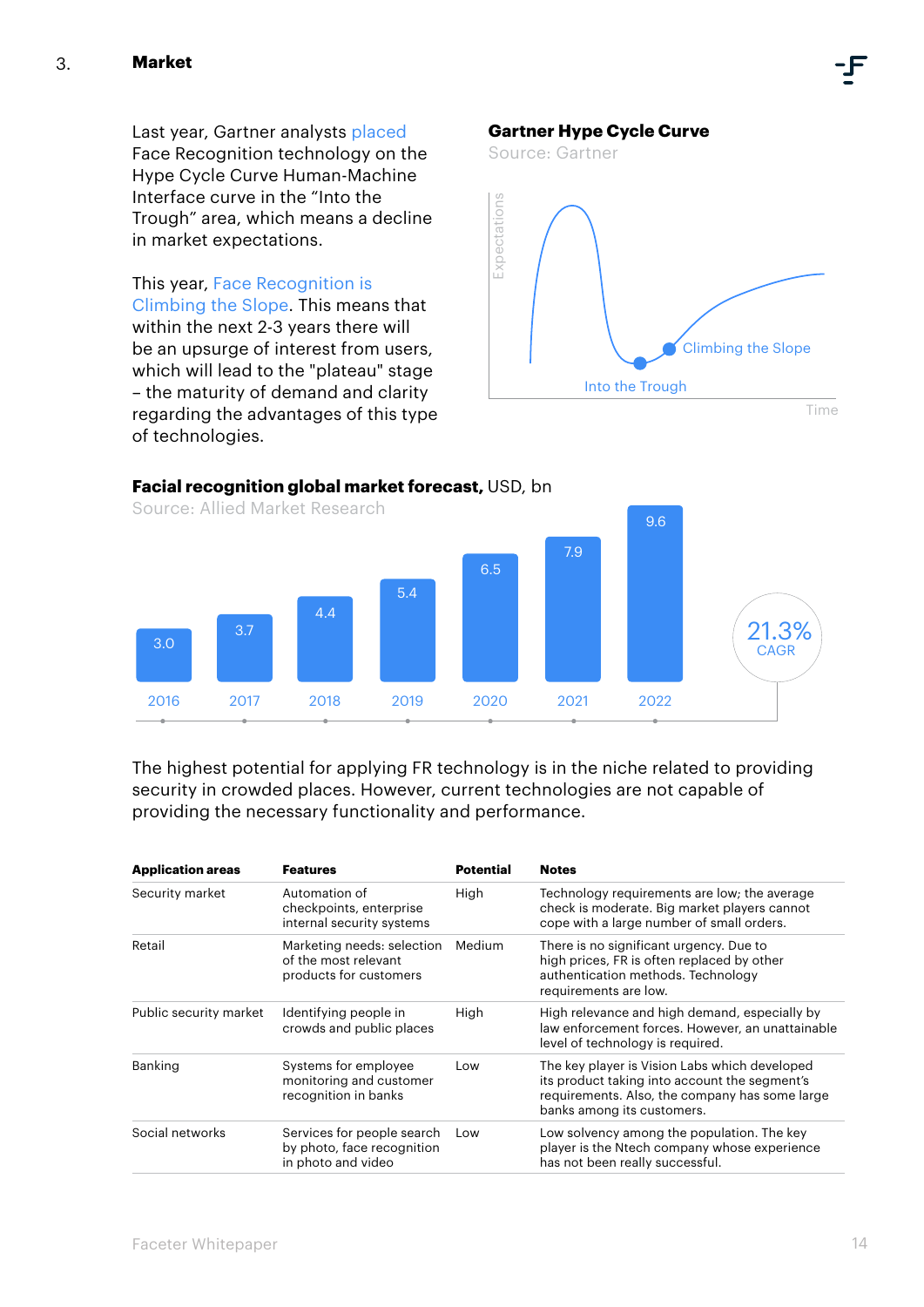## <span id="page-14-0"></span>3.2 Competitive environment analysis

Most of the largest technology companies have recently hired **at least one team** which specialises in developing solutions in the field of facial recognition. Many companies develop these technologies on their own.

#### **Number of acquisitions of AI-startups made by big players**

|              | facebook<br>3        | Google                                                       | <b>inte</b> | amazon            |                               |                       |  |
|--------------|----------------------|--------------------------------------------------------------|-------------|-------------------|-------------------------------|-----------------------|--|
| <b>Buyer</b> | Who was<br>purchased | <b>Startup activity area</b>                                 |             | <b>Deal price</b> | <b>Purchase scope</b>         |                       |  |
| Facebook     | <b>MSQRD</b>         | Modifying videos containing faces<br>in a real-time mode     |             | $$2 - 3M$         |                               | Technology+team       |  |
|              | <b>FacioMetrics</b>  | Emotion recognition of the face                              |             | N/A               | N/A                           |                       |  |
|              | Face.com             | Face recognition                                             |             | $$55 - 60M$       |                               | Technology+team       |  |
| Apple        | Emotient             | Emotion recognition of the face                              |             | N/A               |                               | Technology+team       |  |
|              | Polar Rose           | Face recognition                                             |             | \$29M             |                               | Technology+team       |  |
|              | Faceshift            | Creating animated avatars                                    |             | N/A               | Unknown                       |                       |  |
|              | RealFace             | Face recognition                                             |             | \$2M              |                               | Technology+team       |  |
| Google       | Viewdle              | Face recognition                                             |             | $$30 - 45M$       |                               | Technology+team       |  |
|              | PittPatt             | Face recognition                                             |             | N/A               | N/A                           |                       |  |
|              | Never Vision         | Face recognition by photo                                    |             | N/A               |                               | Technology+team       |  |
| Snapchat     | Looksery             | Modifying videos containing faces<br>in a real-time mode     |             | \$150M            |                               | Technology+team       |  |
| Amazon       | Orbeus               | Face recognition by photo                                    |             | N/A               |                               | Technology+team       |  |
| Stylecaster  | Daily Makeover       | Applying makeup in photos                                    |             | \$2M              |                               | Technology+team       |  |
| Kairos       | <b>IMRSV</b>         | Face and emotion recognition                                 |             | \$2.7M            |                               | Technology+team       |  |
| Intel        | Itseez               | Developer: OpenCV (library<br>of computer vision algorithms) |             | N/A               | N/A                           |                       |  |
| <b>IBM</b>   | Alchemy              | Natural language processing<br>and face recognition          |             | N/A               | (40,000 client<br>developers) | Product and community |  |

In addition to the major market players, there are several dozens of start-ups, which have received, according to various estimates, from 1.5 to \$300 million in the form of venture investments. Most of these start-ups focus on a specific industry and are guided by specific requirements of B2B customers. The examples include NTechLab, Vocord, Visionlabs and some others. None of these solutions has full functionality for face recognition and video stream analysis. Also, products for the mass consumer are completely absent.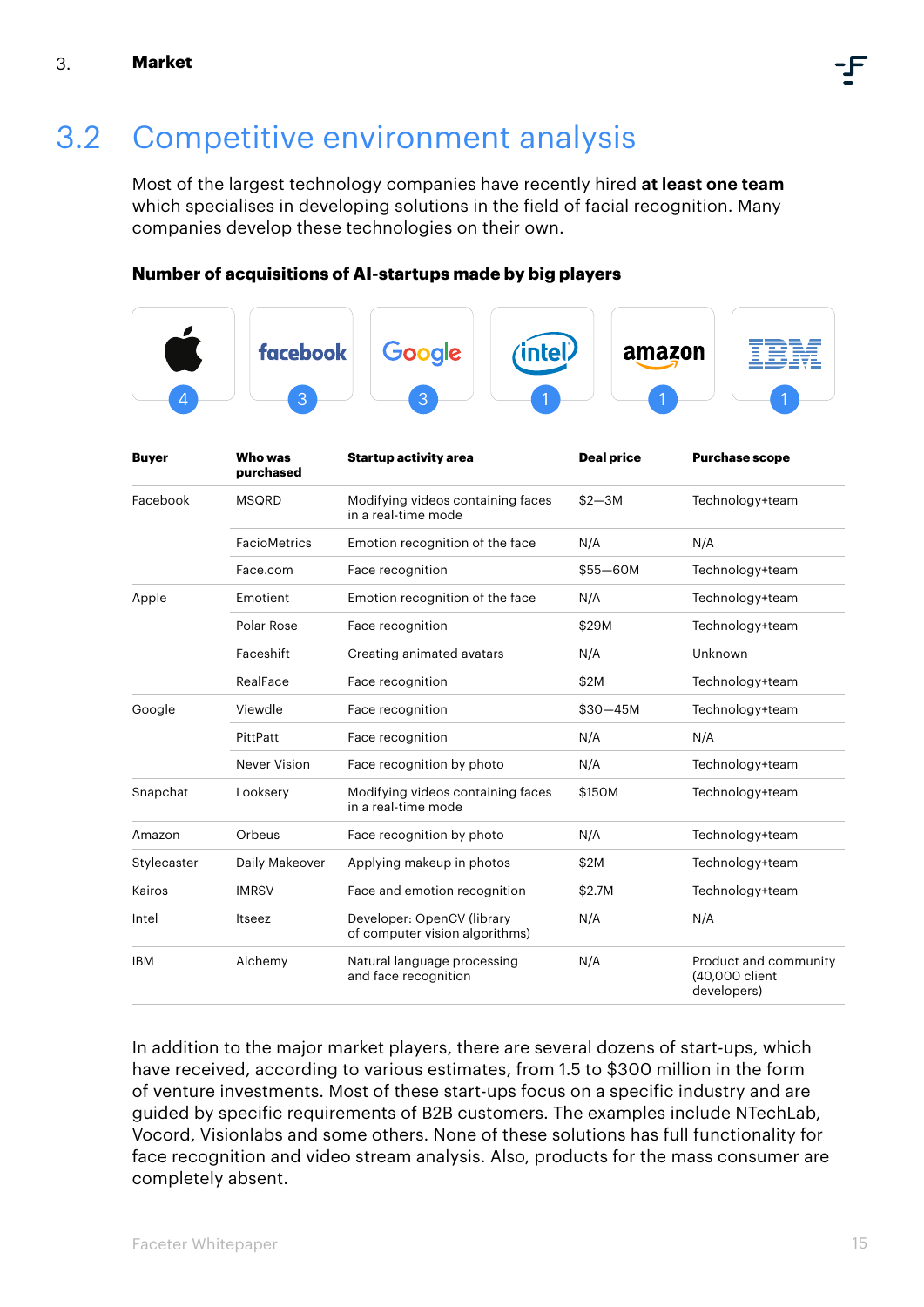| <b>Company</b>        | <b>Activity</b>                                                                                                                                                                                                                                                                             | <b>Investments</b> |
|-----------------------|---------------------------------------------------------------------------------------------------------------------------------------------------------------------------------------------------------------------------------------------------------------------------------------------|--------------------|
| Affectiva             | Emotion recognition in video                                                                                                                                                                                                                                                                | \$34.2M            |
| <b>Betaface</b>       | Media platform using face recognition technologies for searching and monetizing<br>multimedia content. The platform is designed for news and entertainment media<br>projects, advertising agencies, content producers, television and radio industry, video<br>and photo archives, etc.     | N/A                |
| Face++                | Computer vision technology of the latest generation consisting of 3 main blocks (image<br>identification, pattern recognition and analysis). The proprietary SDK allows third-party<br>developers to implement the technology in their own websites, mobile applications,<br>Smart TV, etc. | \$148M             |
| Hyperlayer            | The recognition of people's faces in the streets in real-time mode and the provision of<br>their history (criminal, credit, etc.) – a technology for new-generation mobile devices<br>(glasses, helmets, etc.)                                                                              | N/A                |
| Identix               | Multi-functional equipment for biometric recognition of people (fingerprint, face, palm,<br>retina) to protect the public from terrorism, criminal threats and fraud.                                                                                                                       | \$18.8M            |
| Kairos                | Cloud access to recognition algorithms: Face Recognition API, Crowd Analytics SDK and<br><b>Emotion Analysis API.</b>                                                                                                                                                                       | \$3.65M            |
| KeyLemon              | Face and voice recognition to improve the interaction between computers and people.                                                                                                                                                                                                         | \$1.5M             |
| <b>ResolutionView</b> | A tool analyzing time spent by employees at their computers and comparing that<br>information to the number of hours reflected in report cards to monitor employees and<br>minimize lawsuits for "overtime work".                                                                           | N/A                |
| Shenxing Tech         | Chinese startup in the field of facial recognition and artificial intelligence.                                                                                                                                                                                                             | \$14M              |
| Tascent               | Development of high-precision products and technologies in the field of biometric<br>recognition.                                                                                                                                                                                           | \$18.5M            |
| Uniqul                | A payment system based on face recognition. The system allows its users to pay for<br>goods with their "faces" without a purse, a card or a mobile phone, which helps to<br>drastically reduce transaction time.                                                                            | N/A                |

#### **Competitive ecosystem**

Source: based on independent research ordered by Faceter in the 1st quarter of 2017.



\* – algorithm quality in this case is determined by the results of MegaFace international competition

Faceter plans to position itself in the upper right-hand corner offering a solution with high quality algorithms for a great variety of application areas.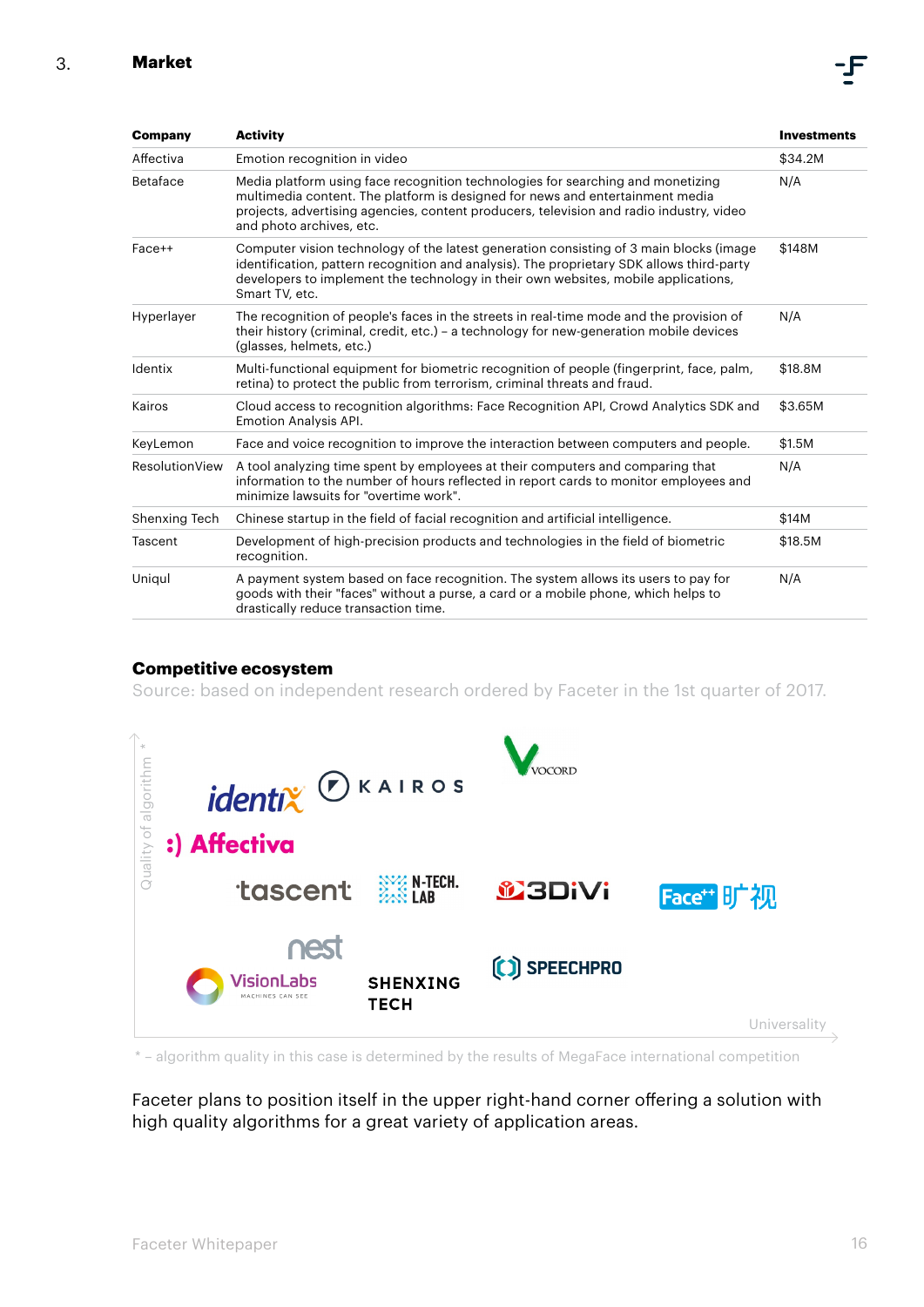

# <span id="page-16-0"></span>Current problems in the field of video surveillance 4.

Way To Market Leadership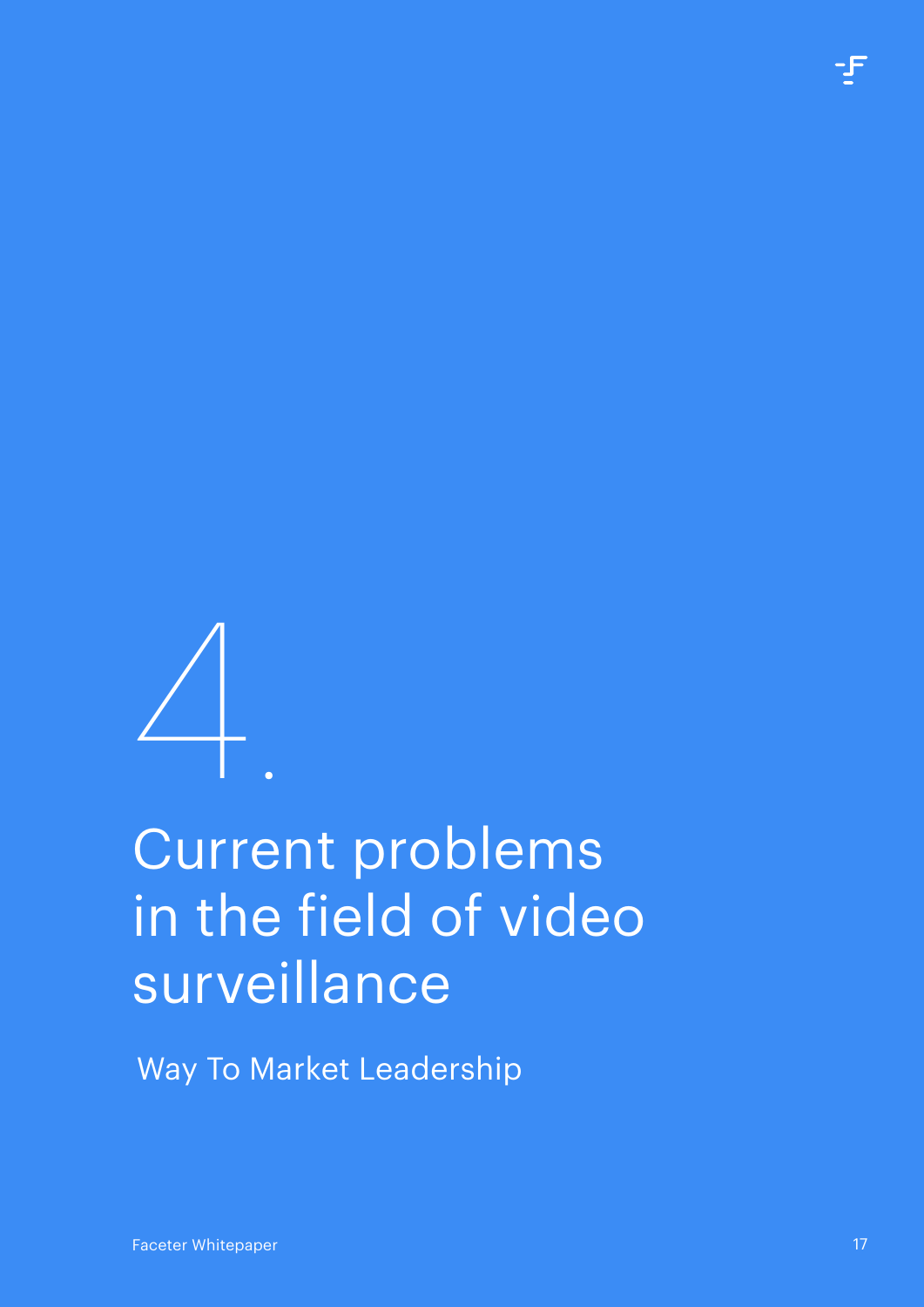To date, the use of CCTV systems for security purposes has not lived up to its expectations. Such systems are mostly used for the continuous recording and storage of video archives. Street cameras only record what happens in the street. If a crime is committed, all that a policeman can do is watch a video, find a shot with a criminal's face, and send a picture of poor quality to other police offices. For example, in 2009, while investigating 95% of murders, Scotland Yard detectives used videos recorded by CCTV. However, this did not help the victims of those murders.

Obviously, such functionality is not sufficient to ensure high levels of security. According to numerous studies, the installation of cameras significantly reduces the number of crimes in parking lots (by 51%); however, in city centers and in the streets, the situation improves by no more than 10%. In some countries, there have been no significant changes in the criminogenic situation since the introduction of CCTV, which makes these technologies virtually useless.

The potential of CCTV is enormous. Due to new developments in face recognition technology and the use of an event-based security approach, CCTV can become a truly effective tool. The highest potential for FR technology is in the niche of public security in crowded locations.

**What if a camera could be connected to intelligent software that is able to analyze events and automatically turn on an alarm system and call the police, firefighters or ambulance right at the time of the event?**

**What if a camera was able to recognize an offender's face in the offender database long before a crime is committed?**

**What if the system could immediately provide investigators with a list of all public places visited by a criminal over the last year, including the exact dates and times?**

Such features are not yet available even in sophisticated urban systems. The first pilot projects to test automatic face recognition technologies in public security systems were launched in 2016. Video surveillance systems with such features as reaction to events, face recognition, comparison against databases, and other advanced features have already begun to be built into corporate systems. Such systems, however, are not scalable and cost a lot of money. The high cost of licenses and prohibitive IT infrastructure costs make them unaffordable even for medium-sized companies, not to mention small businesses and individuals.

**Faceter plans to fill this niche by offering a highly functional product affordable for mass consumers, by utilizing all the benefits of decentralized computing an blockchain.**

 $\left( 3\right)$ 

 $\boldsymbol{P}$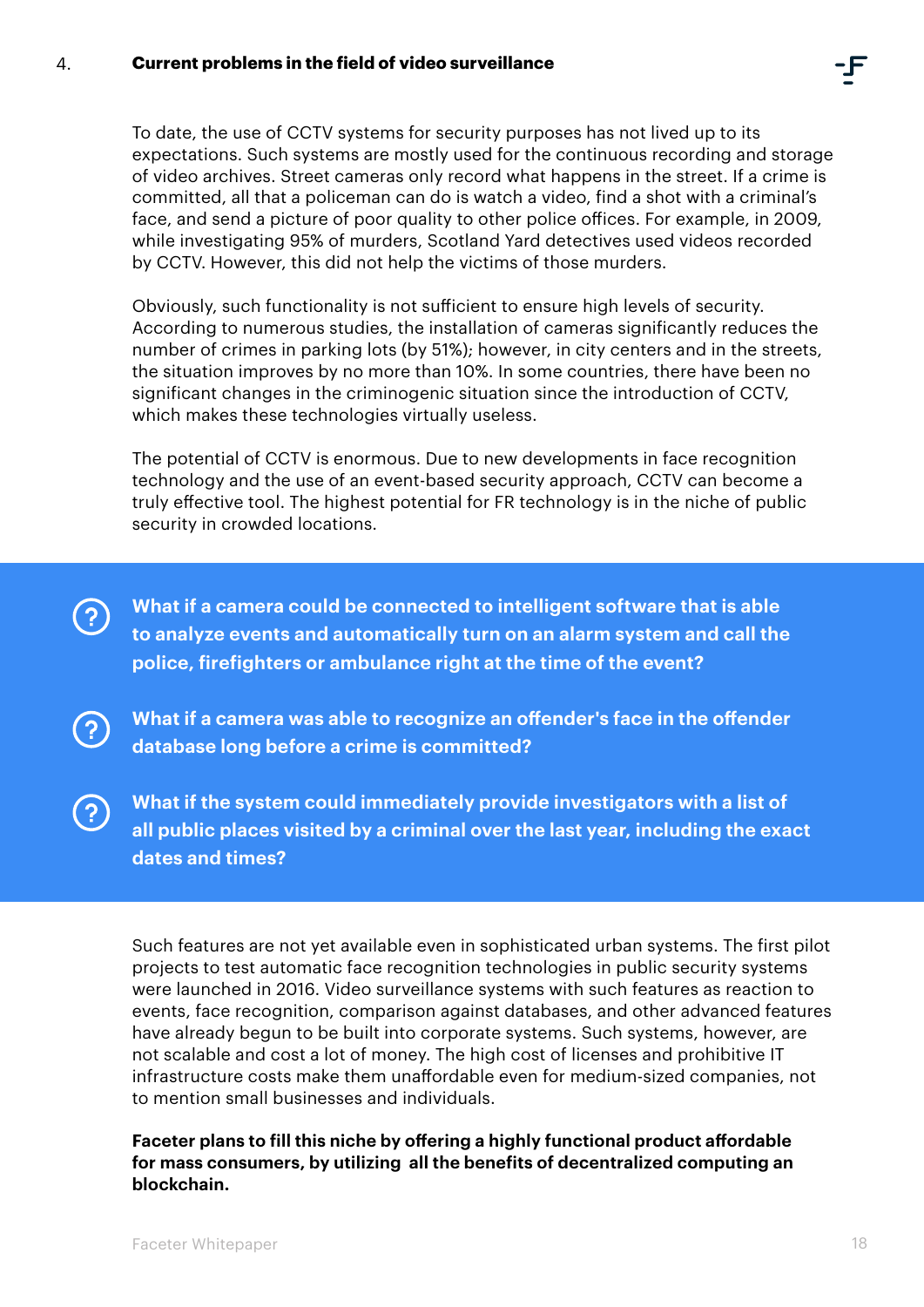# <span id="page-18-0"></span>Faceter's solution 5.

What Makes It So Awesome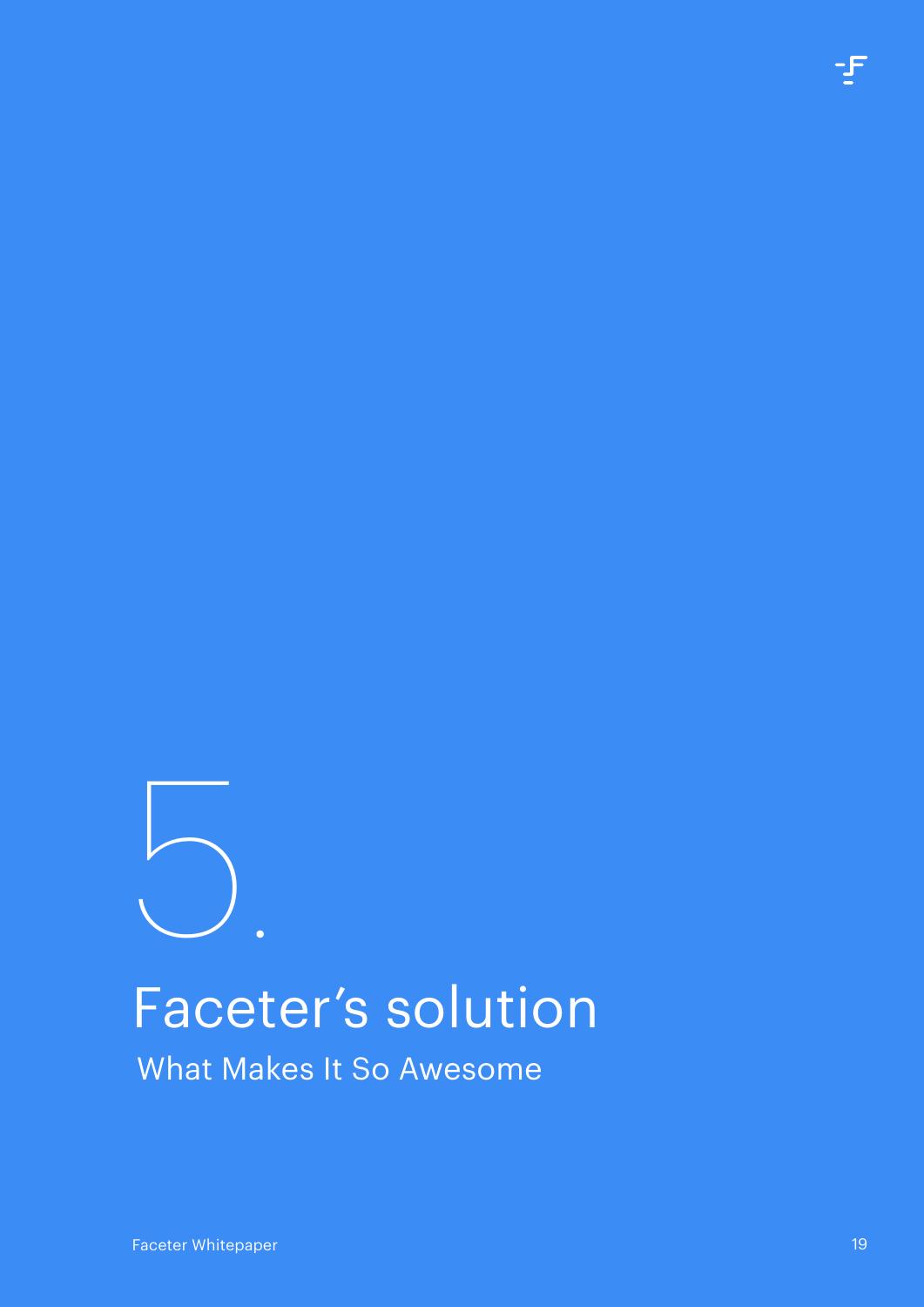## <span id="page-19-0"></span>5.1 System description

Faceter's main component is a decentralized infrastructure where complex data processing using neural networks is performed using the decentralization powers of Fog Computing and Blockchain.

Faceter is a system that makes smart video surveillance and provides cameras with "eyes" – face recognition, object detection and real-time video content analysis. At the next stage, all these capabilities will be combined into a single feature: the ability to "understand" the situation and respond to it accordingly.

The low cost of such computations makes them affordable for small businesses and mass consumers; they can even be used in combination with the simplest video cameras connected to the Internet.

## **Faceter's Primary Features**

- **Object and facial recognition and resultant behavioral analysis** greatly г
- enhances the capabilities of video surveillance systems to detect potential threats or such events as a smiling customer, a focused employee, etc. The technology's algorithm was proven by LFW and MegaFace test, which are the most trusted in the industry.



**Convenient applications** for any computer or mobile device allow users to access video surveillance systems from anywhere and without having to master complex and slow interfaces.

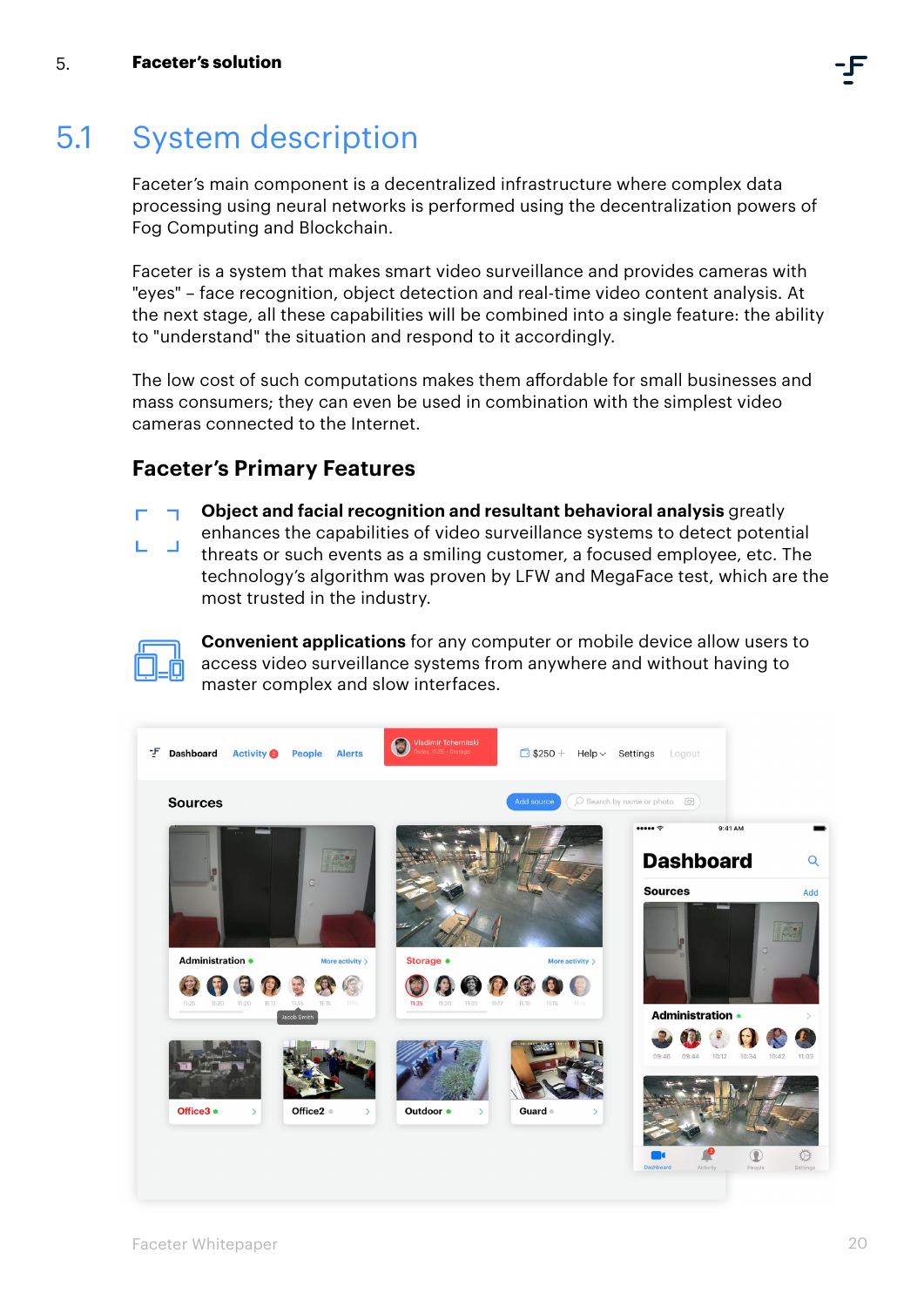



<span id="page-20-0"></span>5.

**Fog computing** — The cost of the product is significantly reduced by involving cryptocurrency miners into a decentralized computing network to perform recognition calculations with the added benefit of offering miners a higher income-earning opportunity.



**Blockchain** — Faceter uses all the nascent opportunities of smart contracts to deliver flexible and transparent payment options and as well as proof-ofrecognition mechanisms to a Fog computing network. This is the way Faceter contributes to the growth of the crypto-industry.



**Machine learning** — using neural networks, you can teach Faceter to react on variations of certain events.



**Data protection** – Faceter does not process the source video stream outside its trusted environment; **only anonymized data is transferred to decentralized networks.**



**The Faceter token** is the "fuel" of a decentralized network enabling flexible, transparent, cross-border closed-loop settlement mechanism for all participants.

#### Competitive advantages 5.2

Most of the video surveillance software available on the market uses two parameters: recording time and source. This means that the user can only see what happened at a certain time on each of the installed cameras. Faceter greatly expands the possibilities of working with video.

## **Decentralization**

The utilization of leading-edge decentralization technology via fog computing and Blockchain, Faceter is able to transform a previously fragmented and difficult to access industry into technology that all means of potential users can leverage too their particular advantage. The involvement of multiple mining sources, at incredibly attractive rates, makes this an opportunity that cannot help but succeed financially, across many different points of access.

## **Highly Accurate Facial Recognition**

Thanks to the high-level facial recognition technology (confirmed by LFW and MegaFace tests), Faceter is able to:

- draw up a card file of office workers, family members, or restaurant visitors;
- generate a report indicating who and when was filmed by cameras;
- **track each case** of a particular person appearing in a certain place and issue specific records from the archive.

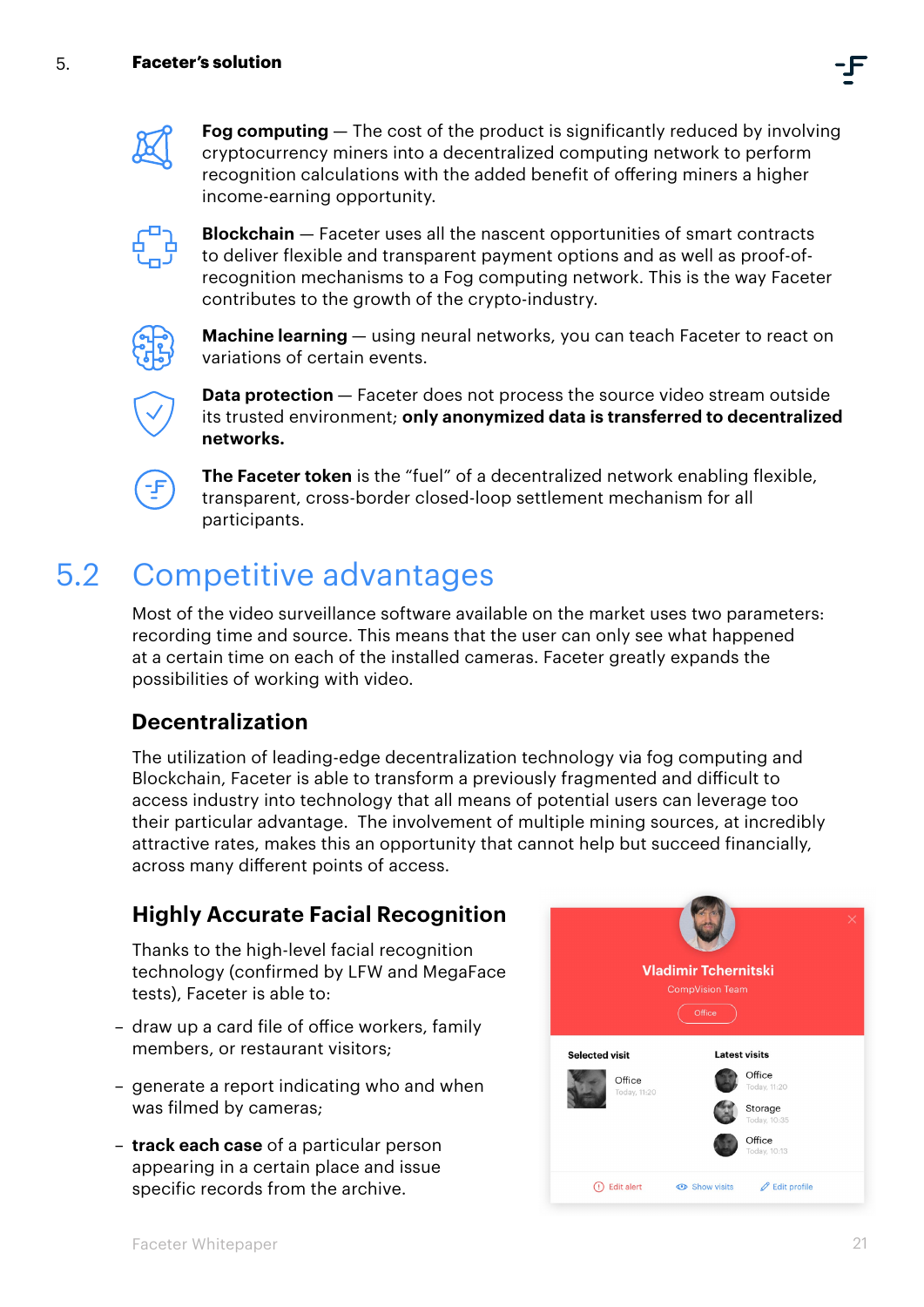

## **Integration Interface**

Faceter can be "taught" how to respond to certain events. For example, the system can send SMS to parents when their child comes from school and transfer information through the API to integrated systems. It can be a smart home management platform that can give the microwave an instruction to automatically heat up food. In the next two years, Faceter will also be able to support the protocols of several leading smart home platforms and standard API callbacks. When integrated with urban services, Faceter can be configured to perform specific actions, such as sending alerts to 911 rescue service in the event that there are any signs of violence or a crime being prepared.

## **Truly Smart Surveillance**

In future versions, in addition to detecting and recognizing faces, Faceter will also be able to:

【小】

identify emotions by facial expression and tone of voice; register cries for help or aggressive intonations, sounds of breaking glass or atypical noises;



identify objects of certain types in the camera's scope, including weapons, money, flames determine their characteristics, such as color, volume, weight;

"recognize" pets.

## $A$ ,  $A$

recognize text and character sequences, such as in vehicle numbers;

## **Affordability for the mass consumer**

The cost of computing and storing data is one of the main expenditure items in products powered by AI and neural networks. Faceter's technology involves the use of distributed decentralized computing powers: fog computing. This approach allows to significantly reduce infrastructure costs compared to standard public cloud computing (AWS, Microsoft Azure, etc.) in proprietary or leased data centers, which makes Faceter's facial recognition and video stream analysis technologies affordable for the mass consumer.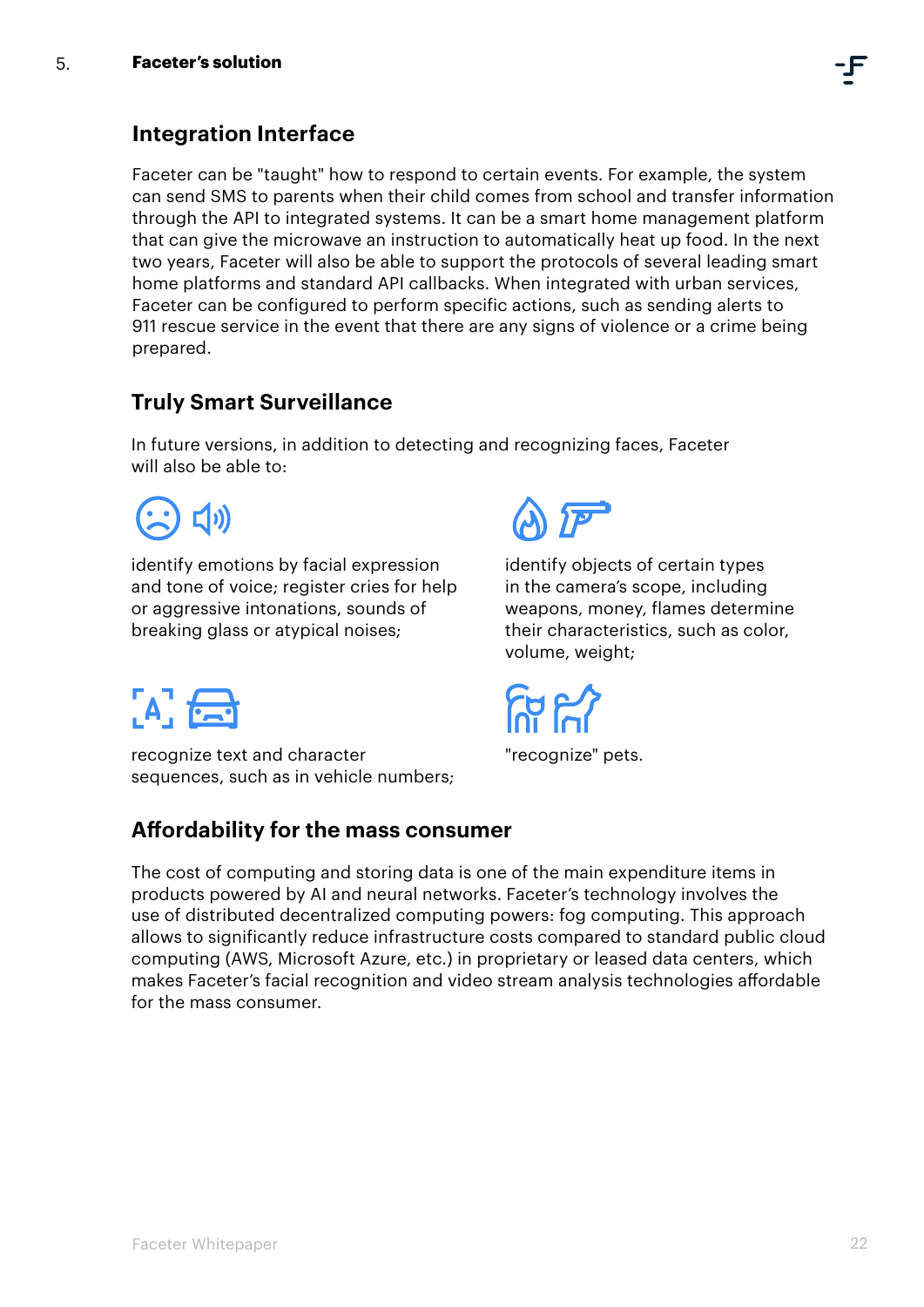#### <span id="page-22-0"></span>Application areas 5.3

Faceter has developed a product version for corporate and government customers which can be used in many scenarios, both as a cloud service and a "boxed" solution. The main goal of the next stage is to develop a product for mass consumers based on decentralized computing powers (so-called "fog computing"). This technology helps reduce infrastructure and computing costs and makes the services more affordable.

## **B2C**

Software designed for households can be used in apartments, offices, country houses, as well as in family shops and restaurants. Payment is made based on a monthly or annual subscription. The rates depend on the number of cameras used and the workload (the number of recognized faces per unit of time). Faceter's solution for individual users:

- increased security level;
- affordability;
- extensive applicability (integration with smart home technologies).

## **B2B**

Software with extended functionality for enterprises can be used in factories, warehouses, large enterprises, hotels, casinos, shopping centers, banks, restaurant chains, etc. Thanks to the technology partnership agreements with vendors of household, office and industrial equipment and manufacturers of sensors and other components for smart devices, as well as organization and production management systems, Faceter will provide the following additional features:

#### **Security based on video surveillance**

Faceter allows users to significantly improve the performance of their security systems thanks to the event analysis approach. This technology allows users to detect outsiders in the territory of enterprises and offices, as well as to monitor the safety of objects and identify fire, non-standard noise, etc.

### **Personnel management**

Faceter can automatically keep track of the time that each employee spends in the office and at their workplace; automatically recognize visitors and keep a log of visits; identify cases of employees' atypical behavior; recognize facial emotions, tone of voice, etc.

#### **Customer relationship management**

Faceter's analytical algorithms allow users to count the number of visitors and identify their gender, to keep a log of visits to specific clients, to note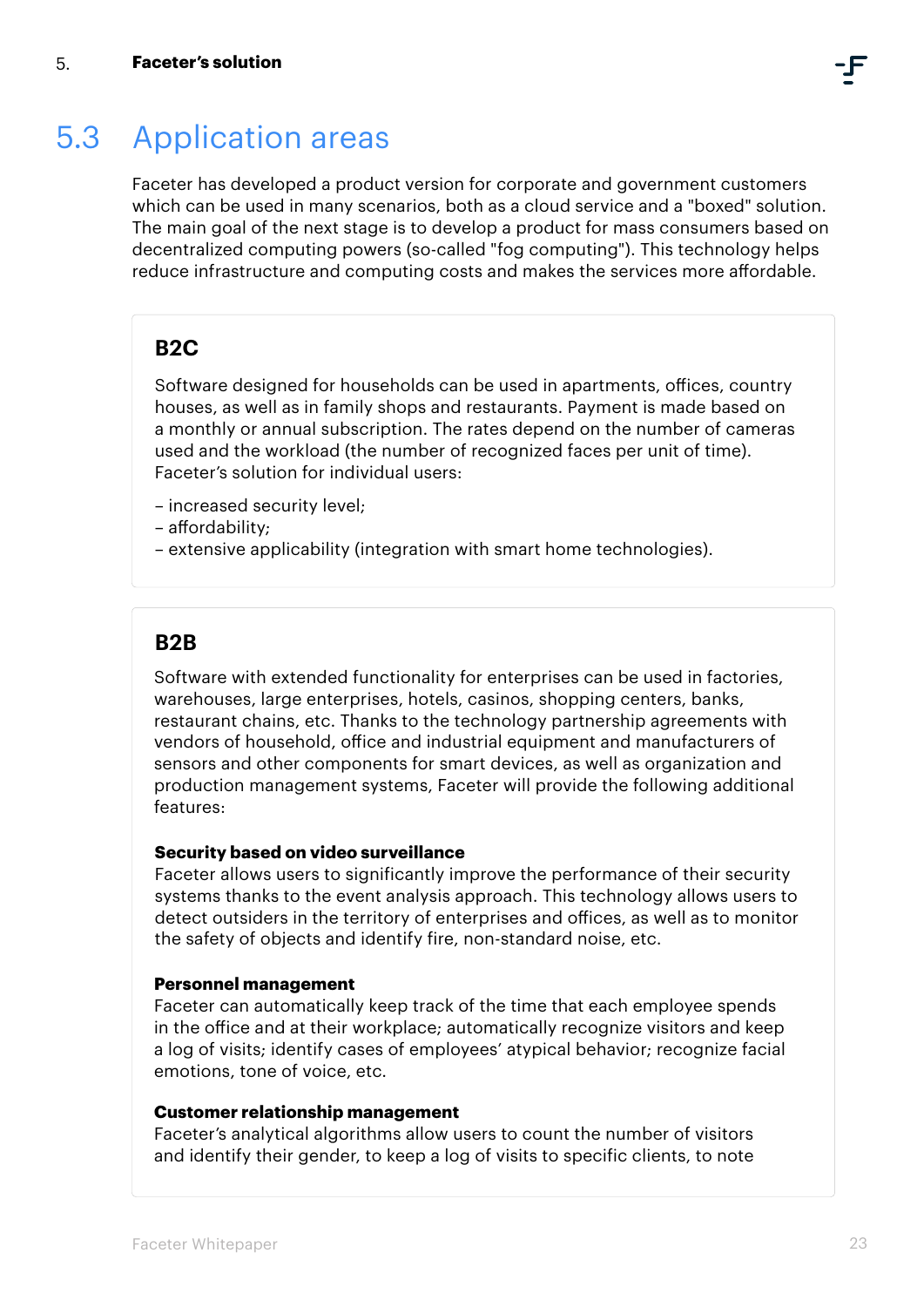<span id="page-23-0"></span>any particularities of their behavior (for example, their interest in certain products), to detect queues at cash registers and notify responsible personnel accordingly;

#### **Integration with existing solutions and equipment**

Technological partnership with vendors of software and household, office and industrial equipment, including manufacturers of sensors and other components related to the IoT concept.

## **B2G**

Software for municipalities can be used to analyze video stream in the streets and on roads, as well as in crowded places, railway stations, airports, and strategic facilities. It can also be integrated with databases.

Faceter assumes the possibility of recognizing an offender's face and running it through the entire database of archival records to reveal the places recently visited by such a person. The solution provides automated control over compliance with norms and regulations in transport and public places, which will increase crime detection rates and ensure higher levels of public security.

#### Future development 5.4

After Faceter is adopted by the market, it can be used to maintain white lists in a variety of services; for example, on websites where employees can be hired to do some housework. In addition to ratings and reviews, Faceter system can also store links to a blockchain record containing biometric identification data (vector facial recognition, voice recognition, etc.). The same method can be used to store the records of shop visitors and to check the integrity of buyers, sellers or couriers.

If all cameras connected to Faceter are integrated with police and rescue service databases, information about wanted criminals, missing children or people in trouble can be instantly sent through the system to find their relatives and places of residence. In such emergency cases, the police and special services will also be able to access the system in order to discover the "prints" of people in video archives of Faceter users without compromising confidential information, since the system will only use data for which the camera owner gave their consent.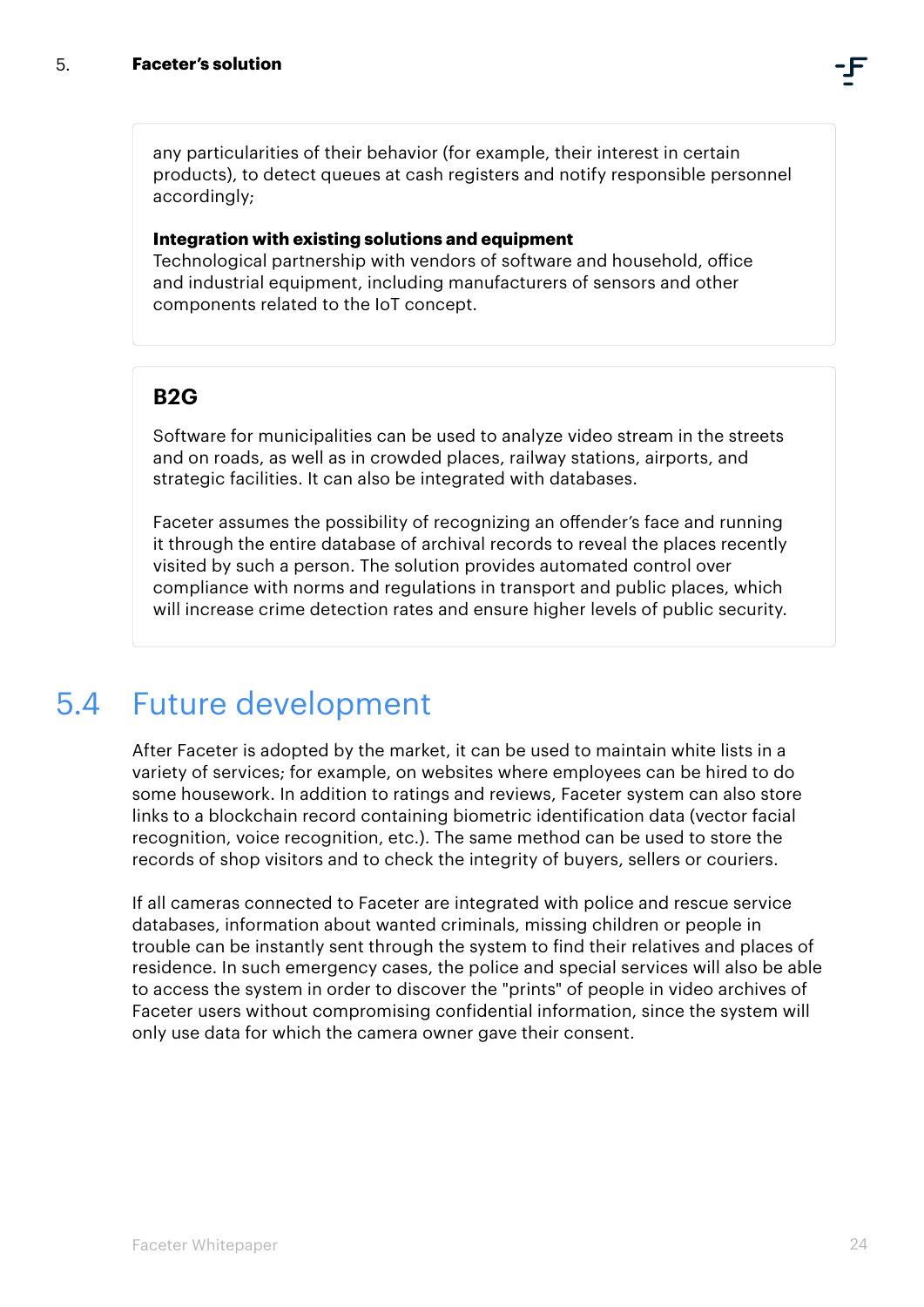The Internet is called the "nervous system" of  $\epsilon$ mankind through which "nerve impulses" are transmitted in the form of huge amounts of digital data, thus forming the collective knowledge. If we look at humanity as a single system that recreates the functions of a living organism, blockchain and the collective security approach can be perceived as one of the vital components – an immune system defending this organism from potential internal and external threats.



**Robert Pothier** CEO, Сo-founder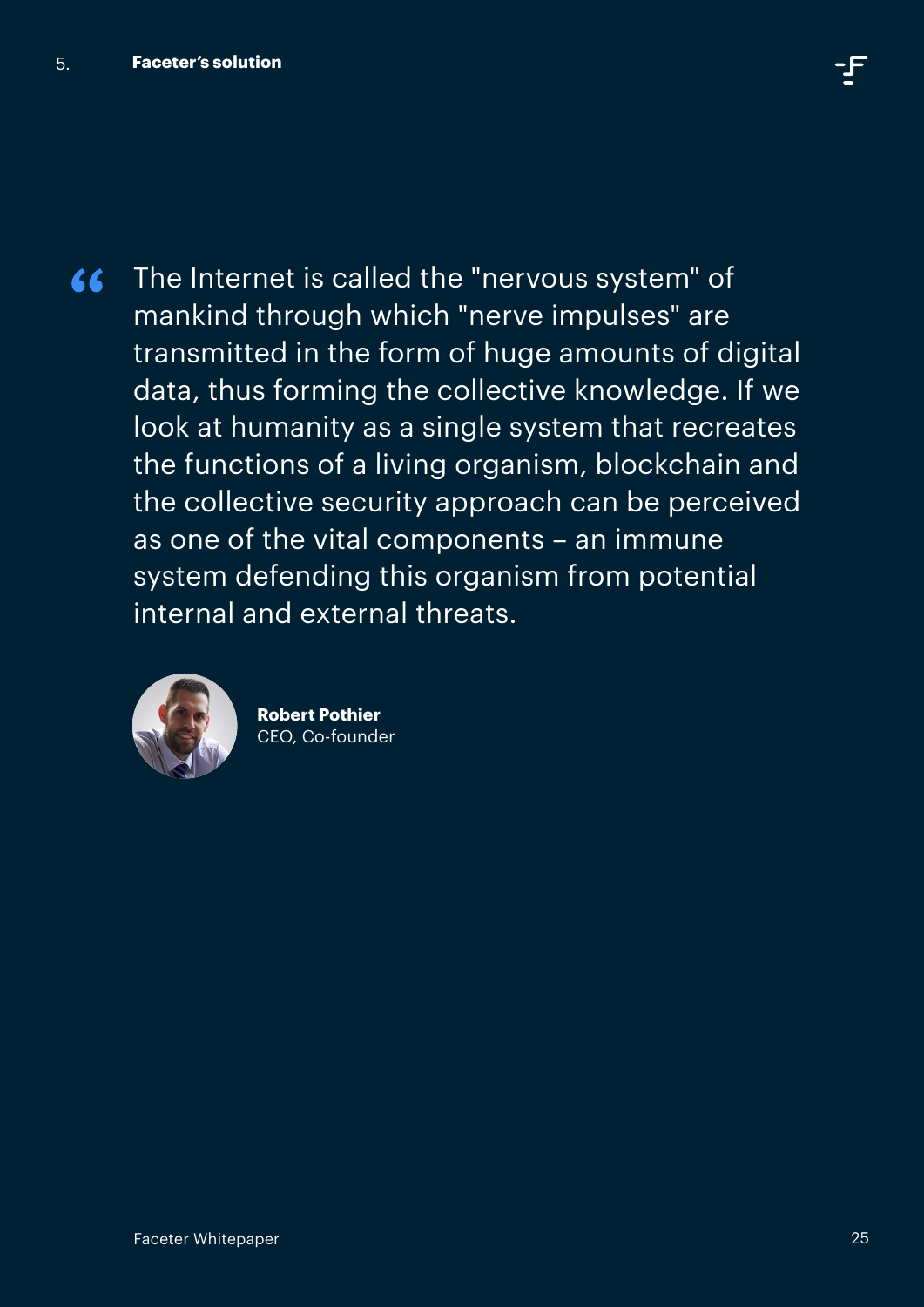<span id="page-25-0"></span>

Advanced and Deep Learning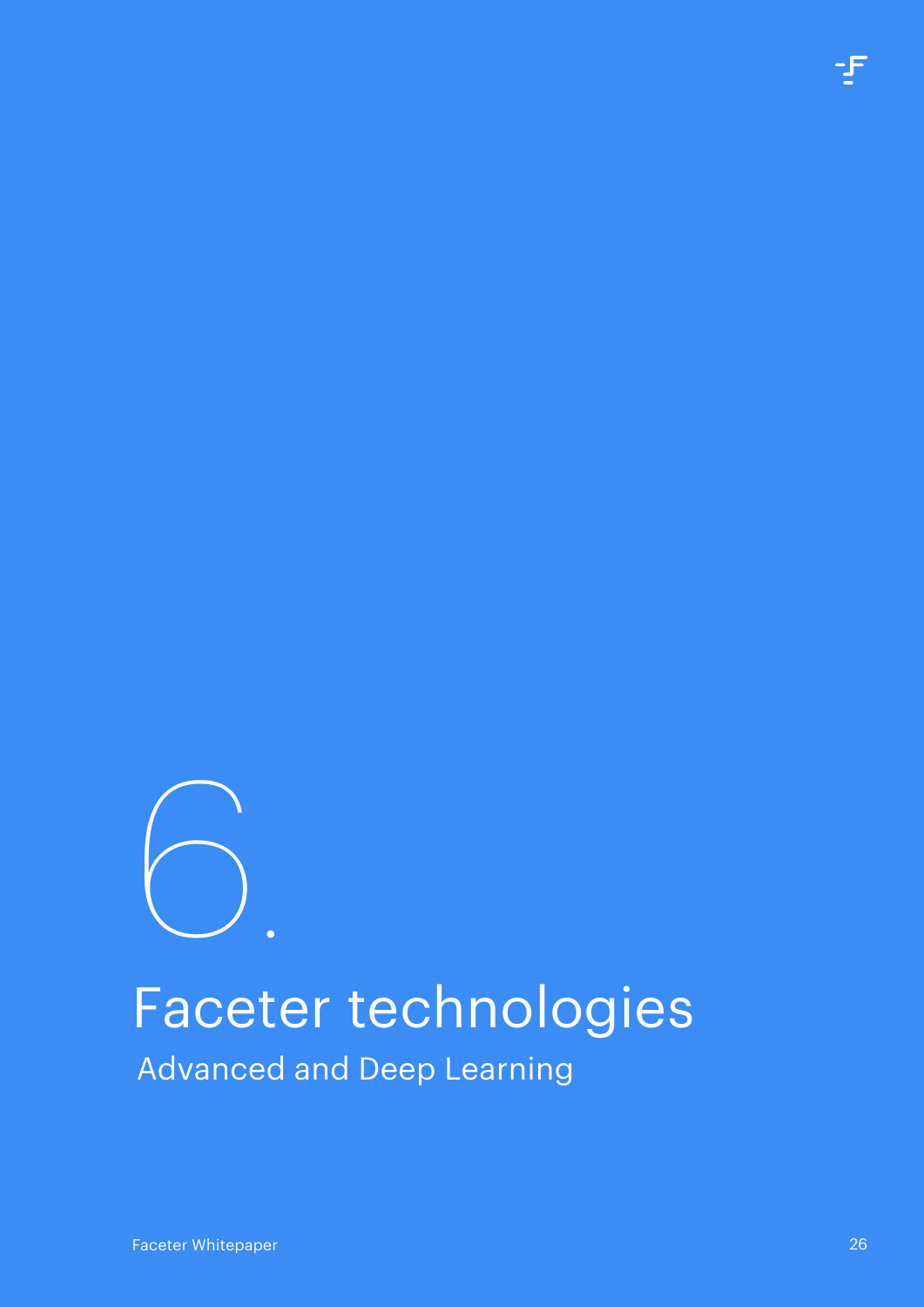#### <span id="page-26-0"></span>Data processing 6.1

The Faceter software complex is designed in the form of a set of modules each of which is executed at different system levels and is responsible for individual stages of the platform operation. The language of ML components development is C++11. In addition, GPU acceleration is actively used.

A server with computational capacities is required for offline solutions whose volume depends on the number of cameras and the frequency of people getting into focus. For the online solution, the user is required to log in to Faceter's website and add RTSP, HTTP or RTMP link to video camera. At the next stage of the product development, cameras will be automatically connected to ONVIF interface.

## **Stages of the face recognition process**

- Receiving and decoding video stream from camera;
- Face detection (in case the camera is not equipped with built-in face detection technology); 2
- Face alignment and framing for better recognition;
- Obtaining a vector of characteristics for each person using deep convolutional neural networks;  $\Delta$
- Vector clustering, comparison of feature vectors with available databases and their placement in the storage system;  $\boxed{5}$
- Results output through API.  $6<sup>6</sup>$

#### **Pipeline of facial recognition process**

| <b>Frames</b><br>Camera | بسيما<br><b>Detected frames</b> | $\rightarrow$<br>يتها<br><b>Aligned Faces</b> | B<br>Face to unique    |
|-------------------------|---------------------------------|-----------------------------------------------|------------------------|
|                         |                                 |                                               | feature vector         |
| WebAPI                  | <b>Features Comparator</b>      | <b>Features storage</b>                       | <b>Face clustering</b> |
|                         |                                 |                                               |                        |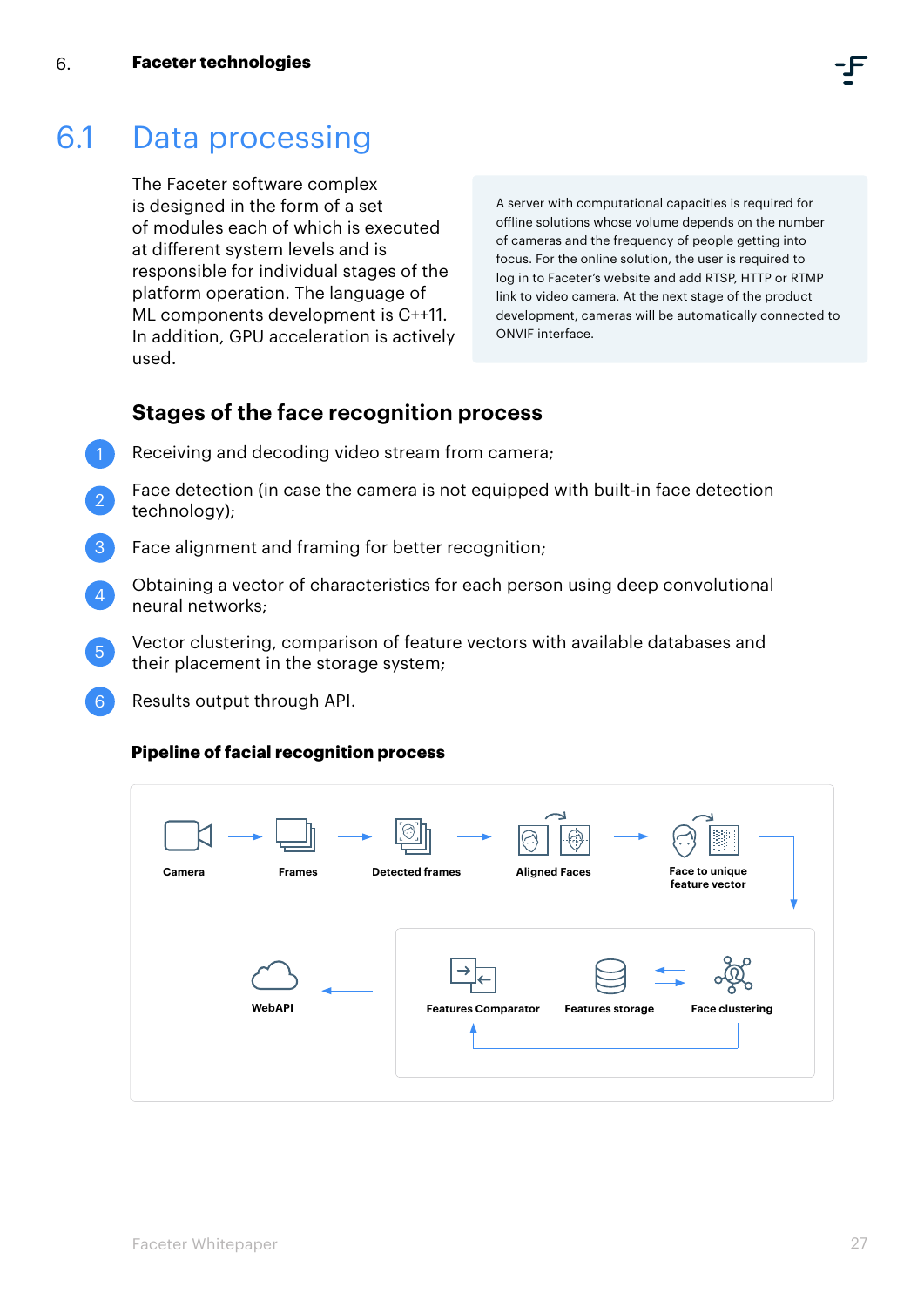

#### <span id="page-27-0"></span>**Distribution of computational resources by stages**

## Faceter Decentralized Network 6.2

Due to the rapid growth of decentralized services, including blockchain-based services, Faceter plans to build its own computing network by means of attracting individual owners of GPU resources, as well as to use affordable solutions, such as [SONM](http://sonm.io/) or [Golem](https://golem.network/), instead of expensive cloud services. Thus, there will be no need to use the expensive monopolized services of Amazon, Microsoft, Google, etc.

The use of miners' resources or other idle computing power can be extremely beneficial both for the owners of these resources and consumers. Even a rough comparison of the cost of renting GPU servers on Amazon Web Services to the amount of compensation paid to miners for block calculations demonstrates a huge difference. In addition, the network complexity is adjusted every few months which allows for the reduction of miners' rewards, and after new consensus mechanisms are adopted, there will be no need for GPU computing at all.



#### **Faceter platform operation**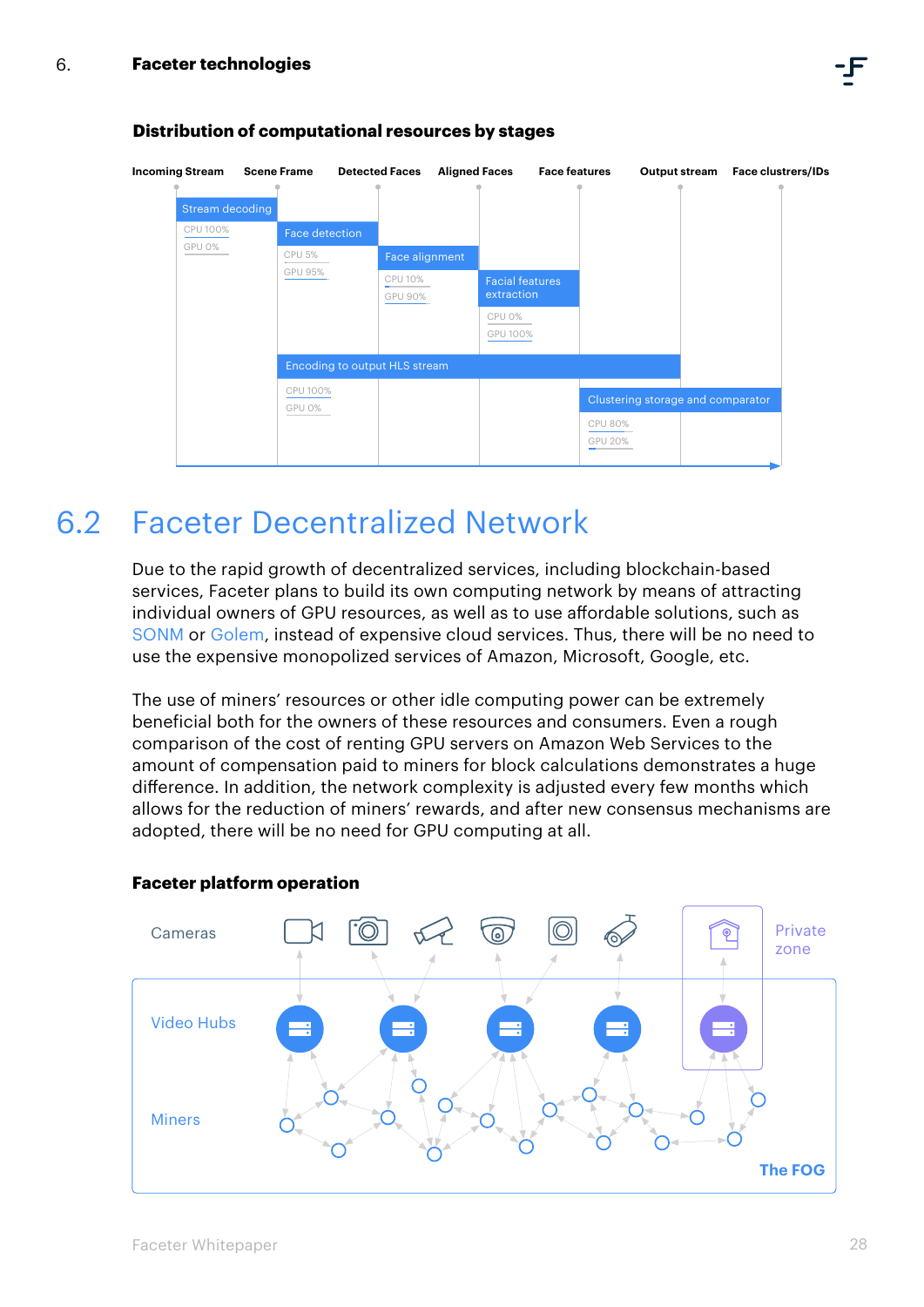<span id="page-28-0"></span>The main participants of Faceter network are the owners of GPU resources (Miners). A smart contract will be concluded with each of these nodes. This contract will be used to accrue compensation for the provision of computing capacity.

A decentralized environment requires special verification of the trustworthiness of connected nodes. In order to ensure the quality of computations performed, less productive nodes will be verifying the performance of other nodes and repeating calculations performed. High-performance nodes are supposed to be fully loaded with tasks, whereas less powerful ones will be given just fragments of the same tasks. The results of the calculations will then be compared by a smart contract, and if there are enough confirmations from participants, each of them will receive their portion of the reward from the formed balance. If nodes responsible for the verification receive a different hash of calculations, this will confirm a miner's bad faith and will lead to their disconnection and redistribution of accumulated reward among new computers. Faceter calls this concept "Proof-of-Recognition".

The distribution of tasks for the performance and verification of work will be dealt with by special orchestrator nodes (Video Hubs) which also act as video hubs and obfuscators of sensitive data. Such nodes will be located in the trusted zone unlike all other nodes working with impersonal data of no value.

#### Personal data protection 6.3

Users of video surveillance systems usually connect their cameras to cloud platforms. There are dozens of such cloud applications on the market serving a lot of people and companies (sometimes millions of them): Ivideon, Camcloud, XMEye, vMEyeSuper, etc.

All such services have access to CCTV cameras, but virtually none of them have developed a clear policy for handling user data; oftentimes, there is no proper means of controlling access to data.

Faceter's modular architecture allows users to work with original video stream in trusted environments: on camera owners' devices, on Faceter's servers, or in cameras themselves, if possible. Only obfuscated (impersonal) data is used to perform tasks on decentralized networks. In other words, such data cannot be converted to the original format with reference to the owner.

Consumer trust is our priority. At all stages of Faceter 66 development, we are guided by the YOU OWN YOUR DATA principle, giving our customers an opportunity to fully control their personal data.



**Robert Pothier** CEO, Co-founder

Faceter Whitepaper 29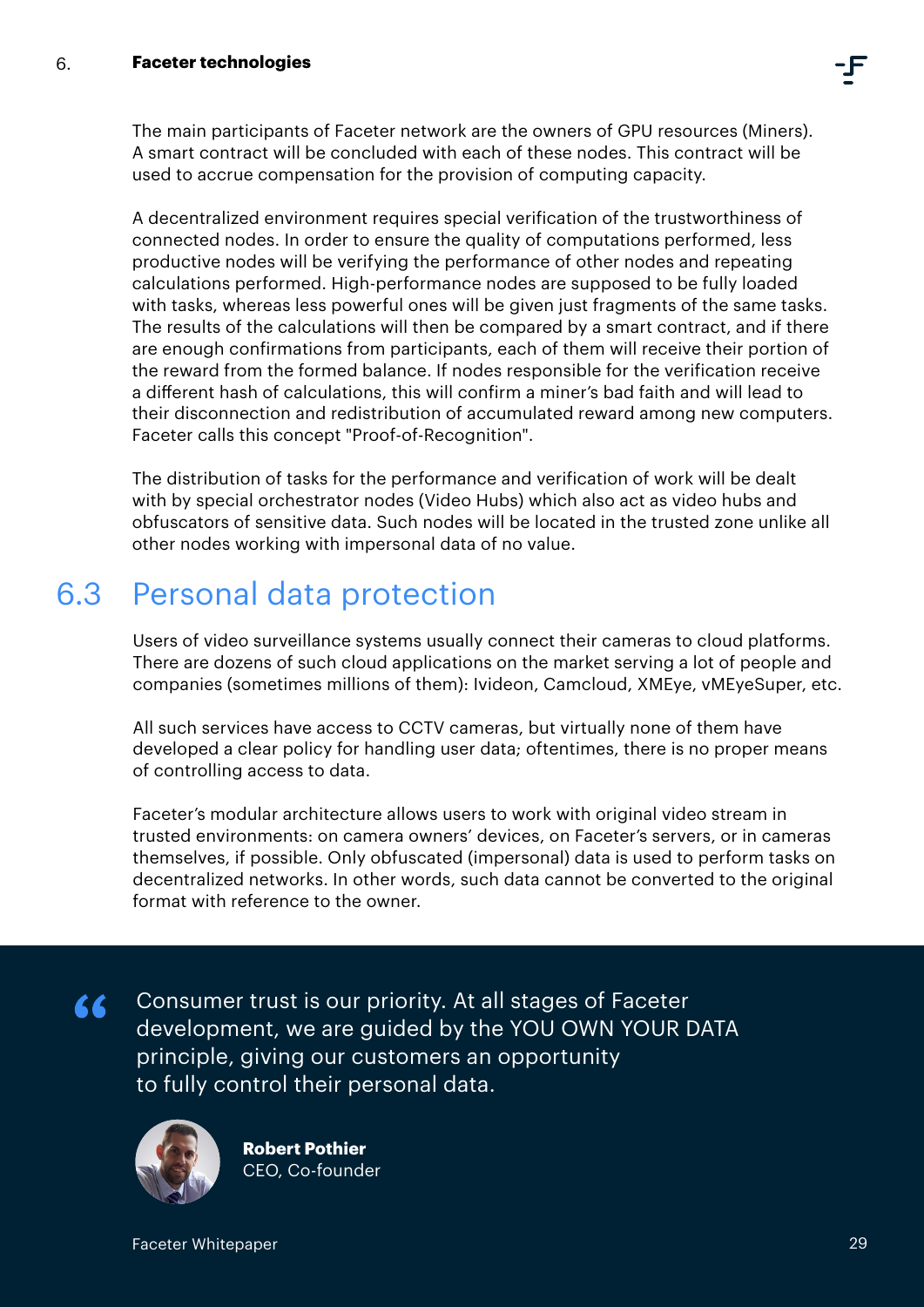

## <span id="page-29-0"></span>6.4 Faceter token use model

The effective operation of a decentralized network requires a flexible, transparent and transboundary settlement mechanism for all participants. Traditional approaches using fiat money are not viable in this particular case, since they don't fully meet any of these requirements.

It means that each potential network participant would have to pass an extended KYC check, open a foreign exchange account with their bank and execute an international transaction observing all the requirements of local legislation, which makes it virtually impossible to create a large-scale decentralized computing infrastructure.

The solution to this problem is Faceter's own token used as a basis for making payments between consumers of intelligent video surveillance services and network participants. Integration of the blockchain technology into Faceter platform is planned to be executed in several stages:

**Stage 1:** issue of tokens on Ethereum for free sale and internal economic purposes of the project, as well as for payment of remuneration to node owners ("miners").

**Stage 2:** development and launch of proprietary blockchain and possible token migration. This step is supposed to solve the problem of decentralized task distribution, increase the system's speed, ensure independence from Ethereum blockchain and reduce transaction costs within the platform.

## **System functioning model**

Faceter's services can be paid for with tokens or other payment tools (bank cards, electronic wallets, cryptocurrencies). In order to ensure the normal functioning of the latter, Faceter will implement mechanisms for the instantaneous conversion of payments to tokens. The cost of camera maintenance is set by Faceter in USD and may be revised on a quarterly basis.

Faceter's relations with customers and miners are regulated by a set of smart contracts that guarantee transparency and the fulfillment of all the terms and conditions. **Below are the main points relating to the settlement process in a decentralized network and Faceter token use:**

- Faceter forms a pool of smart contracts with miners where all the main terms and conditions are stipulated, including leased computing power, remuneration rates, contract duration, etc.
- Faceter pre-transfers tokens to miners' smart contracts for the subsequent payment of leased services using the system's reserve pool. 2
- Service users submit applications to connect their CCTV cameras and make payments using their preferred payment methods. If payment is made without using FACE tokens, instant conversion to tokens will be performed.  $\lceil 3 \rceil$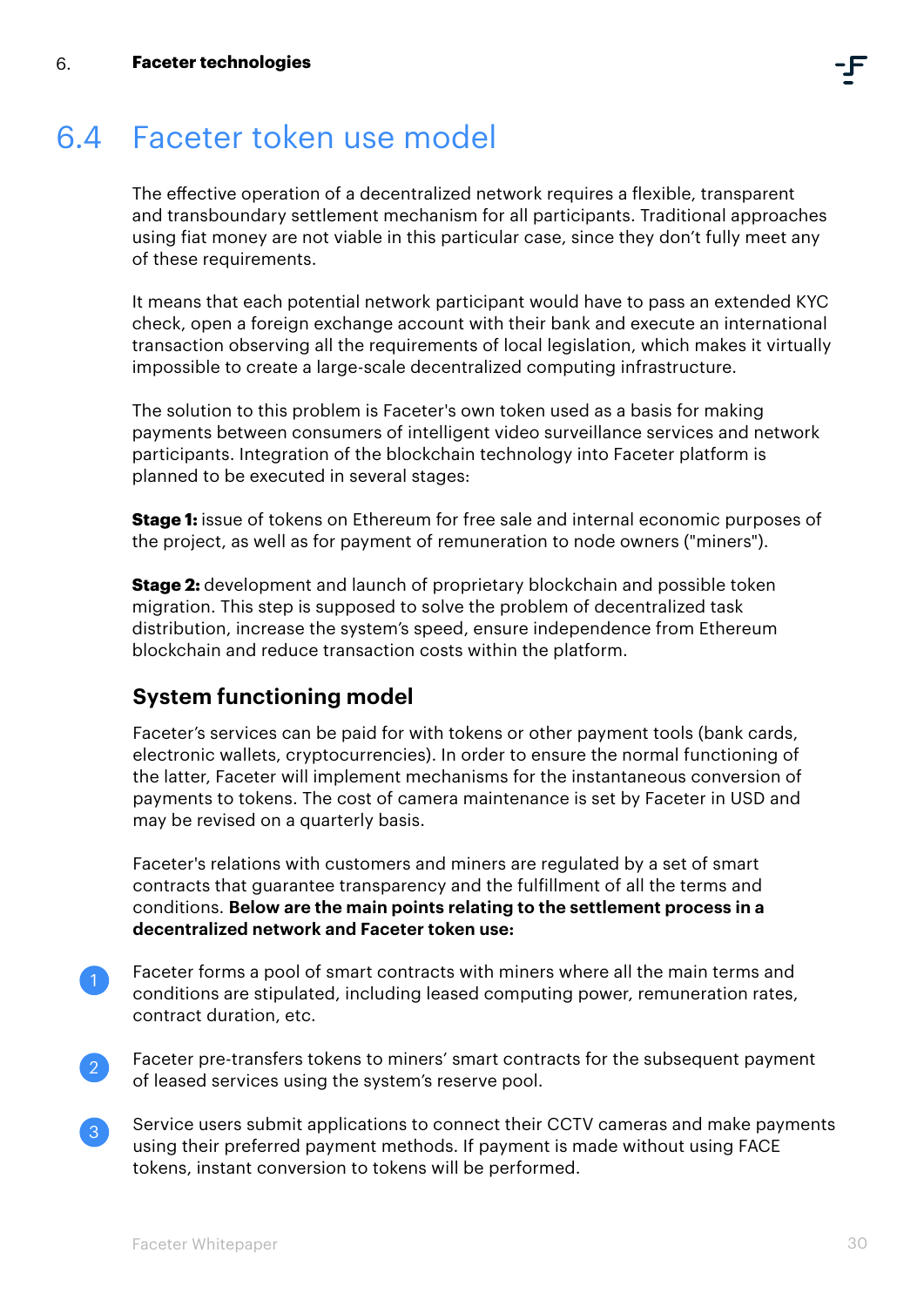- Smart contracts are also created for customers. These smart contracts stipulate the parameters of purchased services and are used for receiving payments made in tokens. 4
- The customer smart contract distributes tokens. The main part of tokens is returned to the system's reserve pool (~60%), a portion goes to Faceter (~20%) as compensation for video obfuscation costs and service support, and the remaining balance **is burned.** 5
- The transaction identifier obtained through burning is an access key to the service. It is then broadcast along with all tasks in the decentralized network and can be verified by each participant. 6
- The client connects their cameras to the service and starts transmitting video stream. Faceter carries out decoding and obfuscation of all images and passes them to miners for in-depth analysis and the selection of unique vectors of detected objects. Obfuscation is necessary to protect sensitive data. To achieve this goal, the features of convolutional neural networks are used where, after two convolutions, the image is irreversibly distorted and can be safely transferred to other nodes for subsequent convolutions. The whole process of face recognition includes more than 40 convolutions.
- For each miner, Faceter randomly assigns three other miners who perform the validation of calculations results (re-processing of individual fragments). 8
- Once a day, miners pass hashes of processing results to a smart contract. The same action is performed by nodes responsible for validation, following which hashes are reconciled. If they do not coincide, this indicates bad faith of one of the miners, in which case their remuneration is automatically frozen thus initiating an arbitration procedure. 9
- Miners independently request payment of fees from their smart contract taking into account the escrow period which takes from 1 to 14 days. During this period funds are held. The duration of the escrow period depends on the miner's ranking and may decrease in the process of work. 10
- Minersand other token holders can use FACEs to purchase Faceter services or to sell them through exchanges, as well as to convert tokens to ETH at the time of buy-out (for more details, see Chapter 9.2 "[Buy-out Program](#page-38-0)"). 11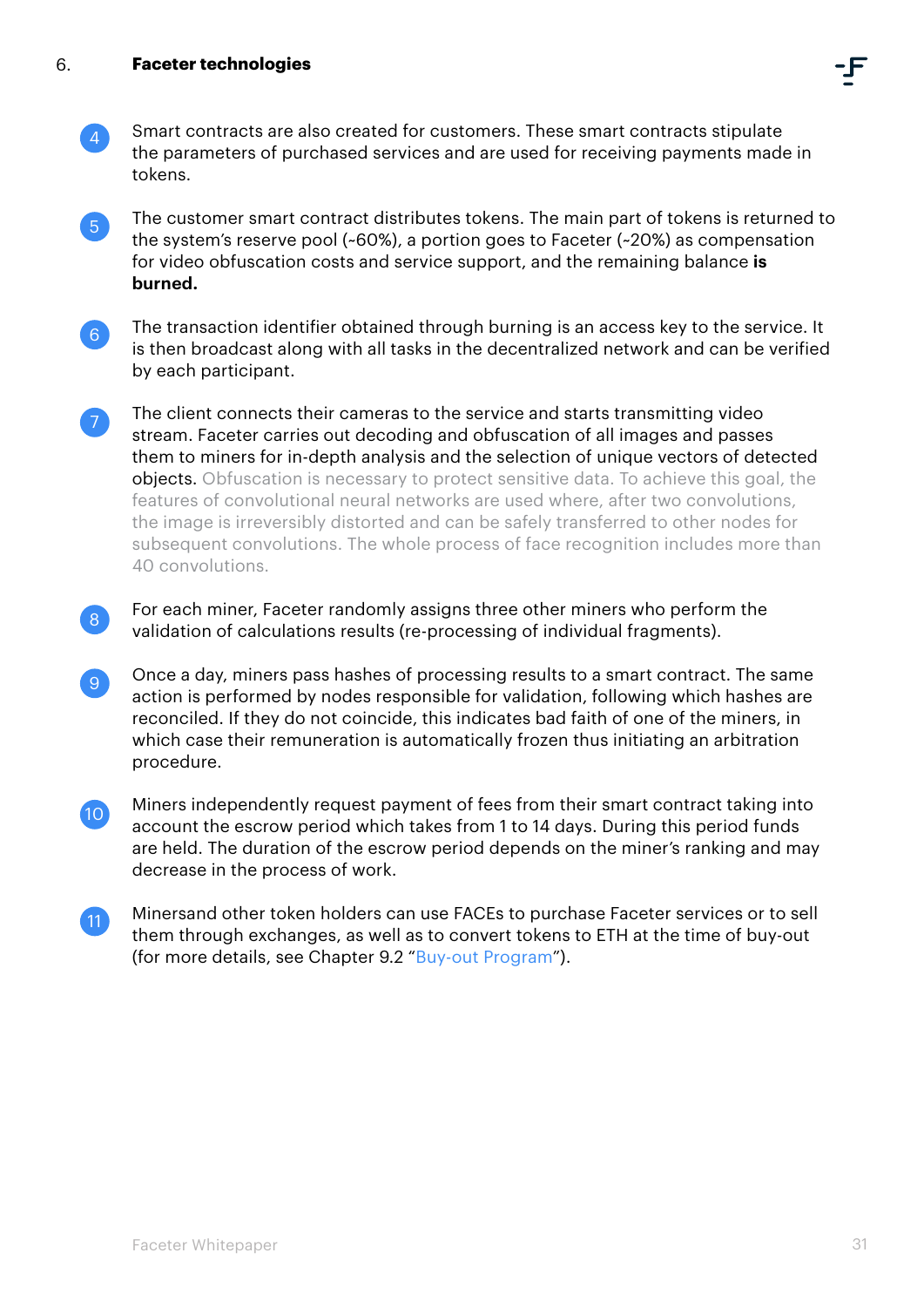Faceter's team also collaborates with other companies developing solutions in the field of Fog Computing and provides an opportunity to connect computing resources from other networks through token exchange mechanisms.



#### **Token circulation in Faceter's system**

Due to the fact that all product sales, be it a monthly subscription or a license contract, are reflected on the blockchain, all information on the company's business indicators will be publicly available and can be verified by customers (license information is displayed in customers' user accounts) and other participants of the ecosystem, such as node owners that perform image processing.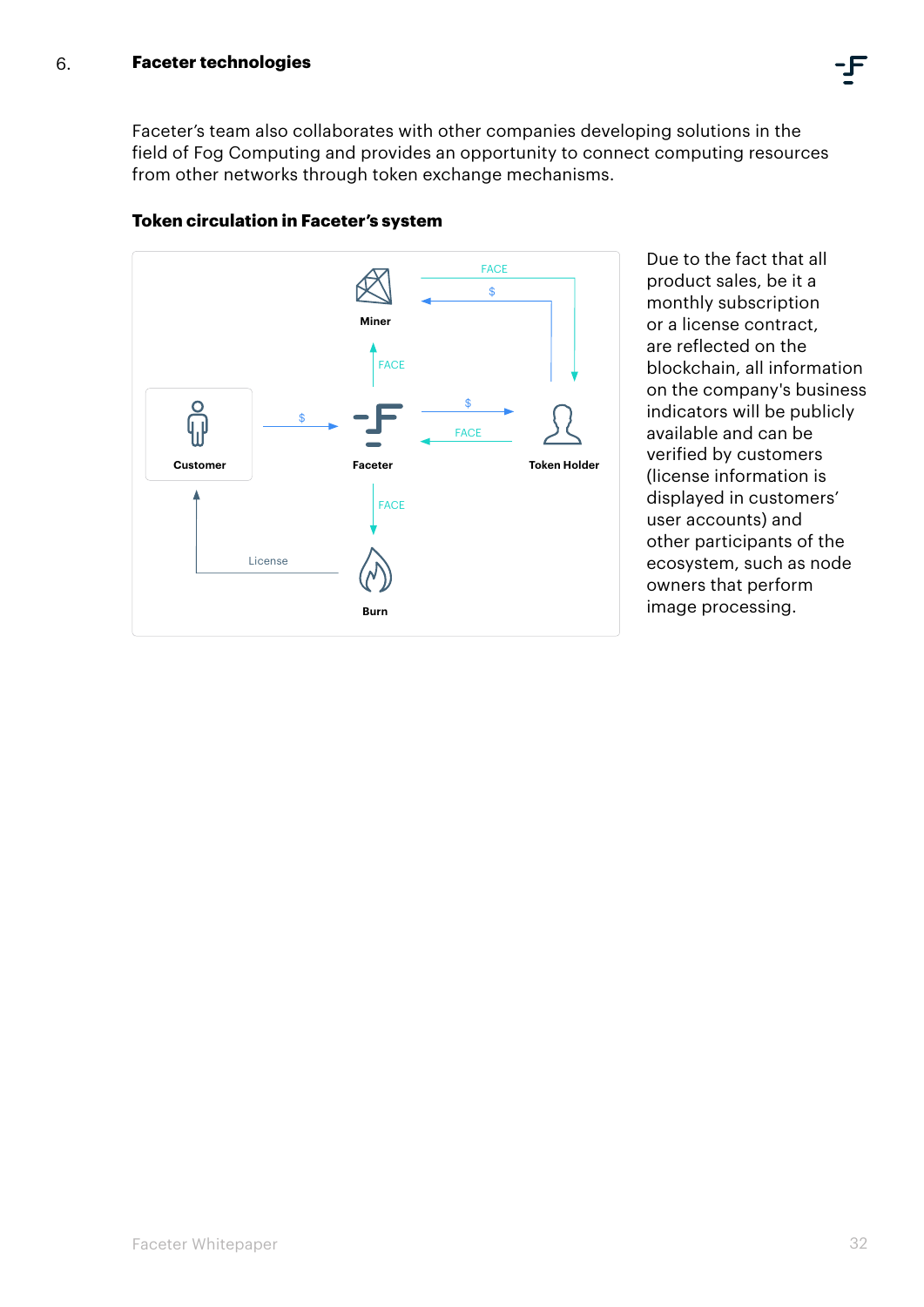# <span id="page-32-0"></span>Business model Smart Strategy To High Profit 7.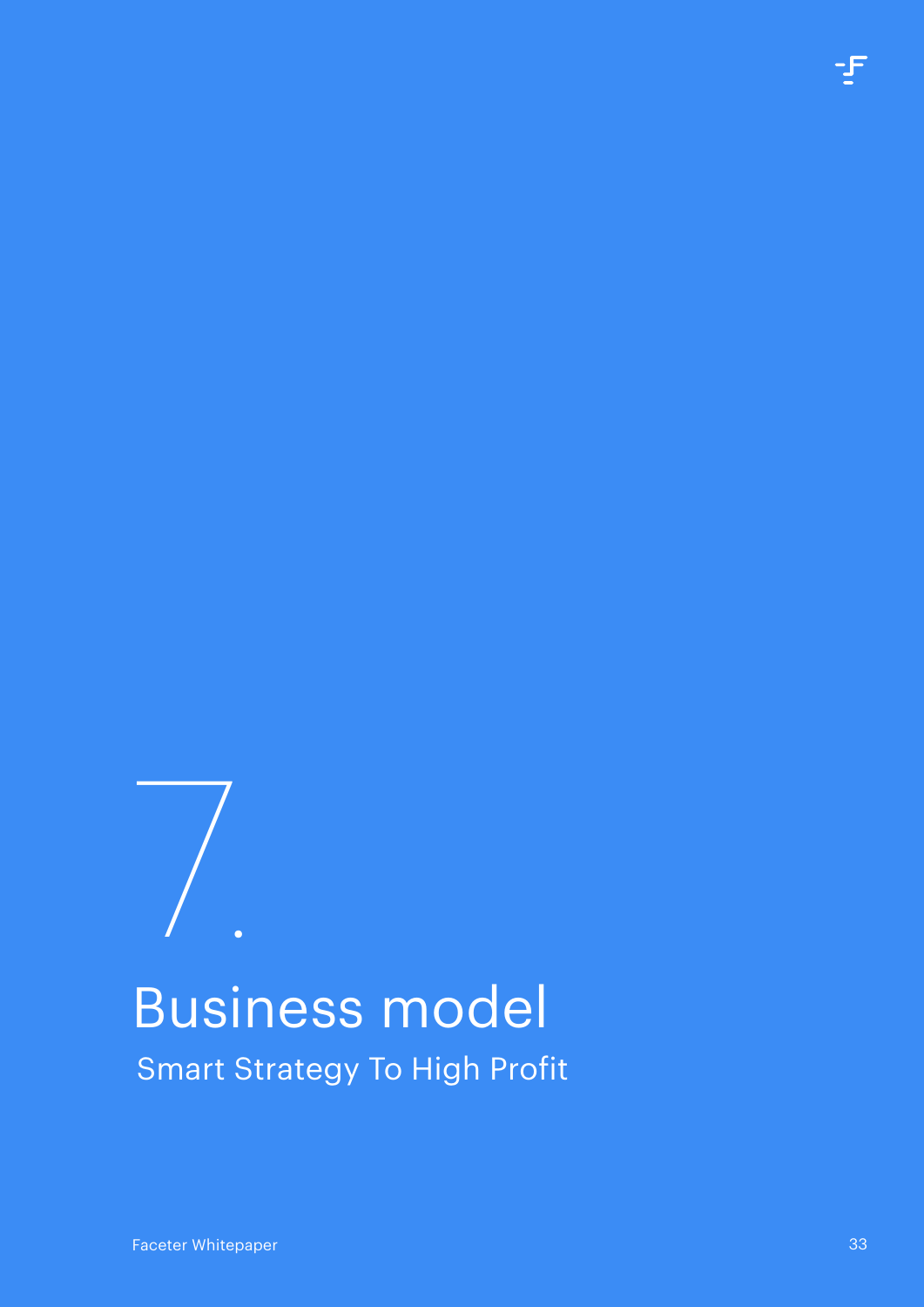Faceter's business model includes multiple ways of income generation depending on the results of the crowdfunding campaign (see [paragraph 9](#page-37-0)). **Below are listed the key mechanisms of project monetization. In all of them, a portion of profit is supposed to be used to buy out tokens and burn them.**



#### **Fees for processing video**

Consumers will be offered a service at \$9.99 per month per camera, whereas miners' rewards will not exceed 50% even if such rewards will be twice as high as revenues from Ethereum mining.



#### **Contracts in B2B and B2G sectors**

Large corporations and state enterprises are highly interested in such products and are ready to enter into long-term contracts with a monthly fee for each connected camera.



#### **Faceter hardware solutions**

Priority is given to close cooperation with suppliers of video surveillance equipment. It is also planned to develop proprietary and co-branded video cameras capable of performing primary video stream processing and its obfuscation on embedded chips optimized for Faceter algorithms.



#### **Paid searches**

Faceter users remain unconditional data owners and have full control over access to their data. Camera owners can also take part in activities to search for certain people and get rewards in the form of tokens if such people are discovered. For this purpose, it is planned to develop an additional service with its own set of smart contracts in compliance with legislative norms regulating personal data protection.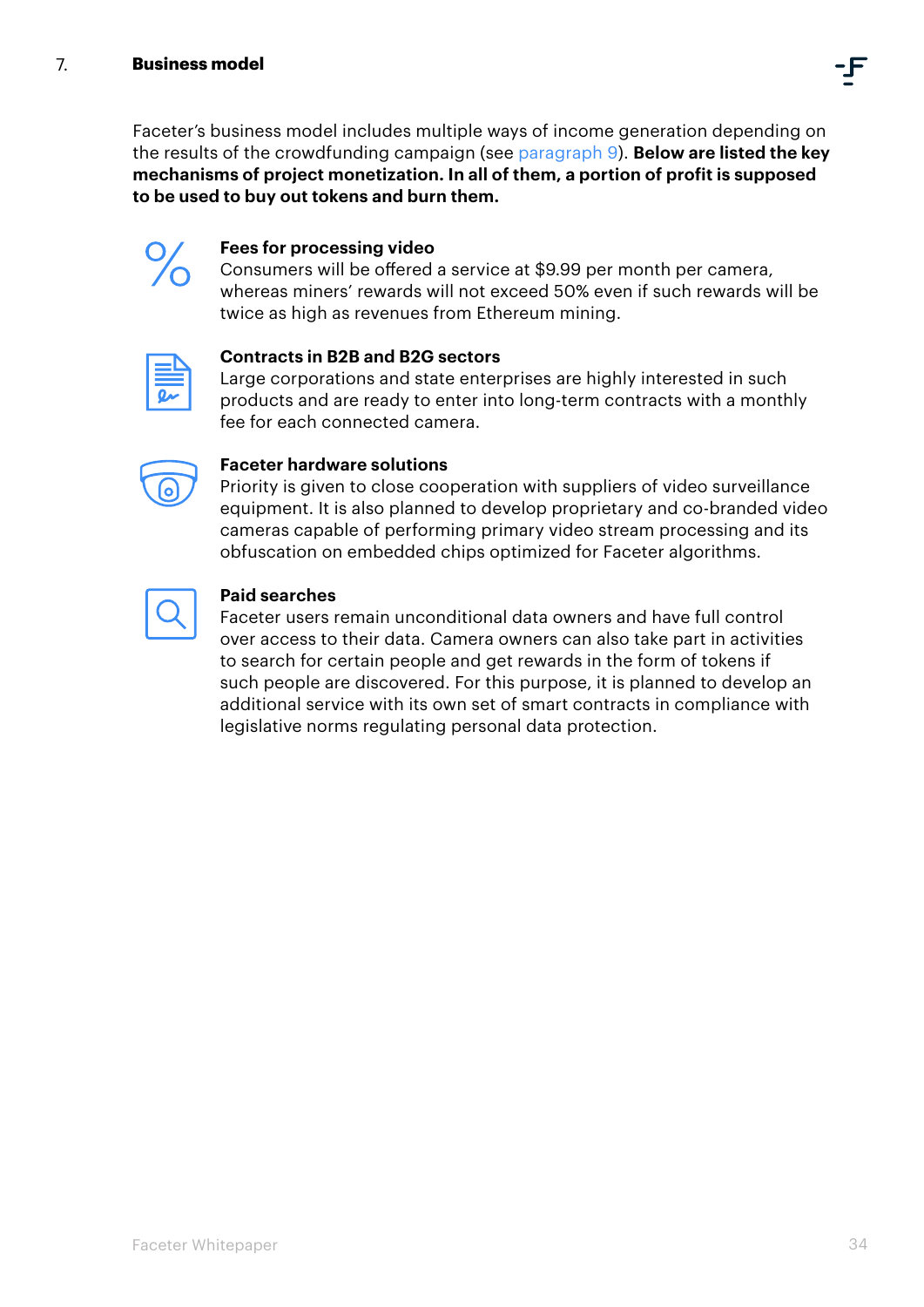<span id="page-34-0"></span>

# Roadmap

Fulfilling Sci-Fi Predictions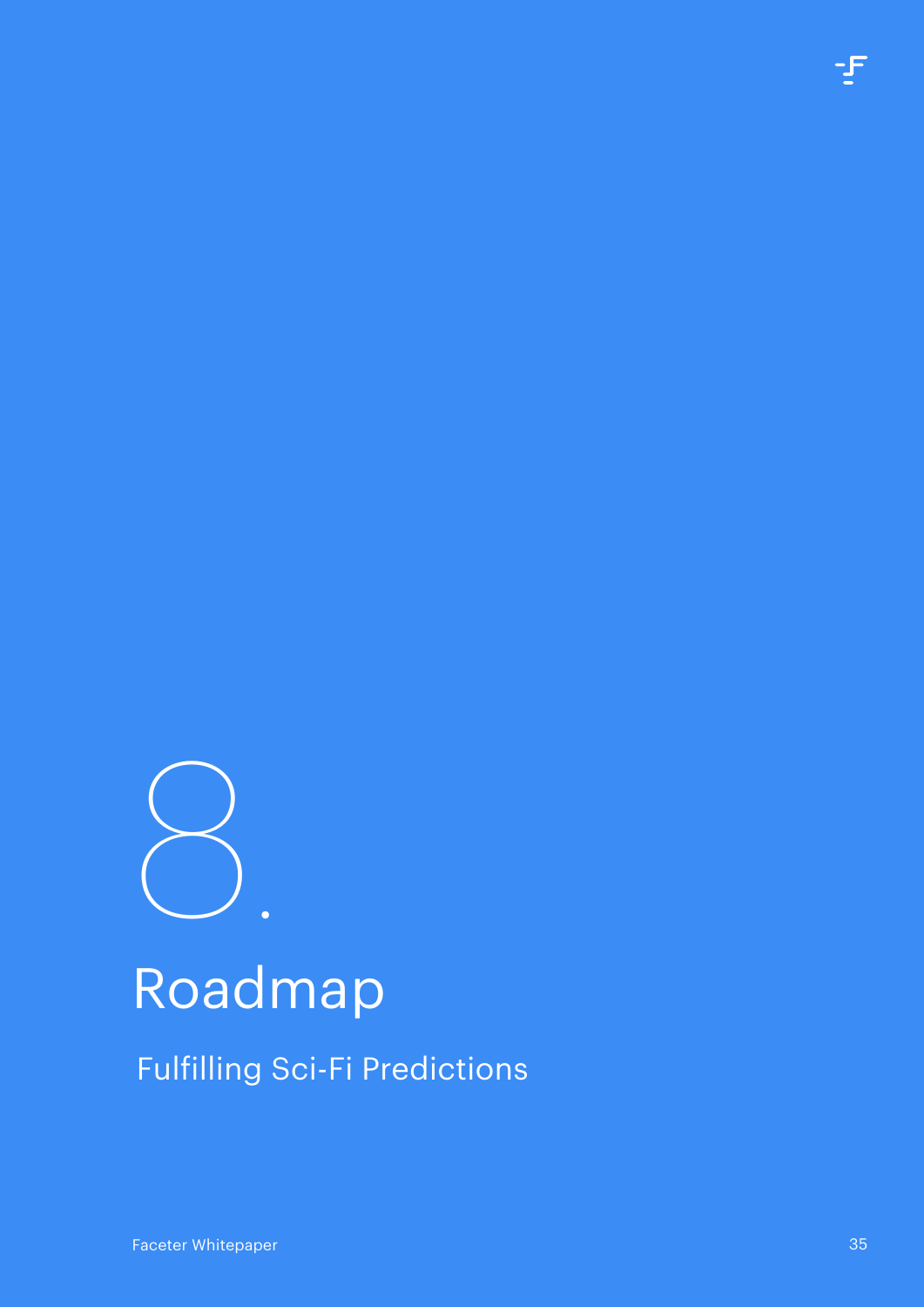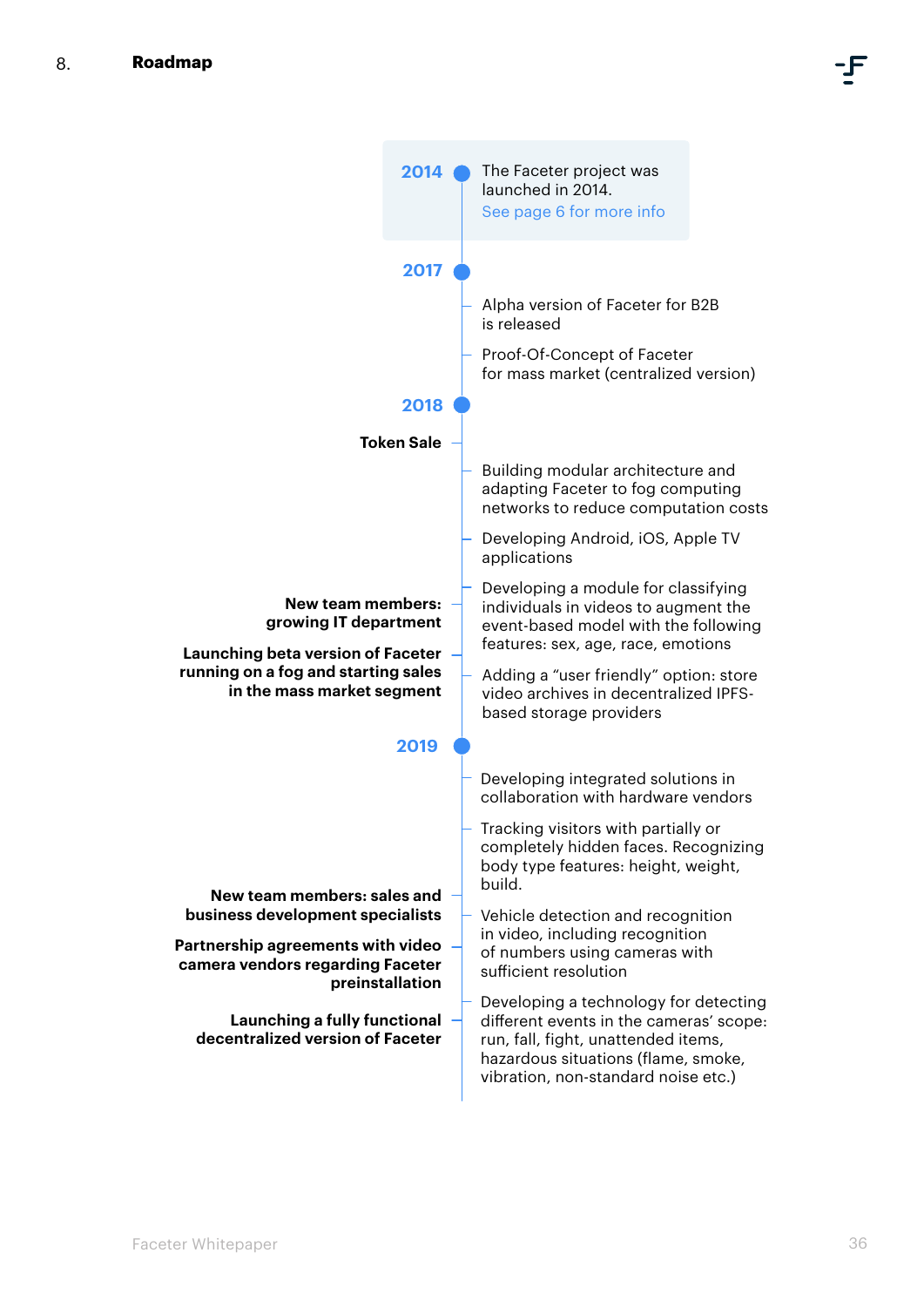<span id="page-36-0"></span>

## Token Sale Great Opportunity To Contribute

Faceter Whitepaper 37 (1999) and 200 million and 200 million and 200 million and 37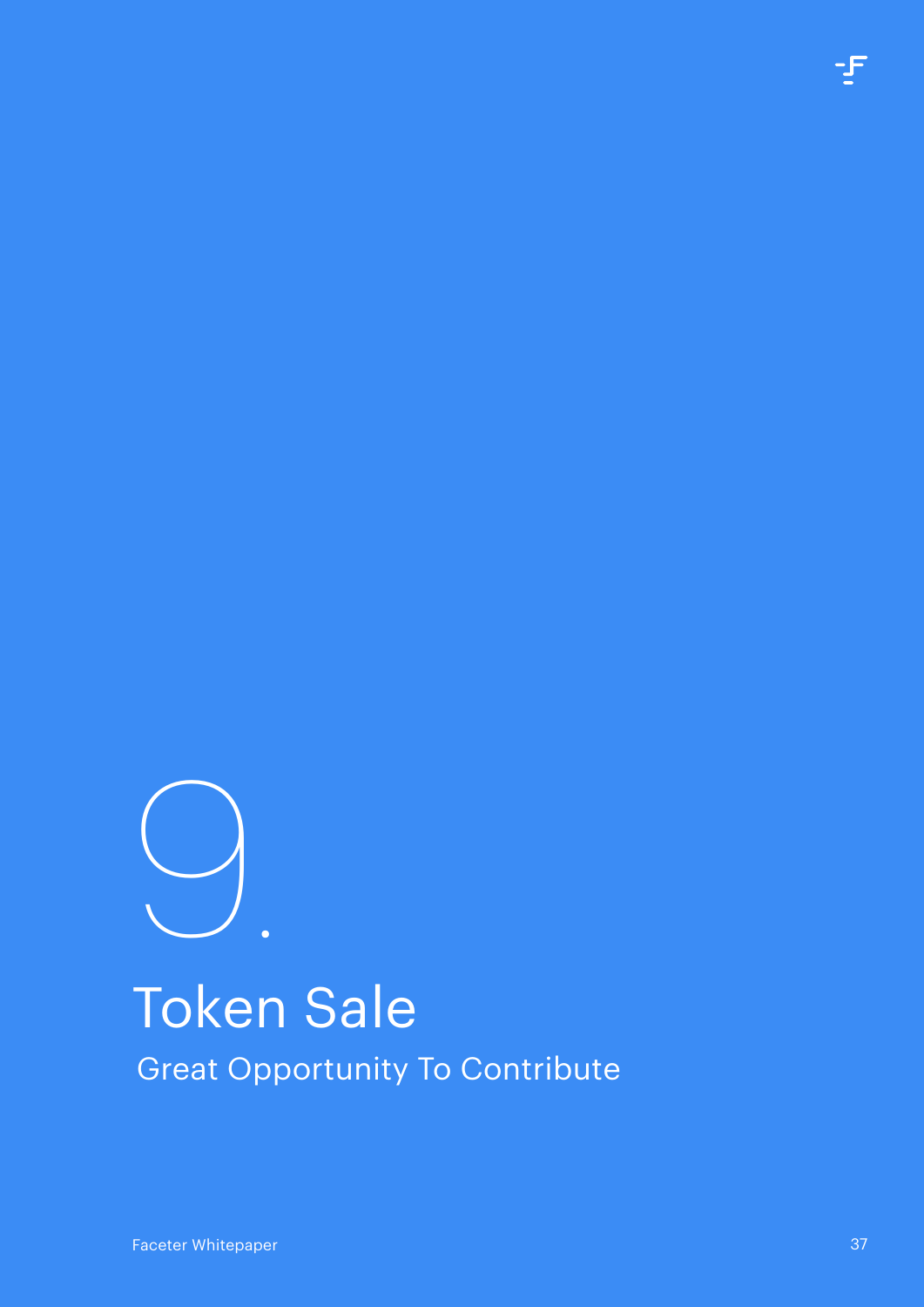#### <span id="page-37-0"></span>9. **Token Sale**



To achieve all the goals stated in the roadmap with regard to the development of the Faceter product, the team launches a crowdfunding campaign based on the Token Sale model.

Faceter plans to issue a certain number of tokens some of which will be distributed as part of the crowdfunding campaign.

Participants in the Faceter token sale in return for their contributions receive FACE tokens. The distribution of FACE tokens will be subject to and governed by a separate document setting out the terms and conditions of the agreement as between Faceter and each token sale participant.

Tokens will be issued on the Ethereum platform in accordance with the ERC20 standard.

**Quantity: 1,000,000,000 Token Price: 1000 FACE = 0.0872 ETH** Additional emission is not planned. **Token Ticker: FACE**

FACE token is used as the local instrument of payment on the Faceter platform and is a key element of the business model.

## 9.1 Token distribution<sup>\*</sup>



Public token sale is planned to be executed in two stages: Presale and Token Sale.

**Presale:** (February 5, 2018 – February 15, 2018) Tokens to sell: 108,000,000 FACE Bonus program: 50%, 40%, 30%, 20% determined by whitelist position. Extra 5% bonus for individual purchases greater than \$10,000.

**Token Sale\*\*** (February 15, 2018 – March 30, 2018) Tokens to sell: 300,000,000 FACE Bonus program: 20% for early contributors only.

Percentages are approximate.

\*\* All tokens that will not be sold during the token sale will be burned.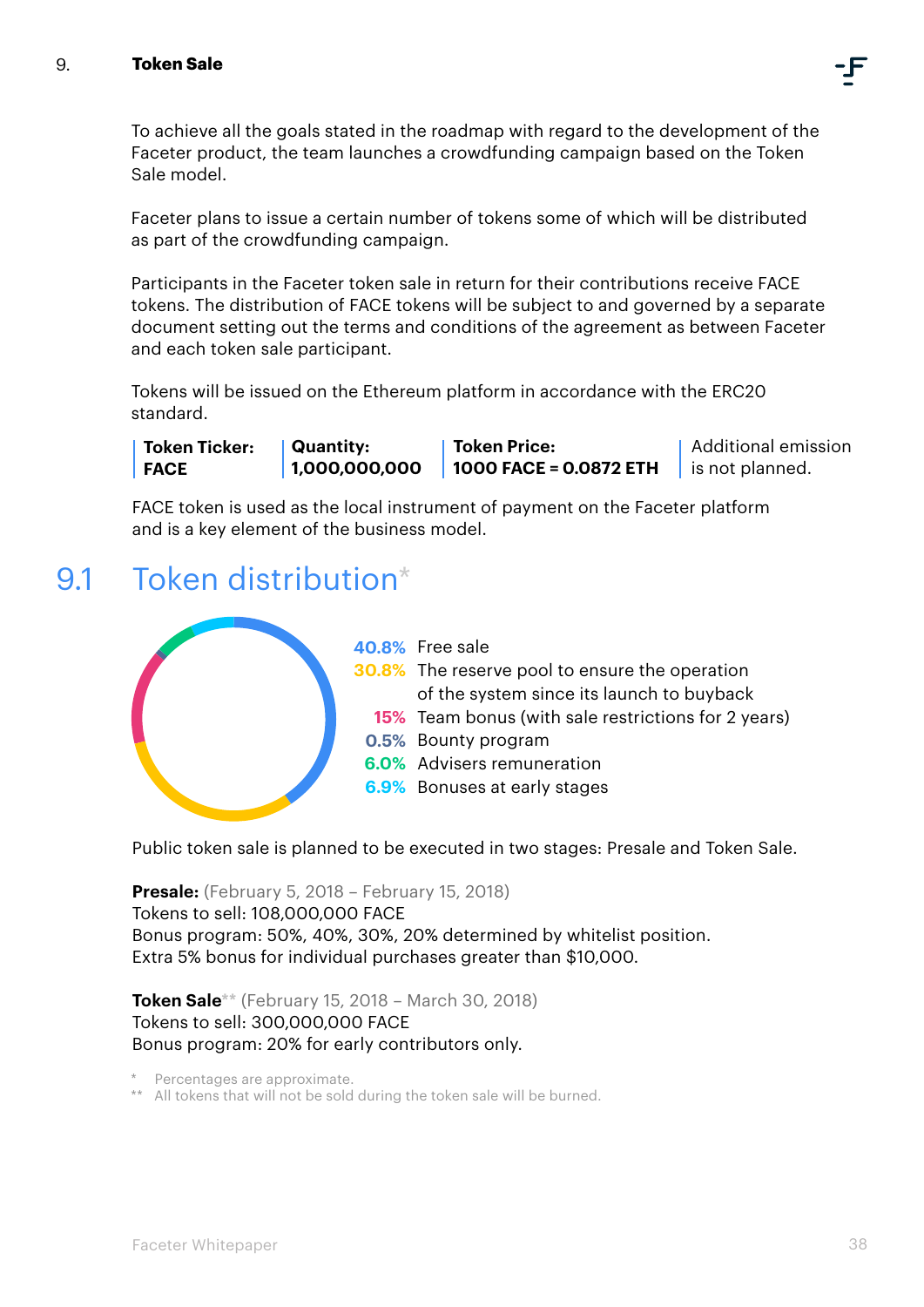<span id="page-38-0"></span>After the crowdfunding campaign is finished, FACE tokens will be traded on cryptocurrency exchanges.

Free token circulation will enable users to buy tokens thus gaining access to Faceter services, as well as to sell them to other ecosystem participants.

## 9.2 Buy-out program

After Faceter starts making a profit, we will allocate ~20% of our revenues to buy out FACE tokens to replenish the reserve pool on a quarterly basis. The buy-out price will be based on the market value of FACE token, but not below its nominal value.

#### **FACE token buy-out mechanism:**

- Based on quarterly results, ~20% of the company's revenue will be allocated to the token buy-out pull. Preparatory measures before the start of the buyout procedure will take about one month. 1
- Faceter issues a smart contract to purchase tokens with a fixed amount and a fixed closing date. 2
- **Faceter users will be informed of the opportunity to sell their tokens.** 3
- Token holders will be able to send their tokens for sale until the critical point is reached – an amount covering the buy-out of a certain number of tokens defined b y the smart contract.  $\overline{4}$
- Token holders will be able to send and revoke their tokens prior to the closing date of the smart contract. After the closing date, the number of tokens will be fixed and all participants will be sent funds in proportion to the number of tokens remaining on the contract.  $\sqrt{5}$

#### Scenarios for the use of raised funds 9.3

Funds received through the crowdfunding campaign will be used in accordance with the Roadmap. At the same time, the number of features implemented on the platform will depend on the amount of funds raised. The implementation of all the declared features will be possible if the project collects the maximum amount of funds (Hard Cap). Faceter should be considered as an R&D project in the field of the latest (bleeding-edge) technologies. The team confirms the plans declared; however, their implementation depends on the results of the crowdfunding campaign. The project's business and financial model provides for the proportional demand for the final product with some extra functions. Below is a table with three possible scenarios depending on the amount of funds collected: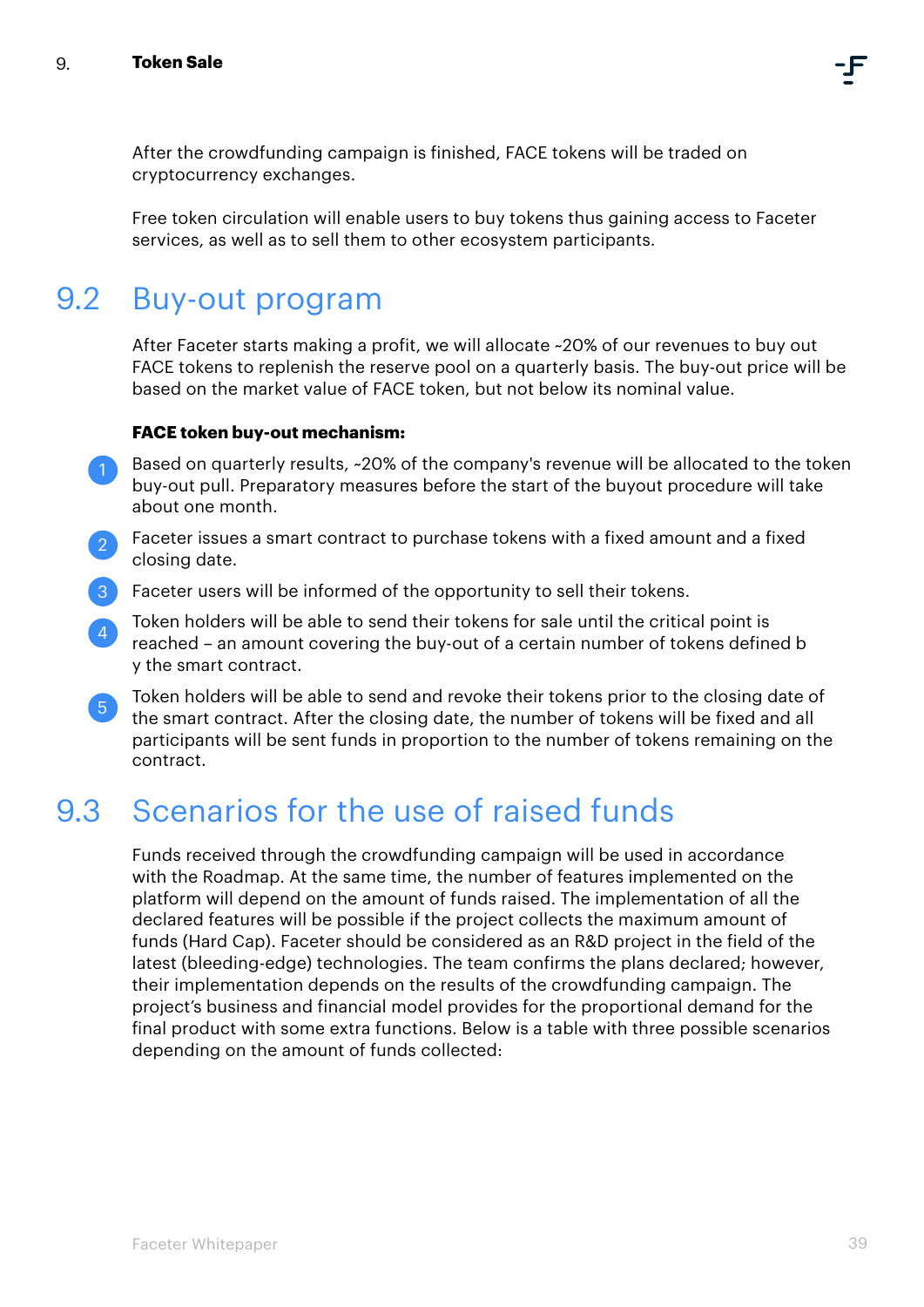Maximum Financing (\$40 000 000)

|                                                     | <b>Core Features</b>                                                           | <b>Infrastructure</b>                                  | <b>Hardware</b>                                                                             |  |
|-----------------------------------------------------|--------------------------------------------------------------------------------|--------------------------------------------------------|---------------------------------------------------------------------------------------------|--|
| Minimum<br>Financing                                | Recognizing people by their<br>faces                                           | Development of a<br>decentralized computing            |                                                                                             |  |
| (\$5000000)                                         | Sex, age, race and nationality<br>recognition                                  | architecture adapted to<br>SONM, Golem, etc            |                                                                                             |  |
|                                                     | Recognizing body type                                                          | Storage of video archive                               |                                                                                             |  |
|                                                     | features: height, weight, build                                                | Mobile apps for iOS and                                |                                                                                             |  |
|                                                     | Recognizing emotions                                                           | Android                                                |                                                                                             |  |
|                                                     | Pet recognition                                                                |                                                        |                                                                                             |  |
| <b>Medium</b><br><b>Financing</b><br>(\$20 000 000) | Recognizing people with<br>partially or completely hidden<br>faces             | Development<br>of proprietary<br>decentralized network | Integration into the<br>equipment provided<br>by suppliers of video<br>surveillance systems |  |
|                                                     | Development of a teachable<br>active event-based security<br>model             | Open API for integration                               |                                                                                             |  |
|                                                     | Speech and sound recognition<br>Identification of people on<br>terrorist lists |                                                        |                                                                                             |  |
|                                                     |                                                                                |                                                        |                                                                                             |  |

Development of proprietary blockchain Global people search system with a reward

program

| profiles on social networks                         |     |     |          | home systems                                                                                                |  |
|-----------------------------------------------------|-----|-----|----------|-------------------------------------------------------------------------------------------------------------|--|
|                                                     |     |     | version) | Solution powered<br>by augmented<br>reality technologies for<br>employees of security<br>services (HoloLens |  |
| The collected funds will be distributed as follows: |     |     | 3%       | Legal Costs                                                                                                 |  |
| 43%                                                 | 31% | 21% | 2%       |                                                                                                             |  |

Outreach, Partnerships SG&A

Other

Release of proprietary video recorders and

cameras

Integration with suppliers of smart

\* Depending on the amount of funds raised, the distribution of costs between R&D and marketing may vary by 5%.

and Integration

 Detection and classification of cars, including recognition of numbers on cameras with

Identifying people by their

sufficient resolution

R&D and Hardware

Solutions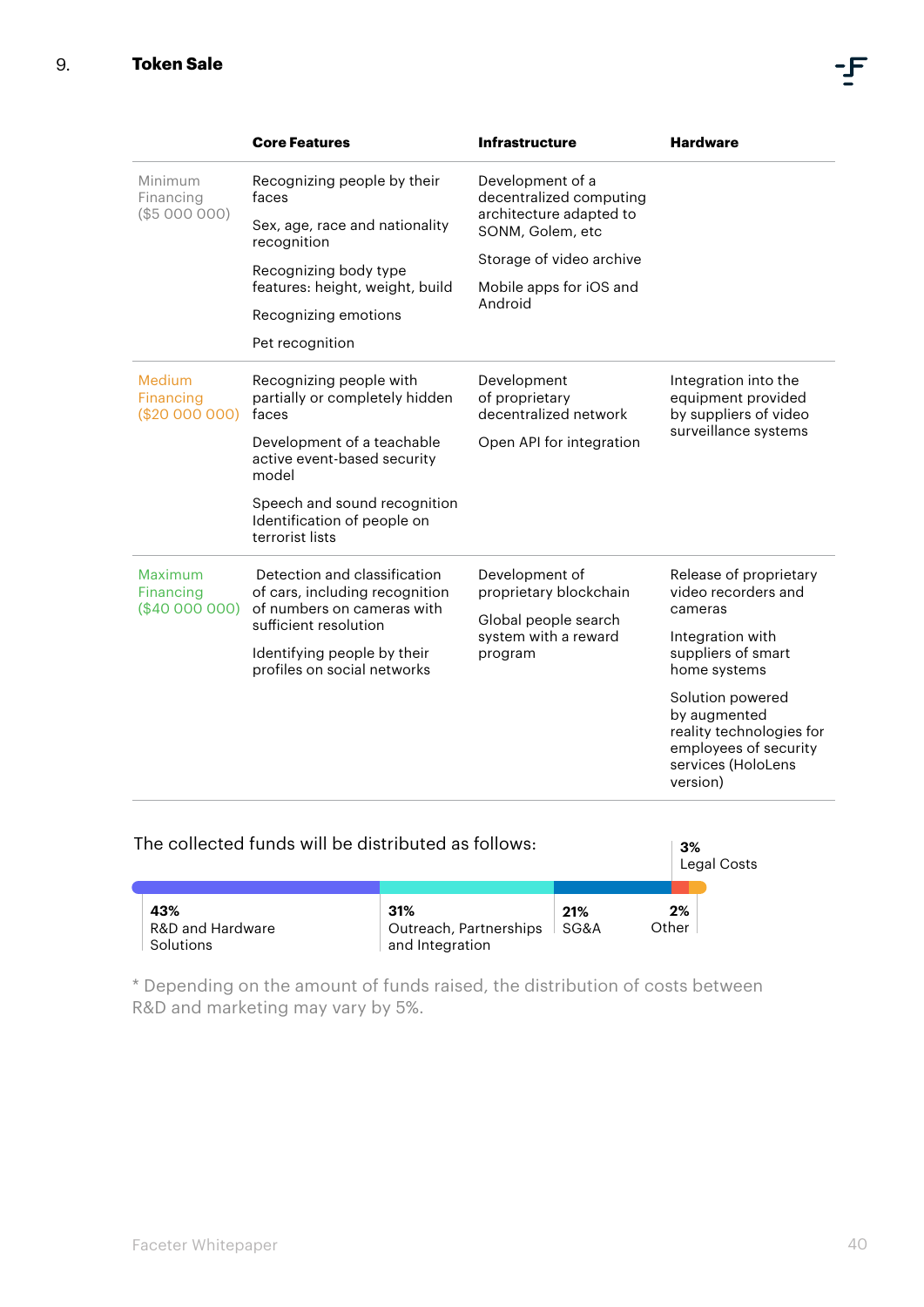<span id="page-40-0"></span>

## Our team Professionals, Leaders, AI-Enthusiasts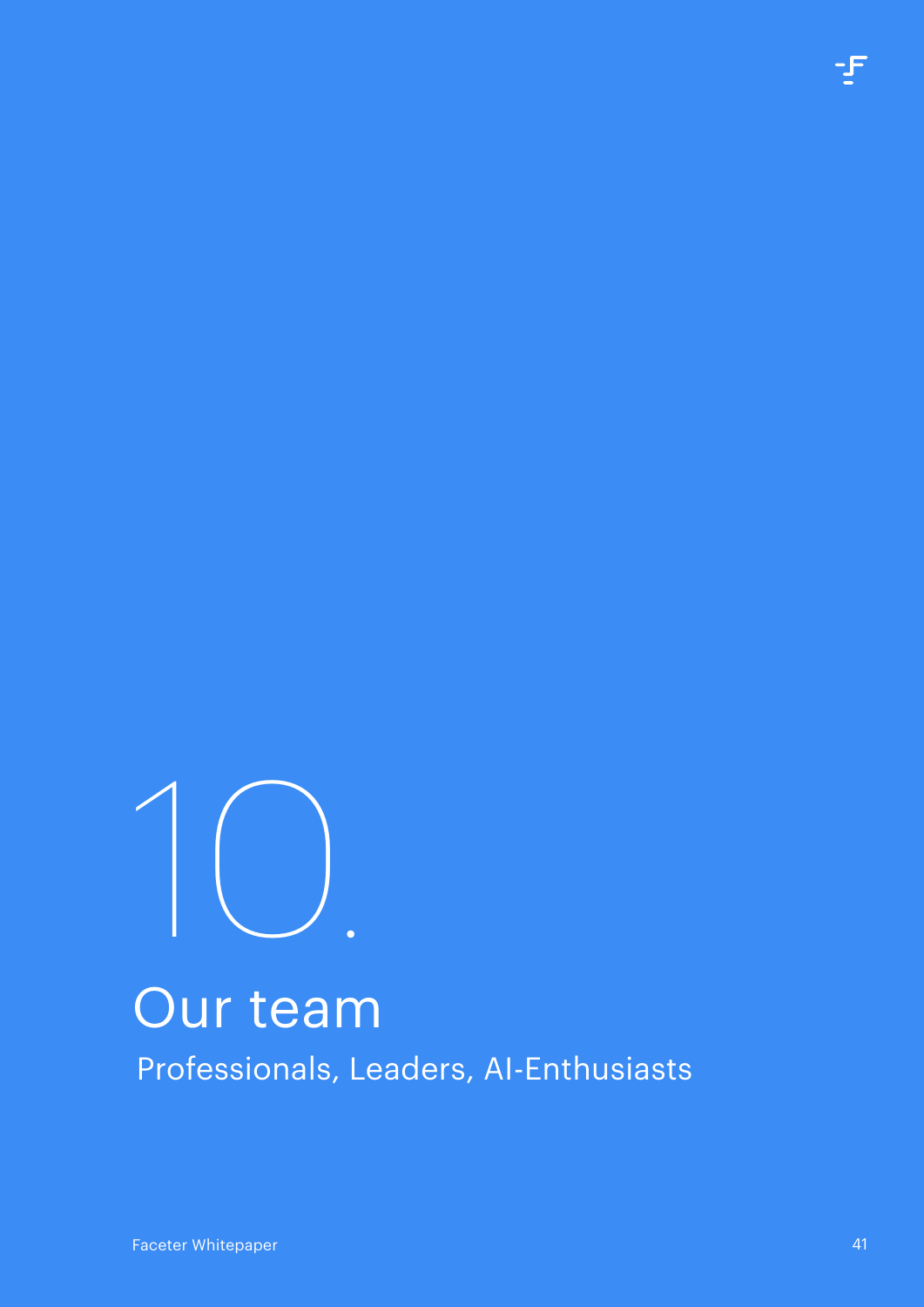## Team

Faceter is an international team with extensive experience in research and development in the field of computer vision and biometrics, as well as in high-tech international business development.



**Robert Pothier** CEO, Co-founder m

Managed and Directed operations with 9 years of global experience in the payment technologies industry. Consulted and lead various mobile and kiosk technologies. Presented and represented some of the largest payment solutions companies in the world (Pinnacle Micro, Walletone.com, etc.); on e-wallets, gambling, KYC, various banking solutions and scanning technology in the United Kingdom, Spain, Italy and several African countries.



#### **Paul Scott**

m

Business Development (CBDO)

Paul is a seasoned professional in financial markets and emerging-market technologies. He has deep-level FinTech, InsurTech and Big Data ecosystem knowledge, including utilisation of leading-edge technologies that underpin the ecosystem's development. His focus for the last 2-years has become the inherent benefits in Blockchain technology and the nascent opportunities this presents for a decentralised global economy.



#### **Jayson Gouws** Solutions and Distribution m

Security Technology Specialist with more than 20 years experience, head of Faceter Distribution Team. Jayson has completed a number of large scale projects, such as state and city level integrated security solutions. He also has extensive experience in providing holistic middle scale security technology solutions in the following sectors: Retail Shopping Centers and Retailers, Commercial, Industrial, Public Safety and Recreation Facilities. Jayson has a reputable understanding of the market and a clear vision of both global & local distribution channels.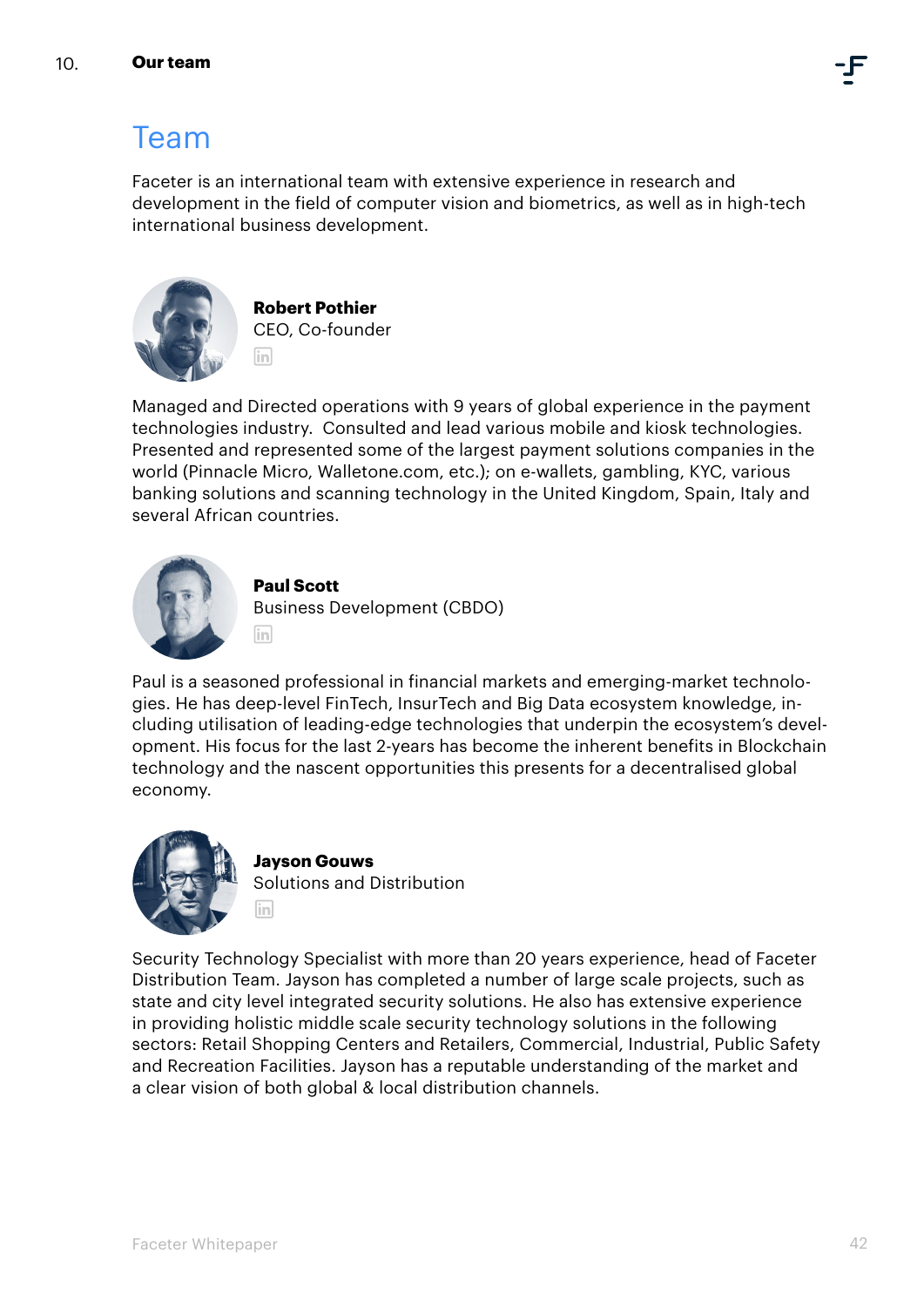



**Vladimir Tchernitski** CTO, Co-founder, ML-master  $\overline{\ln}$  $\mathfrak{O}$ 

Has more than 25 years of experience in software development. Before Faceter he was the head of R&D-department of international outsource software development company, where he started to work with convolutional neural networks, more than 4 years ago. The current Faceter's team, by guidance of Vladimir, has already developed a successful product – opensource library pay.cards for banking cards data recognition, which became very popular among mobile application developers worldwide and was downloaded more than 25 000 times.



**Aleksandr Chernov** Tech Lead $\overline{\mathsf{lin}}$   $\mathsf{M}$ 

An expert in full-stack administration, as well as front-end and backend programming. A professional in product design and analytics. Worked as a system analyst and a team leader in walletone.com, taaasty.com, bananastreet.ru and other projects; Took on the projects in a technologically outdated state, restarted them together with the new team, developed new monetization mechanisms, initiated several stages of redesign.



**Vitaliy Kuzmenko** Mobile Development  $\overline{\mathsf{In}}$   $\mathfrak{O}$ 

Five years' experience in team management and iOS development. An expert in the field of UI. Works with such programming languages as Objective-C, Swift, PHP, HTML, CSS, and JavaScript. Participated in wallet.one, pay.cards, taaasty.com, and siberian. pro projects.



**Anton Ivashkevich** Design in www

Eight years' experience in the field of product design. Specialization: adaptive web and mobile interfaces, iOS / Android applications, design, concept development. Worked as a lead designer for projects with multimillion audience (Viber wallet), Walletone.com, pay.cards, or71.ru, taaasty.com, thelocals.ru, catery.ru.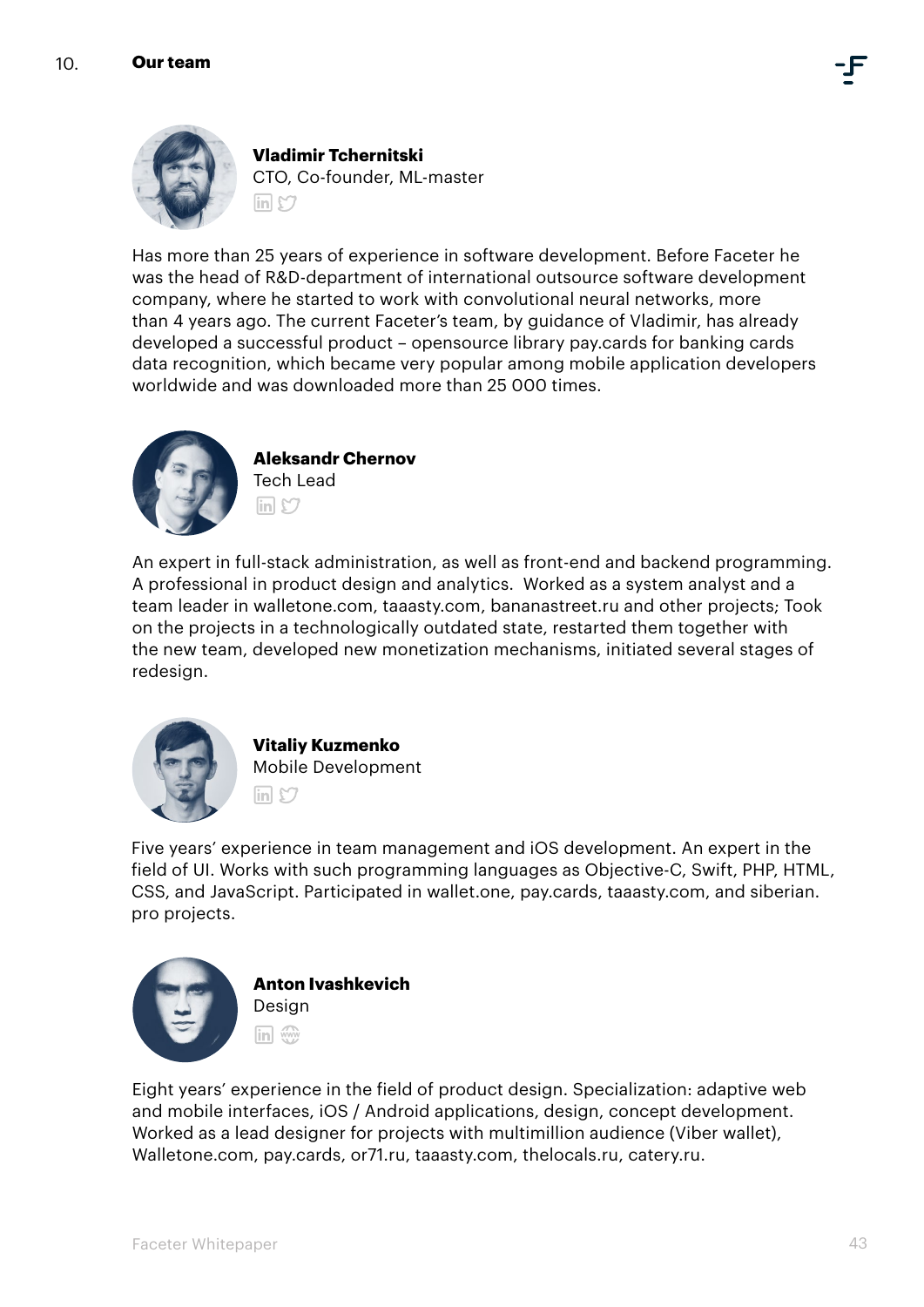## Advisors



**Igor Karavaev** Investor Relations **Fin** 

Investor relations advisor of blockchain projects, top expert at ICObench. Ex-executive Director at the Skolkovo Foundation, the leading Russian business incubator of hi-tech start-ups. Before worked as a head of strategy, investments and business development of the largest international corporations.



### **Ken Huang**

Senior Academic Advisor lin

- Well known Blockchain Expert formerly from Huawei
- CEO and Founder: Distributed Business Applications
- CISSP
- Conference Commit Member of ACM Practitioner Board
- Chinese Institute of Electronics: Blockchain Expert Committee Member

Before joining Huawei in December 2015, Ken worked for CGI Federal office in USA for 18 years and served as its Director of Cyber Security and Director of Cloud Security. He established CGI Federal Identity Management Practice during his time at CGI. He has consulted to the United States Federal Government, numerous Financial Institutions and utility companies, providing expertise in Finance, Blockchain and Cyber Security.



**Wulf Kaal** Blockchain Expert lin

Wulf Kaal is a leading expert at the intersection of law, business, and technology. His research focuses on innovation, technology, blockchain technology applications, smart contracts, initial coin offerings, hedge funds, and dynamic regulatory methods. Kaal is the director of the Private Investment Fund Institute (PIFI). Before entering the academy, he was associated with Cravath, Swain & Moore LLP, in New York, and Goldman Sachs in London, UK.

He advises crypto companies, crypto startups, venture capital funds, and international policy makers on blockchain-based solutions in FinTech and LegalTech. As an adviser and mentor, Kaal focuses on creating synergies for his clients and building successful new crypto businesses, among others, on existing solutions.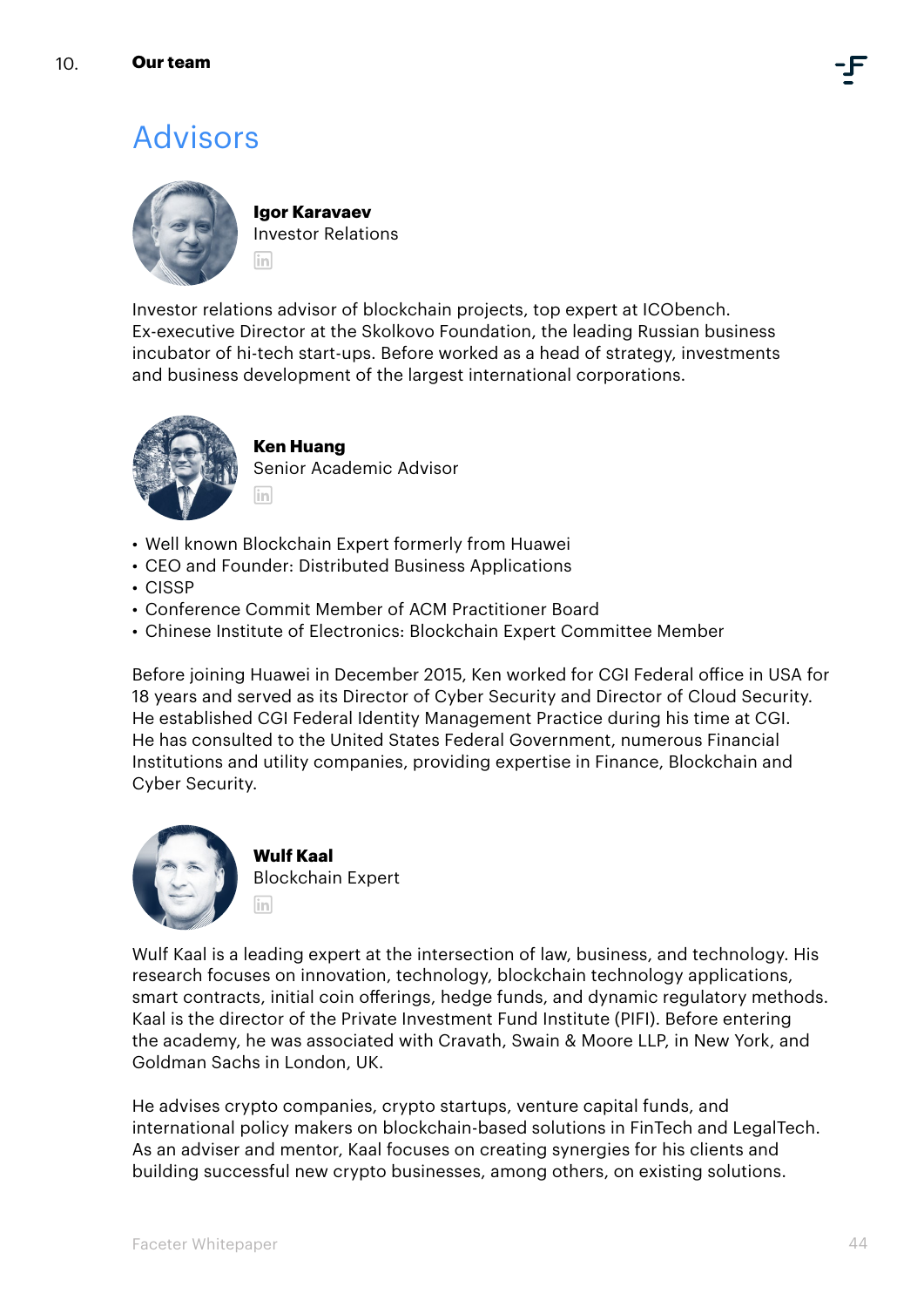# <span id="page-44-0"></span>References Dig Deep And Enjoy 11.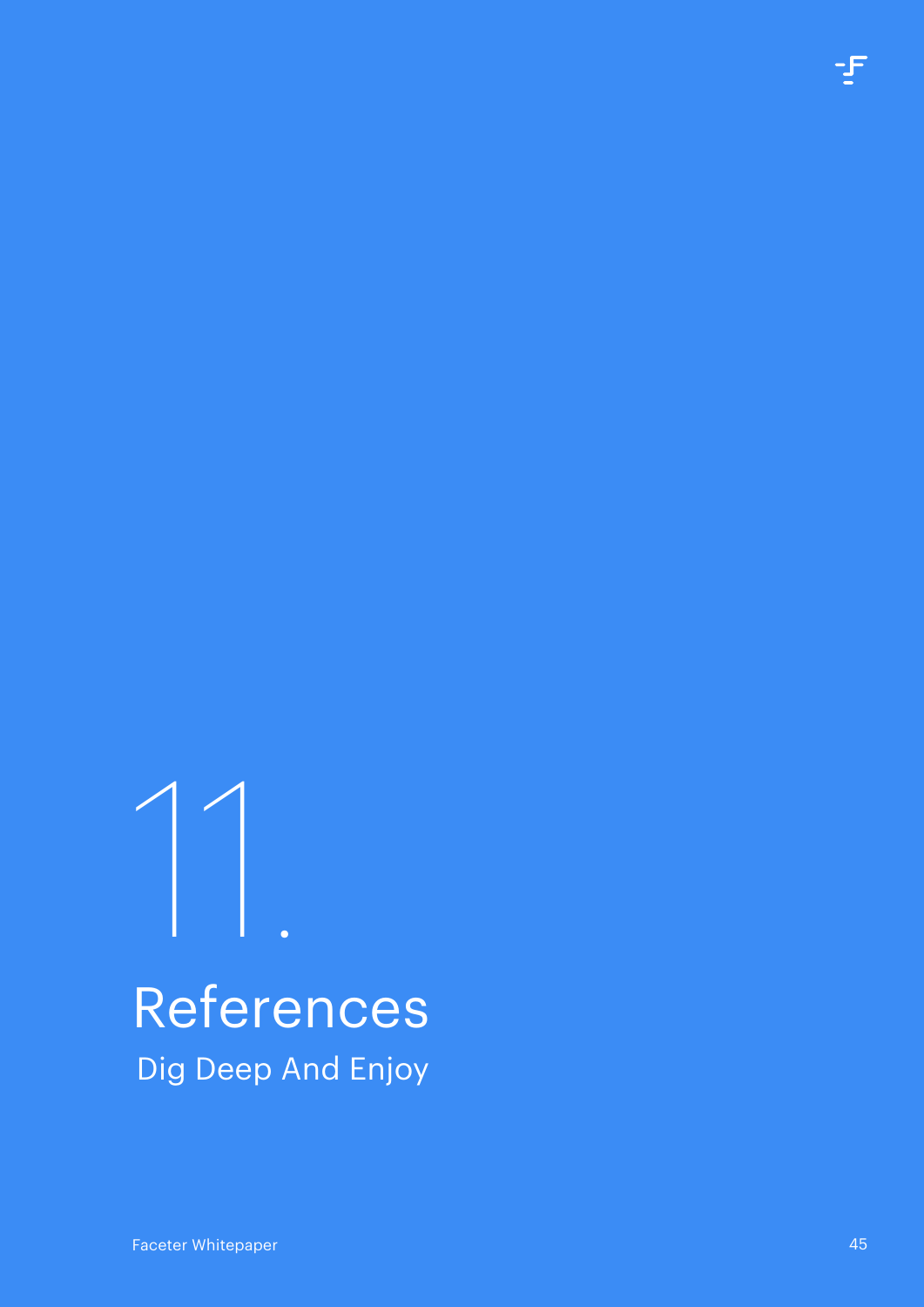## **Team's projects**

https://faceter.io/ https://pay.cards/ https://pay.cards/pages/sdk.html https://github.com/faceterteam/PayCards-IOS-framework https://play.google.com/store/apps/details?id=cards.pay.sample.demo https://itunes.apple.com/app/pay.cards/id953777643?mt=8

## **Sources**

https://en.wikipedia.org/wiki/Fog\_computing

[https://journalistsresource.org/studies/government/criminal-justice/surveillance-cam](https://journalistsresource.org/studies/government/criminal-justice/surveillance-cameras-and-crime)[eras-and-crime](https://journalistsresource.org/studies/government/criminal-justice/surveillance-cameras-and-crime)

[http://library.college.police.uk/docs/what-works/What-works-briefing-effects-of-](http://library.college.police.uk/docs/what-works/What-works-briefing-effects-of-CCTV-2013.pdf)[CCTV-2013.pdf](http://library.college.police.uk/docs/what-works/What-works-briefing-effects-of-CCTV-2013.pdf)

http://www.bbc.com/news/magazine-30793614

http://megaface.cs.washington.edu/

http://vis-www.cs.umass.edu/lfw/

http://www.marketsandmarkets.com/Market-Reports/video-surveillance-market-645. html

https://www.statista.com/statistics/484857/video-surveillance-market-size-worldwide-by-region/

https://www.alliedmarketresearch.com/IP-video-surveillance-VSaaS-market

https://www.accenture.com/t20150523T055755\_w\_/us-en/\_acnmedia/Accenture/ [Conversion-Assets/DotCom/Documents/Global/PDF/Technology\\_2/Accenture-Vid](https://www.accenture.com/t20150523T055755__w__/us-en/_acnmedia/Accenture/Conversion-Assets/DotCom/Documents/Global/PDF/Technology_2/Accenture-Video-Analytics-Operational-Marketing-and-Security-Insights-from-CCTV.pdf)[eo-Analytics-Operational-Marketing-and-Security-Insights-from-CCTV.pdf](https://www.accenture.com/t20150523T055755__w__/us-en/_acnmedia/Accenture/Conversion-Assets/DotCom/Documents/Global/PDF/Technology_2/Accenture-Video-Analytics-Operational-Marketing-and-Security-Insights-from-CCTV.pdf)

https://technology.ihs.com/api/binary/572252

<https://www.slideshare.net/FilippPaster/pwc-data-driven-cities-2016>

[https://journalistsresource.org/studies/government/criminal-justice/surveillance-cam](https://journalistsresource.org/studies/government/criminal-justice/surveillance-cameras-and-crime)[eras-and-crime](https://journalistsresource.org/studies/government/criminal-justice/surveillance-cameras-and-crime)

https://www.alliedmarketresearch.com/facial-recognition-market?facial-recognition-market

https://www.gartner.com/doc/3368017/hype-cycle-humanmachine-interface-&sa=D&u st=1506912378029000&usg=AFQjCNHKHf3fYd1xBYoSUOF3r4puGAw81w

https://www.gartner.com/doc/3764163?ref%3Dunauthreader%26srcId%3D1-47309520 11&sa=D&ust=1506912378030000&usg=AFQjCNFf7lAFNsiBqnxvxSVSflrR6NAOeQ

[http://hospitalitytechnology.edgl.com/news/Facial-Recognition-Market-Expected-to-](https://hospitalitytech.com/facial-recognition-market-expected-reach-96-billion-worldwide-2022)[Reach-\\$9-6-Billion-Worldwide-by-2022106020](https://hospitalitytech.com/facial-recognition-market-expected-reach-96-billion-worldwide-2022)

https://www.marketresearchfuture.com/reports/home-security-camera-market-3787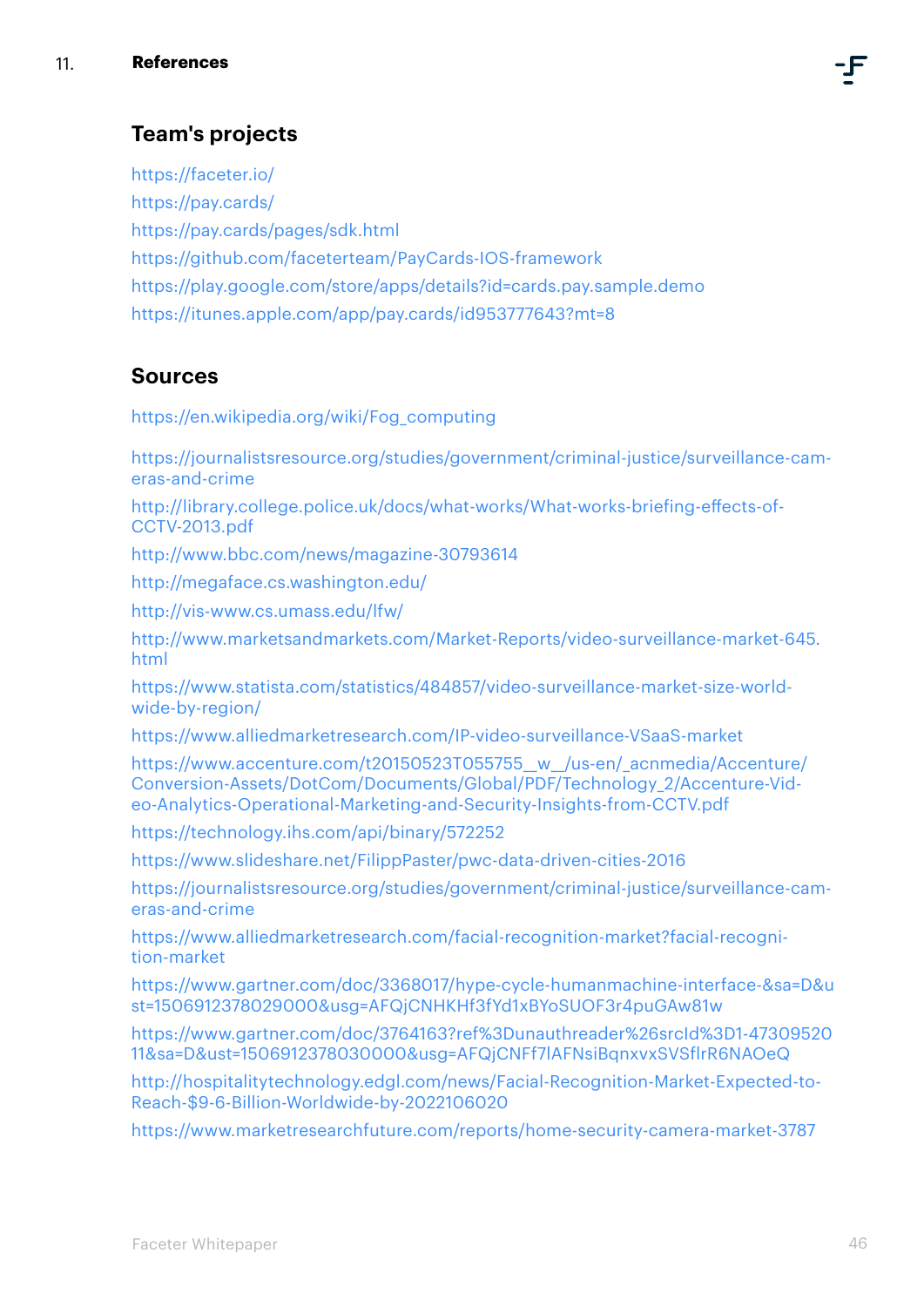<span id="page-46-0"></span>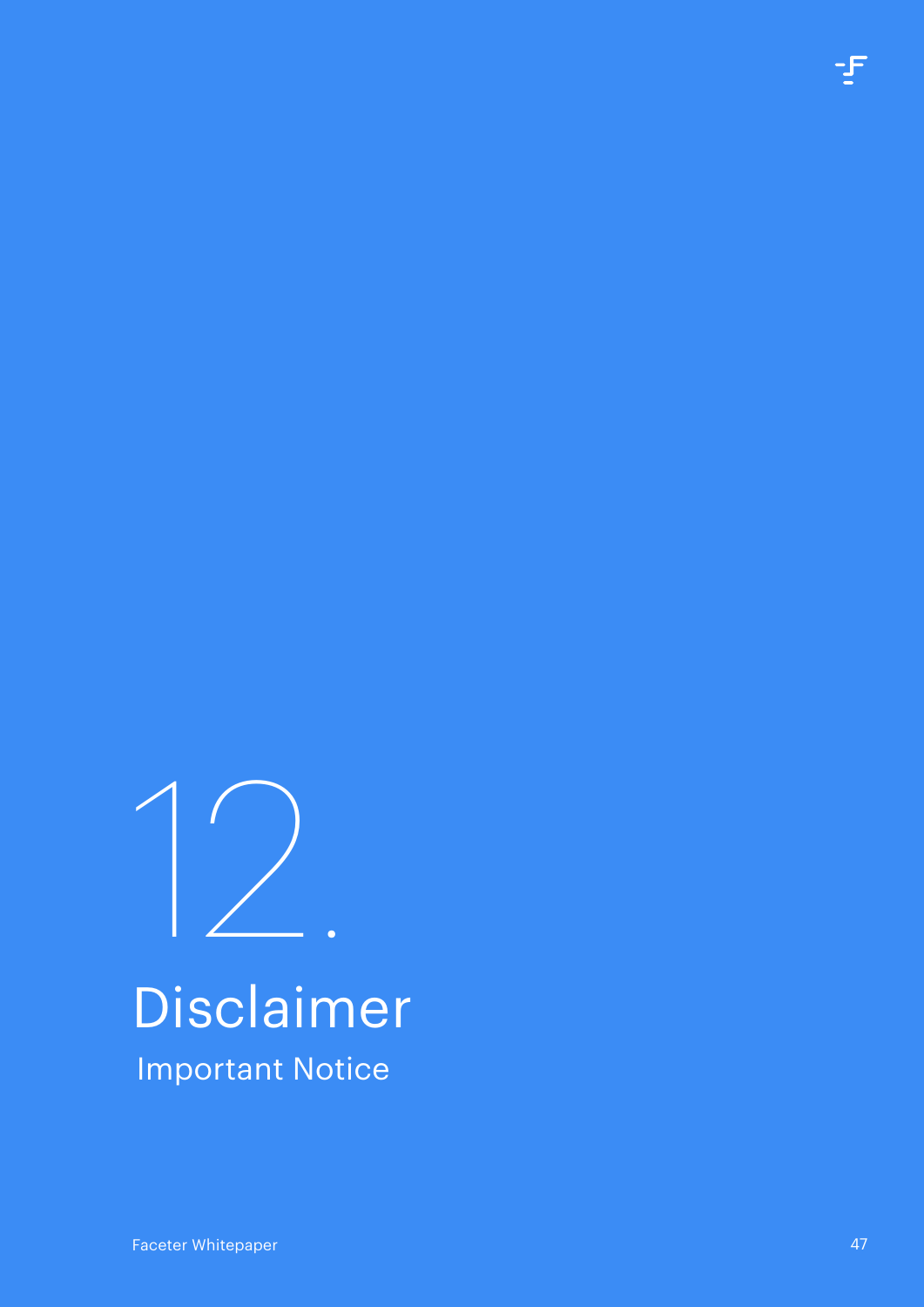## IMPORTANT NOTICE

PLEASE READ THIS NOTICE VERY CAREFULLY. IF YOU ARE IN DOUBT AS TO THE ACTION YOU SHOULD TAKE IN RELATION TO THIS DOCUMENT, PLEASE CONSULT YOUR LEGAL, COMMERCIAL, FINANCIAL, TAX OR OTHER PROFESSIONAL ADVISORS.

This Whitepaper is a summary of Faceter business model, technology, and an introduction to Faceter token sale features and targets.

Faceter will conduct its token sale to raise funds for development and commercialization of the products and services described in this Whitepaper.

## **Descriptive nature only**

Information contained in this Whitepaper is of descriptive nature and not binding.

This Whitepaper includes market and industry information and forecasts that have been obtained from internal or publicly available surveys, reports and publications. Such sources are believed to be reliable, but Faceter provides no assurance or guarantee as to the accuracy or completeness of such information and forecasts.

The Faceter token sale involves and relates to the development and use of bleedingedge and experimental technologies that may not turn out as expected or be brought to completion as specified in this Whitepaper.

Regulatory measures, investigations or actions may impact Faceter products and services and limit or prevent them from being developed or implemented.

The Faceter business model may change due to new regulatory and compliance requirements from any applicable laws in any jurisdiction.

## **Forward-looking statements**

All matters discussed in this Whitepaper about future performance of Faceter, its products, services, tokens and token sale event, including, without limitation, future revenues, earnings, strategies, prospects, consequences and all other statements that are not purely historical constitute "forward-looking statements". Such forwardlooking statements are subject to risks and uncertainties, which could cause actual results to differ materially from those anticipated. When used herein, the words "anticipate," "intend," "estimate," "believe," "expect," "plan," "should," "hypothetical," "approximately", "potential," "forecast," "project," "aim", "target", "could", "if", "may", "possible", "probable", "would", "will", variations of such words and similar expressions or symbols are intended to identify forward-looking statements. All of the forward-looking statements made in this Whitepaper are qualified by these cautionary statements and Faceter can make no assurance that the results or developments of Faceter will be realized or even if realized, will have the expected consequences. All participants in token sale are cautioned not to place undue reliance on these forward-looking statements in making a decision to participate in the token sale. No representation, warranty, undertaking, promise, or guarantee is given in respect of the forward-looking statements.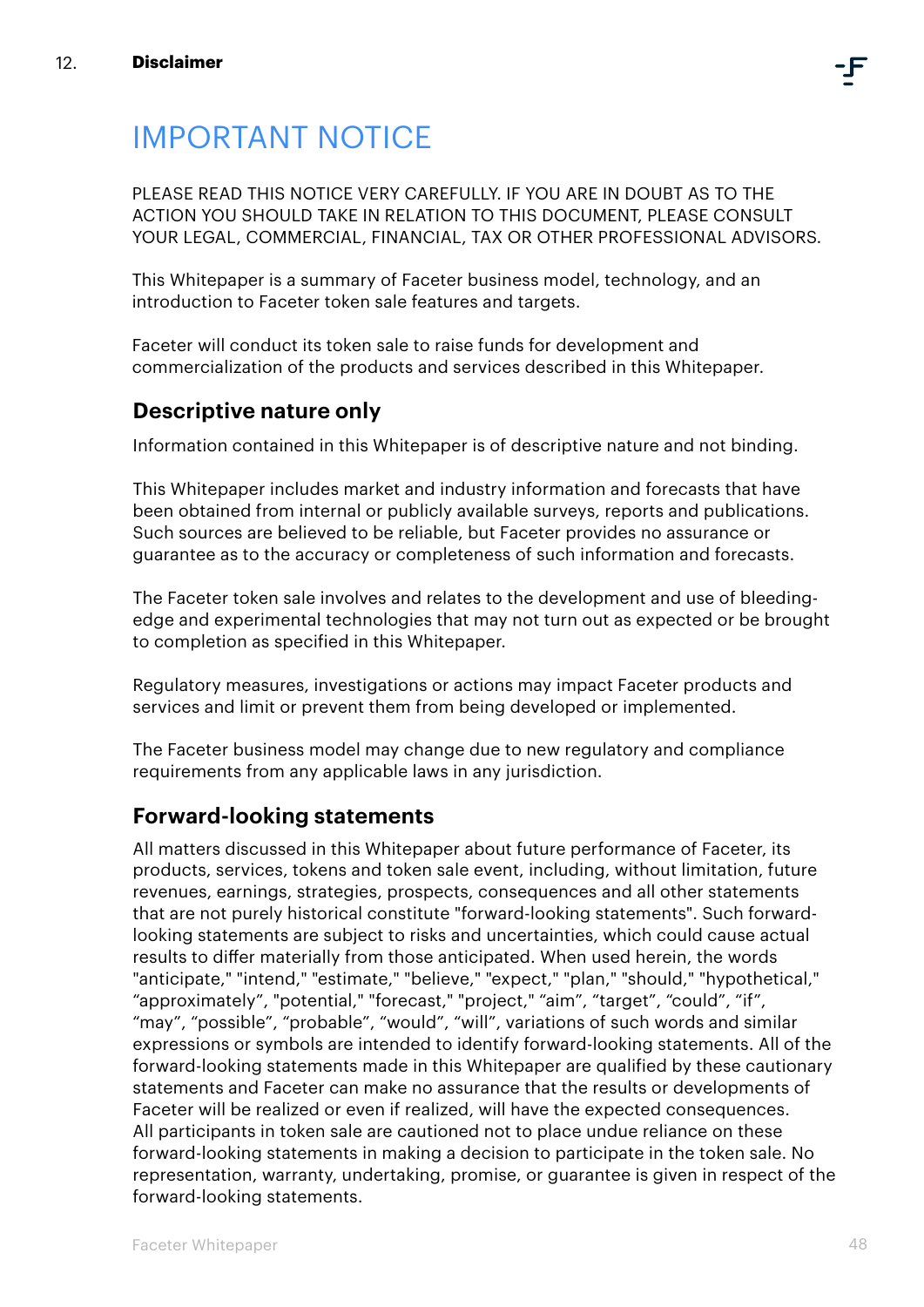

## **Not designed or intended as securities or investment assets**

FACE tokens do not represent equity, shares, royalties or rights to capital, dividends, interest, profit or income in the entity that issues tokens or any other entity in any jurisdiction.

FACE tokens are not designed or intended to perform or to have a particular value outside the Faceter ecosystem.

FACE tokens shall not be used or purchased for speculative or investment purposes.

## **Not an offer or solicitation**

Faceter does not offer any securities or assets for investment purposes.

This Whitepaper is not intended to be a financial services offering document or a prospectus of any kind.

This Whitepaper is not a solicitation for investment and does not pertain in any way to an offering of securities, shares, options or futures in any jurisdiction. It is a description of the functionality of Faceter products and services and the utilization of the FACE tokens within the Faceter ecosystem.

## **Not an agreement**

The Faceter token sale and distribution of FACE tokens to each contributor will be subject to and governed by the Terms and Conditions of Faceter Token Sale, which is a separate document setting out the terms and conditions of the agreement between Faceter and the contributor in relation to its subject matter. In the event of any inconsistencies between the T&Cs and this Whitepaper, the T&Cs shall prevail.

## **Not a recommendation or advice**

The use of any data or information about Faceter products, services and the FACE token sale provided by Faceter in this Whitepaper does not and cannot guarantee that contributors will make profits or will not incur losses. Such data and information is intended merely for informational purposes.

This Whitepaper does not include or contain any information or indication that might be used as the ground for any decision to participate in the Faceter token sale.

This Whitepaper and any data or information herein shall not construed and is not intended to supply professional, business, legal, tax, investment or financial advice.

Faceter offers no advice regarding the nature, potential value or suitability of the FACE tokens or the token sale event.

## **Knowledge required; Risks**

Decisions to participate in the token sale involve high risk and have to be based on the advice of qualified financial professionals.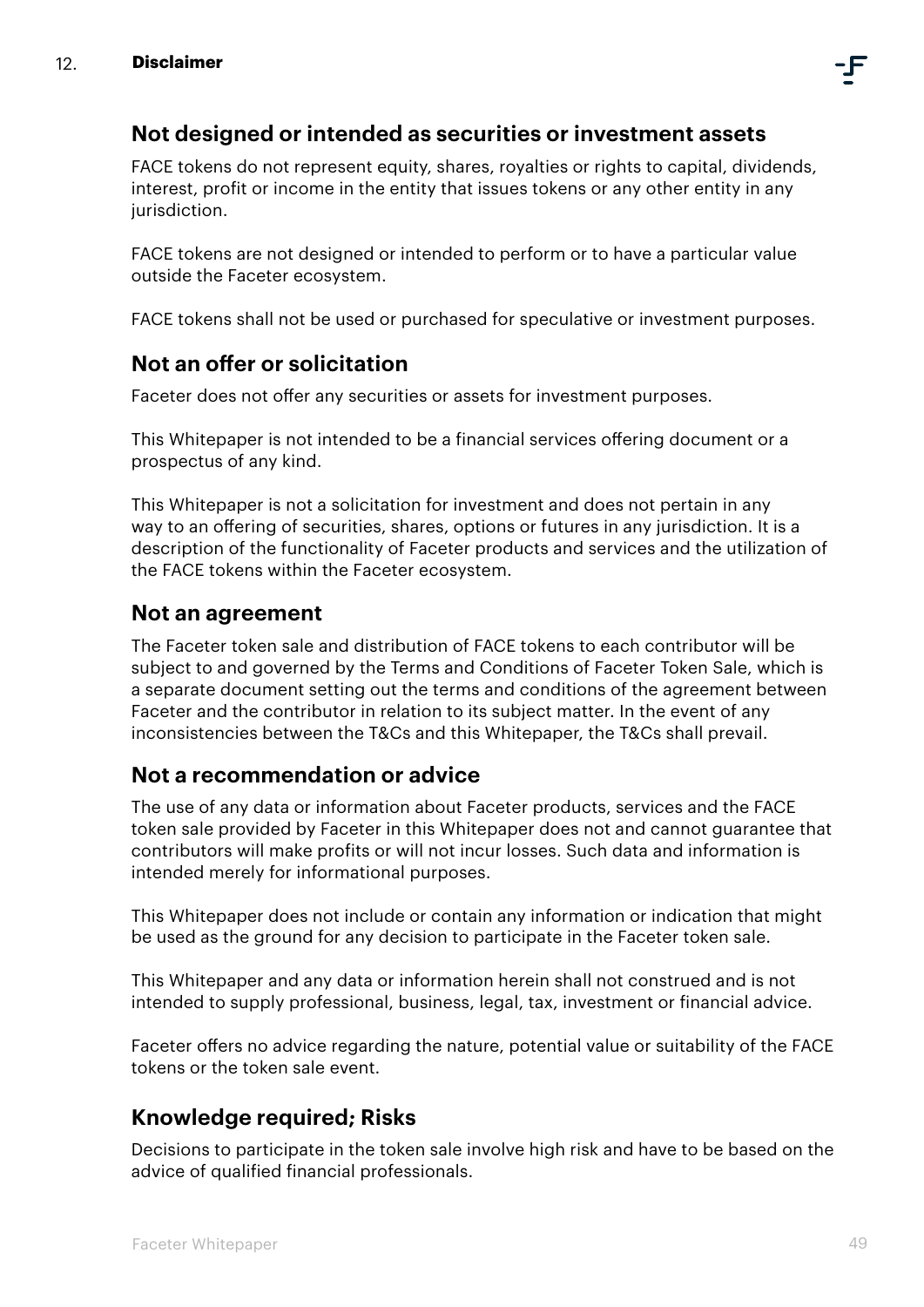Otherwise, all participants in the token sale must use their own judgment and consider carefully whether information and data contained in this Whitepaper is suitable for them in light of their personal financial conditions and ability to bear financial risks.

The token sale discussed in this Whitepaper has not been reviewed by any regulatory authority and no such action is planned to be taken under the laws or regulations of any jurisdiction.

## **Restricted territories**

The FACE tokens are not offered to the United States citizens and residents. They are not allowed to participate in the token sale and purchase FACE tokens.

Participation in token sale may be restricted to residents of other countries and territories.

All participants shall make sure they act in conformity with the applicable laws, and they have found and learned the position of the regulatory authority in their jurisdiction.

## **Limitation of liability**

YOU ALONE ASSUME SOLE RESPONSIBILITY FOR ANY DECISIONS YOU MAKE BASED ON THE INFORMATION CONTAINED IN THIS WHITEPAPER AND/OR THE USE OF SUCH INFORMATION.

UNDER NO CIRCUMSTANCES SHALL FACETER, ITS FOUNDERS, TEAM MEMBERS AND ANY THIRD PARTY INVOLVED IN FACETER PROJECTS BE LIABLE FOR ANY LOSS OR DAMAGE YOU OR ANYONE ELSE INCURS AS A RESULT OF ANY ACTIVITY THAT YOU OR ANYONE ELSE ENGAGES IN BASED ON ANY INFORMATION YOU RECEIVE FROM THIS WHITEPAPER OR AS A RESULT OF THE USE OF THE WHITEPAPER, INCLUDING, BUT NOT LIMITED TO THE INCAPACITY TO USE FACE TOKENS.

## **Disclaimer of warranties**

ALL INFORMATION IN THIS WHITEPAPER IS PROVIDED "AS IS" WITHOUT WARRANTY OF ANY KIND. FACETER MAKES NO REPRESENTATIONS AND DISCLAIMS ALL EXPRESS, IMPLIED, AND STATUTORY WARRANTIES OF ANY KIND TO YOU AND/OR ANY THIRD PARTY, INCLUDING WARRANTIES AS TO ACCURACY, TIMELINESS, COMPLETENESS, OR FITNESS FOR ANY PARTICULAR PURPOSE.